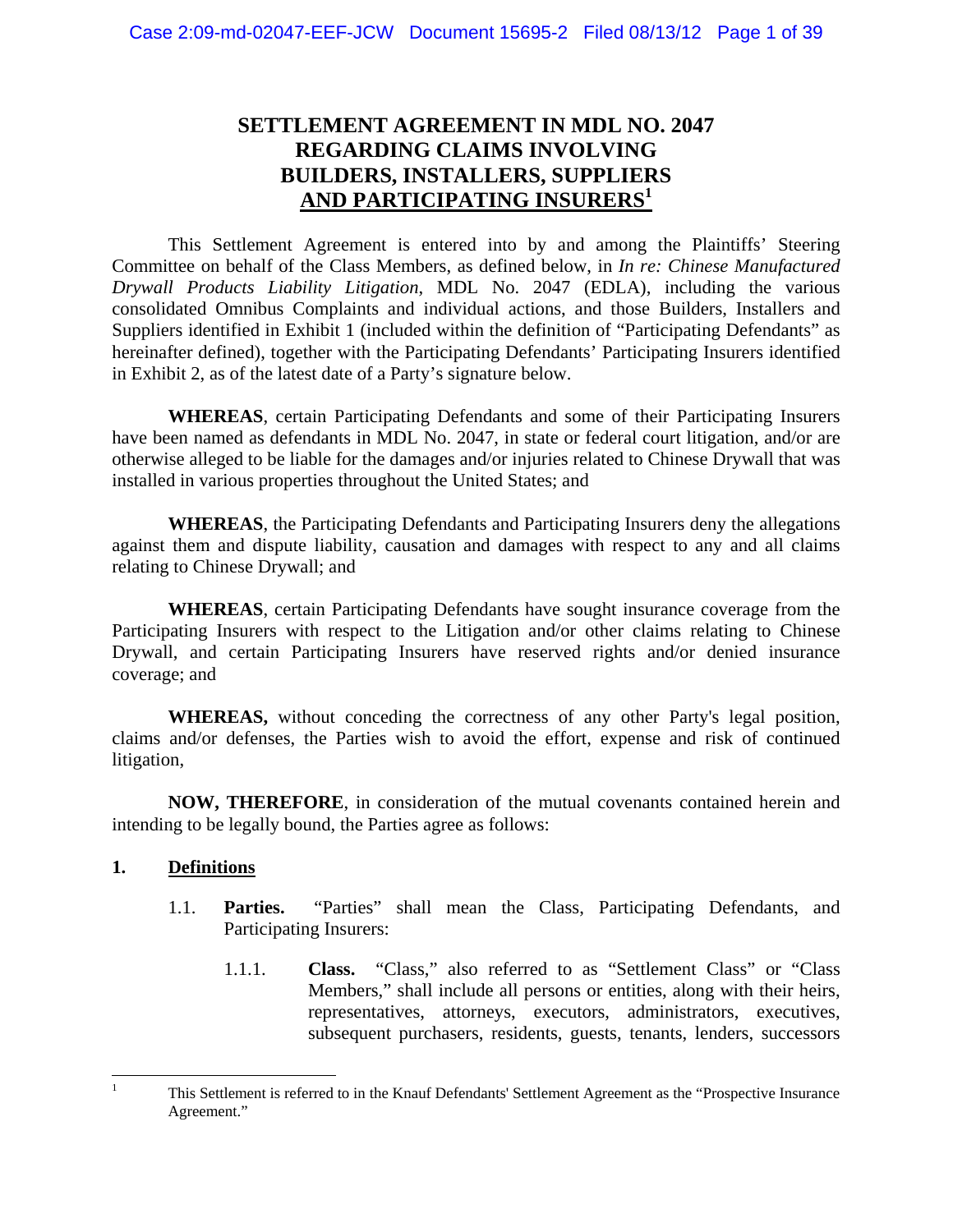and assigns, with claims, known or unknown, arising from or related to actual or alleged Chinese Drywall purchased, imported, supplied, distributed, marketed, installed, used, sold or in any way alleged to be within the legal responsibility of any Participating Defendant. A Participating Defendant shall also be a Class Member to the extent the Participating Defendant has remediated or participated in the settlement of claims related to the Chinese Drywall in one or more Affected Properties or repurchased an Affected Property. Participating Insurers are not Class Members. Class Members do not include persons or entities with claims involving an Affected Property in the Commonwealth of Virginia.

- 1.1.2. **Participating Defendants; Participating Defendant**. "Participating Defendants" shall mean those persons or entities identified in Exhibit 1. "Participating Defendant" shall mean any one of the Participating Defendants. Knauf shall not be considered a Participating Defendant.
	- 1.1.2.1. **Participating Defendant Released Parties; Participating Defendant Released Party**. "Participating Defendant Released Parties" shall mean all Participating Defendants and their respective past, present, and future officers, directors, board members, members, agents, attorneys, consultants, claim administrators, managers, employees, partners, parent corporations, sister corporations, subsidiaries, Affiliates, related entities, divisions, heirs, associates, stockholders, shareholders, retail dealers, distributors, insurers, reinsurers, and all of their predecessors, successors, assigns, legatees, legal representatives, and any other stakeholders of each of the foregoing. "Participating Defendant Released Party" shall mean any one of the Participating Defendant Released Parties.
- 1.1.3. **Participating Insurers; Participating Insurer.** "Participating Insurers" shall mean (a) all insurers identified in Exhibit 2 to the extent of any insurance policy issued or alleged (i) to have been issued to any non-insurer Participating Defendant and/or under which any noninsurer asserts an entitlement to rights or benefits, or (ii) to include any Participating Defendant as an additional insured. An insurer listed on Exhibit 2 as a Participating Insurer may also be a Non-Participating Defendant to the extent of a Reserved Claim against that insurer in Exhibit 3, an assignment against that insurer in Exhibit 4, or to the extent that insurer issued a policy of insurance to a Non-Participating Defendant. "Participating Insurer" shall mean any one of the Participating Insurers.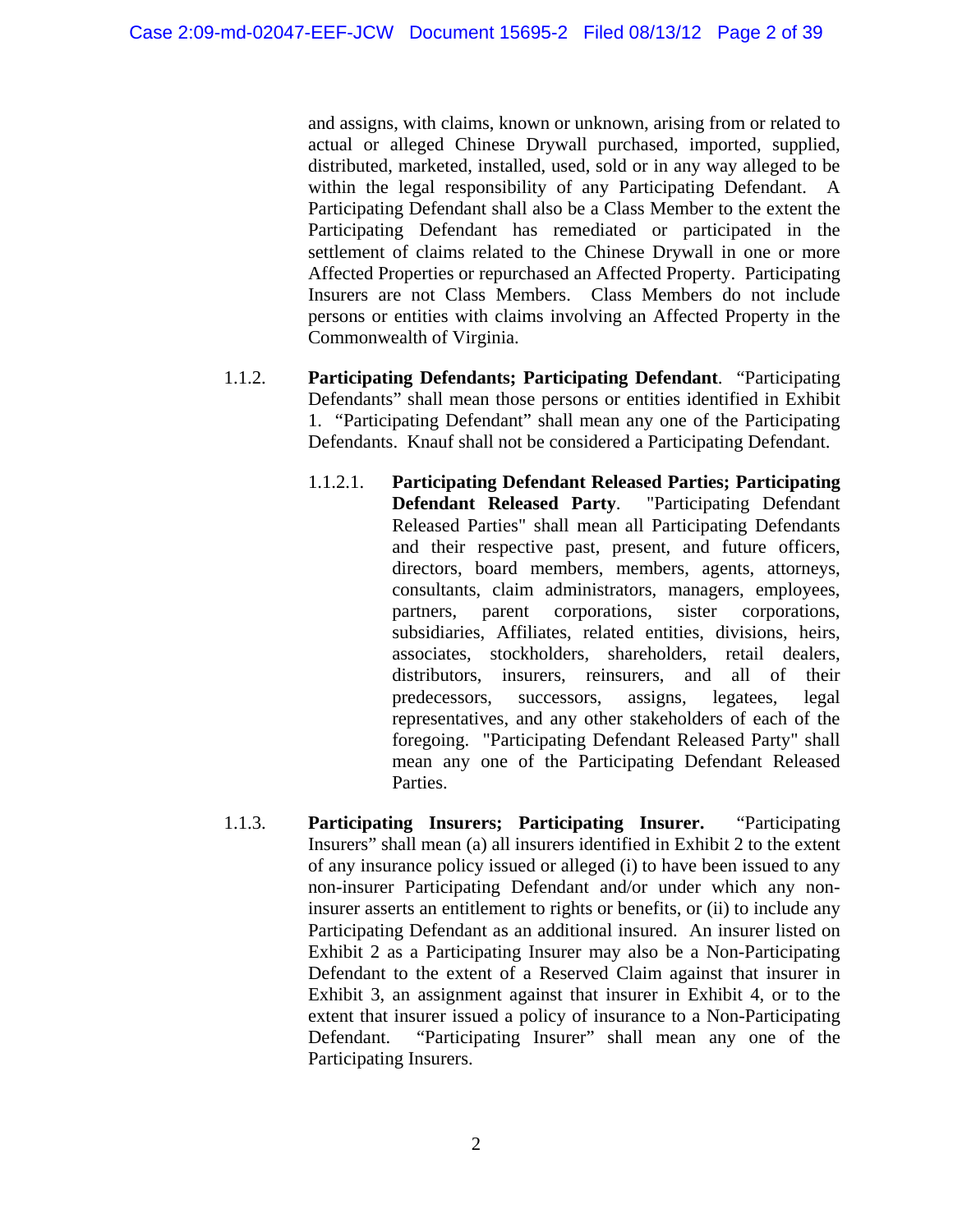- 1.1.3.1. **Participating Insurer Released Parties; Participating Insurer Released Party**. "Participating Insurer Released Parties" shall mean all Participating Insurers, and their respective past, present, and future officers, directors, board members, members, agents, attorneys, consultants, claim administrators, managers, employees, partners, parent corporations, sister corporations, subsidiaries, Affiliates, related entities, divisions, heirs, associates, stockholders, shareholders, retail dealers, distributors, insurers, reinsurers, and all of their predecessors, successors, assigns, legatees, legal representatives, and any other stakeholders of each of the foregoing. "Participating Insurer Released Party" shall mean any one of the Participating Insurer Released Parties.
- 1.2. **Affected Property**. "Affected Property" shall mean any real or personal property, residential or commercial, actually or allegedly containing or exposed to Chinese Drywall allegedly purchased from, imported, supplied, distributed, marketed, installed, used, sold and/or delivered by or in any way alleged to be within the legal responsibility of any Participating Defendant.
- 1.3. **Affiliate.** "Affiliate" shall mean: (1) any entity or person that directly or indirectly owns, controls, or holds with the power to vote, any outstanding voting securities or interests of a Participating Defendant; (2) an entity any of whose outstanding voting securities or interests are or were directly or indirectly owned, controlled, or held with power to vote, by a Participating Defendant, or by an entity or person that directly or indirectly owns or owned, controls or controlled, or holds or held with the power to vote, any outstanding voting securities or interests of a Participating Defendant; (3) an entity or person whose business is or was operated under a lease, management or operating agreement by a Participating Defendant, or person or entity substantially all of whose property is or was operated or managed under an operating or management agreement with a Participating Defendant; or (4) an entity that operates or operated, manages or managed the business or substantially all of the property of a Participating Defendant under a lease, management or operating agreement, subject to the limitation that an individual person holding common shares of publicly issued and traded stock of a Participating Defendant or Participating Insurer, either directly or through an investment fund, shall not be deemed an Affiliate hereunder.
- 1.4. **CDW-Related Actions**. "CDW-Related Actions" shall mean any and all state court, federal court, international tribunal, arbitration claims or other claims, including any claim under Section 558 of the Florida Statutes or any similar statute in any other state, against any Participating Defendant or Participating Insurer arising out of or relating to Chinese Drywall.
- 1.5. **Chinese Drywall**. "Chinese Drywall" shall mean any and all drywall products actually or allegedly purchased from, imported, supplied, distributed, marketed,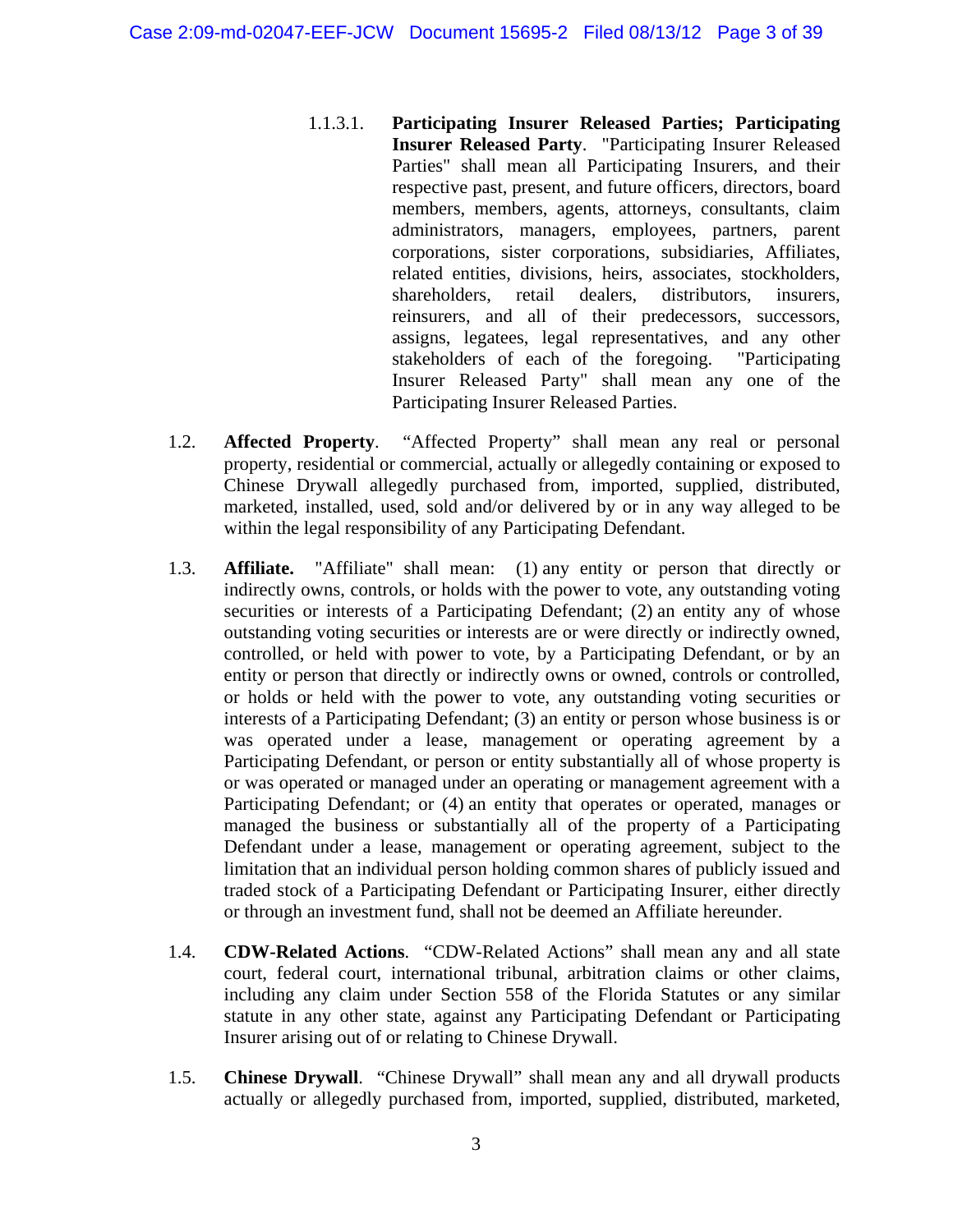installed, used, sold and/or delivered prior to the Effective Date of this Settlement by or in any way alleged to be within the legal responsibility of any Participating Defendant, which drywall product was allegedly manufactured, in whole or in part, in China, or that include components manufactured, in whole or in part, in China, including, but not limited to, drywall manufactured by Knauf Plasterboard (Tianjin) Co., Ltd.; Knauf Plasterboard (Wuhu), Co., Ltd.; Guangdong Knauf New Building Materials Products Co., Ltd.; Knauf Gips KG; Gebrueder Knauf Verwaltungsgesellschaft, KG; Knauf International GmbH; Knauf Insulation GmbH; Knauf UK GmbH; Knauf AMF GmbH & Co. KG; Knauf do Brasil Ltd.; PT Knauf Gypsum Indonesia; Beijing New Building Materials Public Ltd. Co.; CNBM; Taishan Gypsum Co., Ltd. f/k/a/ Shandong Taihe Dongxin Co., Ltd.; Taian Taishan Plasterboard Co., Ltd.; Pingyi Zhongxin Paper-Faced Plasterboard Co., Ltd. f/k/a Shandong Chenxiang Building Materials Co., Ltd.; Crescent City Gypsum, Inc.; The China Corporation, Ltd.; Run & Fly (Jinan) New Building Material Co., Ltd; Baier Building Materials Co. Ltd. "Chinese Drywall" shall also include any and all drywall products at issue in the Litigation whose origin or manufacturer is not ascertainable.

- 1.6. **Counsel**. "Counsel" shall mean:
	- 1.6.1. Plaintiffs' Class Counsel shall mean Russ Herman of Herman Herman & Katz LLP, 820 O'Keefe Avenue, New Orleans, LA 70113 and Arnold Levin of Levin, Fishbein, Sedran & Berman, 510 Walnut Street, Suite 500, Philadelphia, PA 19106.
	- 1.6.2. As to the PSC, those counsel as defined in Section 1.15.
	- 1.6.3. As to Participating Defendants, those counsel of record for each entity identified in Exhibit 1.
	- 1.6.4. As to Participating Insurers, those counsel of record for each entity identified in Exhibit 2.
- 1.7. **Court.** "Court" shall mean The Honorable Eldon E. Fallon who presides over *In re Chinese Manufactured Drywall Products Liability Litigation*, MDL No. 2047, in the United States District Court for the Eastern District of Louisiana.
- 1.8. **Escrow Account.** "Escrow Account" shall mean an account to be approved by the Court that is a Qualified Settlement Fund pursuant to Section 1.468B-1 *et seq.* of the Treasury Regulation promulgated under Section 468B of the Internal Revenue Code of 1981, as amended.
- 1.9. **Execution Date.** "Execution Date" shall mean the latest date on which any of the Parties signs this Settlement Agreement, as shown by their signature blocks below.
- 1.10. **Knauf.** "Knauf" shall mean Knauf Plasterboard (Tianjin) Co., Ltd.; Knauf Plasterboard (Wuhu), Co., Ltd.; Guangdong Knauf New Building Materials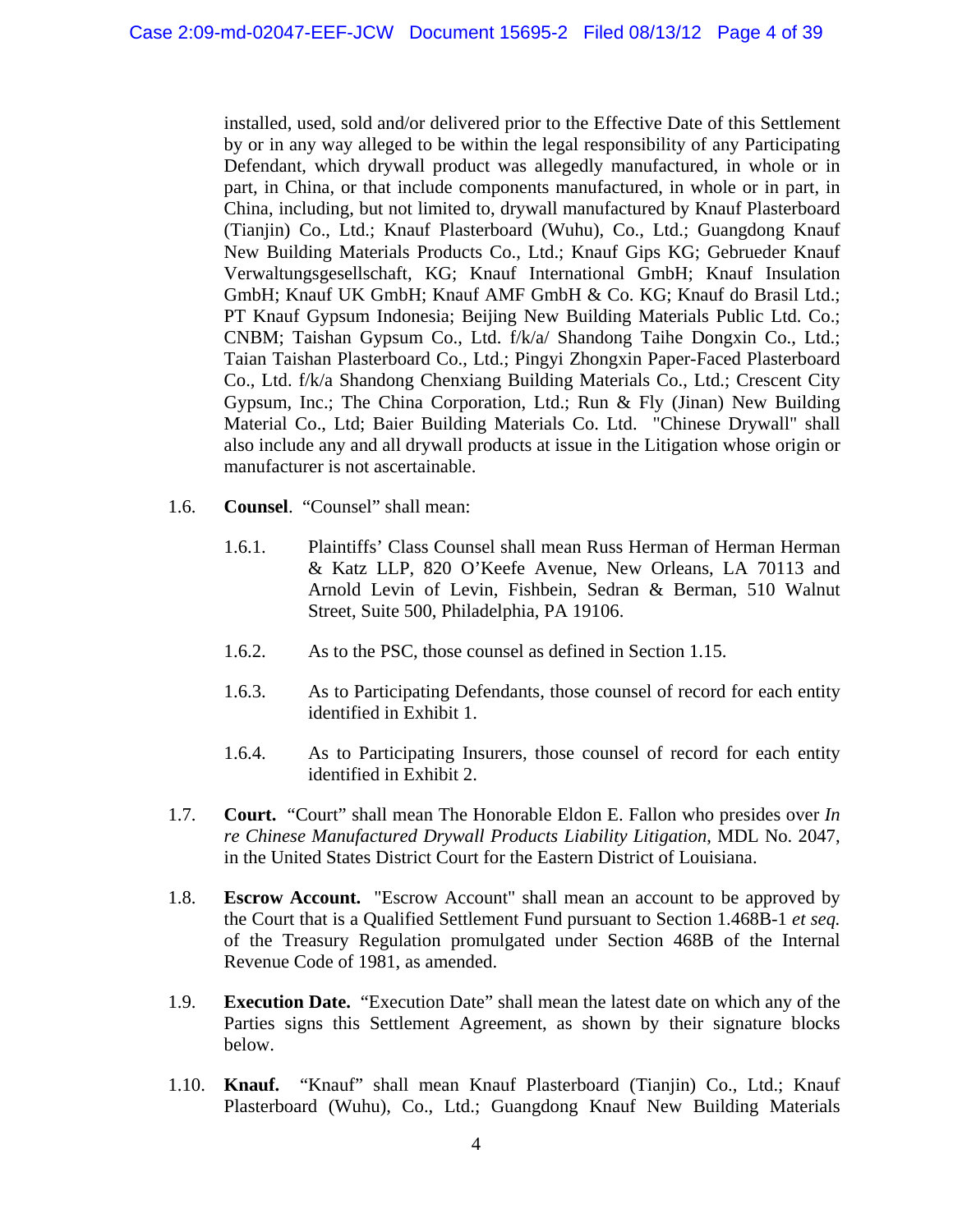Products Co., Ltd.; Knauf Gips KG; Gebrueder Knauf Verwaltungsgesellschaft KG; Knauf International GmbH; Knauf Insulation GmbH; Knauf UK GmbH; Knauf AMF GmbH & Co. KG; Knauf do Brasil Ltd.; and PT Knauf Gypsum Indonesia.

- 1.10.1. **Knauf Released Parties**. "Knauf Released Parties" shall mean Knauf, and their respective past, present, and future officers, directors, board members, members, agents, attorneys, consultants, claim administrators, managers, employees, partners, parent corporations, sister corporations, subsidiaries, Affiliates, related entities, divisions, heirs, associates, stockholders, shareholders, retail dealers, distributors, insurers, reinsurers, and all of their predecessors, successors, assigns, legatees, legal representatives, and any other stakeholders of each of the foregoing.
- 1.11. **Knauf Class Settlement.** "Knauf Class Settlement" shall mean the Settlement Agreement Regarding Claims Against the Knauf Defendants in MDL No. 2047.
- 1.12. **Litigation.** "Litigation" shall mean all Class Action Omnibus Complaints ("Omni Complaints") and all other complaints filed in or consolidated with MDL No. 2047 and all CDW-Related Actions, as defined in Section 1.4.
- 1.13. **Non-Participating Defendant**. "Non-Participating Defendant" shall mean any person or entity that is not a Participating Defendant (whether or not that person or entity is named as a defendant, cross-defendant, third-party defendant or fourth-party defendant in the Litigation or any CDW-Related Actions) and, to the extent of applicable insurance coverage allegedly provided, that person's or entity's insurers. Non-Participating Defendant shall also include Beijing New Building Materials Public Ltd. Co.; CNBM; Taishan Gypsum Co., Ltd. f/k/a Shandong Taihe Dongxin Co., Ltd.; Taian Taishan Plasterboard Co., Ltd.; Pingyi Zhongxin Paper-Faced Plasterboard Co., Ltd. f/k/a Shandong Chenxiang Building Materials Co., Ltd.; Crescent City Gypsum, Inc., The China Corporation, Ltd.; Run & Fly (Jinan) New Building Material Co., Ltd.; Baier Building Materials Co., Ltd., and any other manufacturers of Chinese Drywall; as well as any person or entity listed on Exhibit 1 or Exhibit 2 that subsequently withdraws from and cancels its obligations under this Settlement pursuant to Sections 6.4, 8.3.2, 8.4.1 or 13.2 below. Non-Participating Defendant, however, shall not include Knauf.
- 1.14. **Order and Judgment.** The "Order and Judgment" shall mean the final order and judgment entered by the Court following the Fairness Hearing, that:
	- 1.14.1. Certifies the Settlement Class pursuant to Fed. R. Civ. P. 23(b)(3);
	- 1.14.2. Finds that the Settlement is fair, reasonable, and adequate; finds that the Settlement was entered into in good faith and without collusion; finds the Settlement represents a negotiated agreement; and approves the Settlement;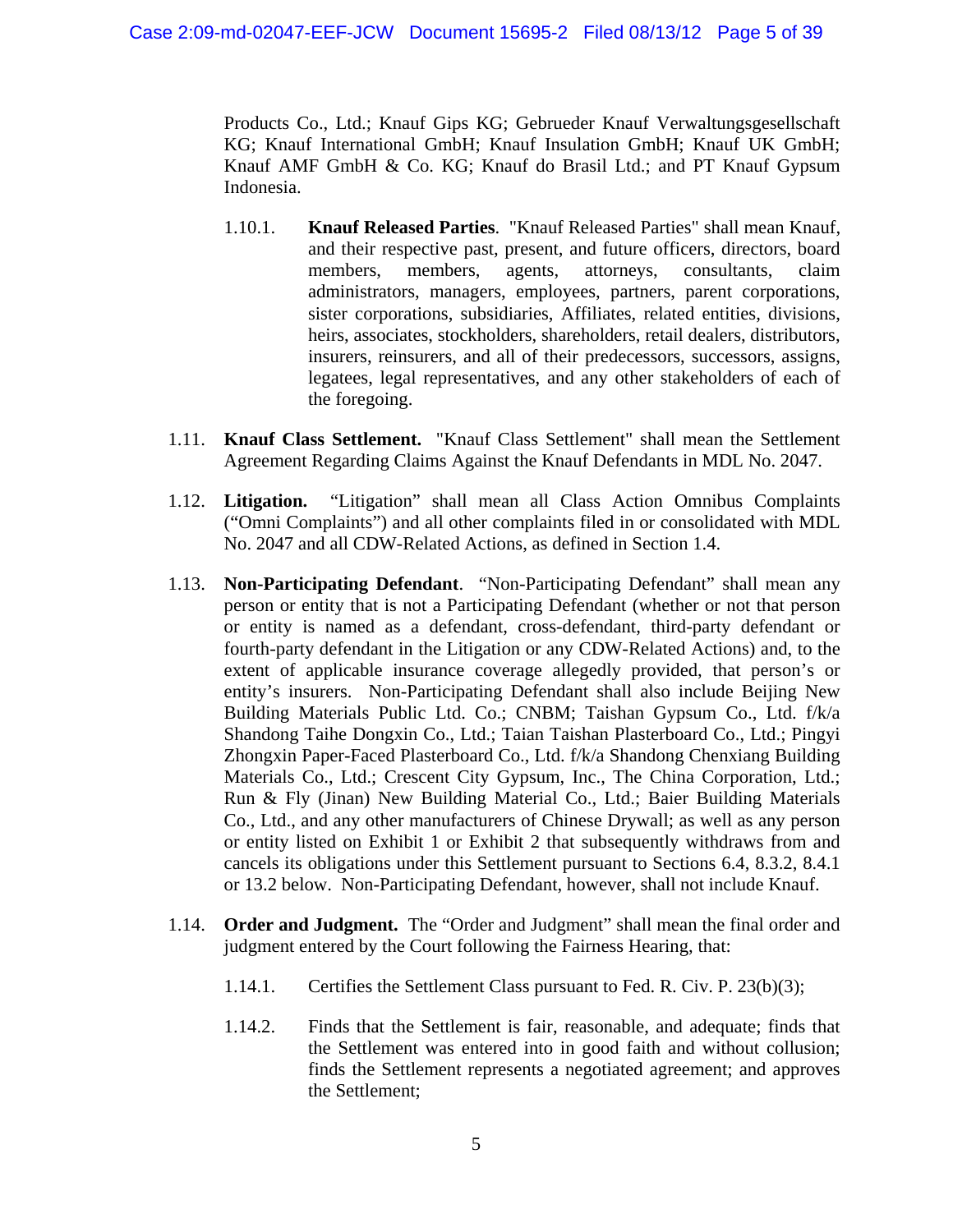- 1.14.3. Issues the Orders identified in Section 10;
- 1.14.4. Finds that the indemnity, defense and judgment reduction provisions in Sections 4.3 and 5.2.6 are valid, binding, and enforceable; and therefore, bars the assertion by any Class Member of any contribution, indemnification, subrogation, or other claims related to or arising out of Chinese Drywall against the Participating Defendants or Participating Insurers, excluding only any Reserved Claims;
- 1.14.5. Enters the findings of fact and conclusions of law proposed in Section 17.4; and
- 1.14.6. Finds that pursuant to Fed. R. Civ. P. 54(b), there is no just reason for delay of entry of final judgment with respect to the foregoing.
- 1.15. **Plaintiffs' Steering Committee; PSC.** "Plaintiffs' Steering Committee" or "PSC" shall mean the group of plaintiffs' counsel appointed by the Court to manage and administer the affairs of all plaintiffs in MDL No. 2047 and to assist the Court in administering its docket. The PSC, as currently constituted, is described by Pretrial Order No. 8B (Rec. Doc. No. 13084) in MDL No. 2047.
- 1.16. **Preliminary Approval Order.** "Preliminary Approval Order" shall mean an order of the Court preliminarily certifying the Class and approving this Settlement.
- 1.17. **Related Claims**. "Related Claims" shall mean any unlitigated claims, known or unknown, against any Participating Defendant or Participating Insurer related to or arising out of Chinese Drywall. "Related Claims" shall not include Reserved Claims.
- 1.18. **Released Claim; Released Claims**. "Released Claim" or "Released Claims" shall be as defined in Section 5.1, and shall include all releases described in Sections 5.1-5.5. "Released Claims" shall not include Reserved Claims.
- 1.19. **Released Party; Released Parties**. Except as provided in Section 5.6, "Released Party" or "Released Parties" shall mean each Participating Defendant Released Party and each Participating Insurer Released Party. "Released Party" or "Released Parties" shall also include the Knauf Released Parties, but only to the extent provided in Sections 5.3.1 and 5.4.1.
- 1.20. **Reserved Claims.** "Reserved Claims" shall mean those claims reserved in Section 5.6.
- 1.21. **Settlement; Agreement**. "Settlement" or "Agreement" shall mean this Settlement Agreement in MDL No. 2047 Regarding Claims Involving Builders, Installers, Suppliers and Participating Insurers.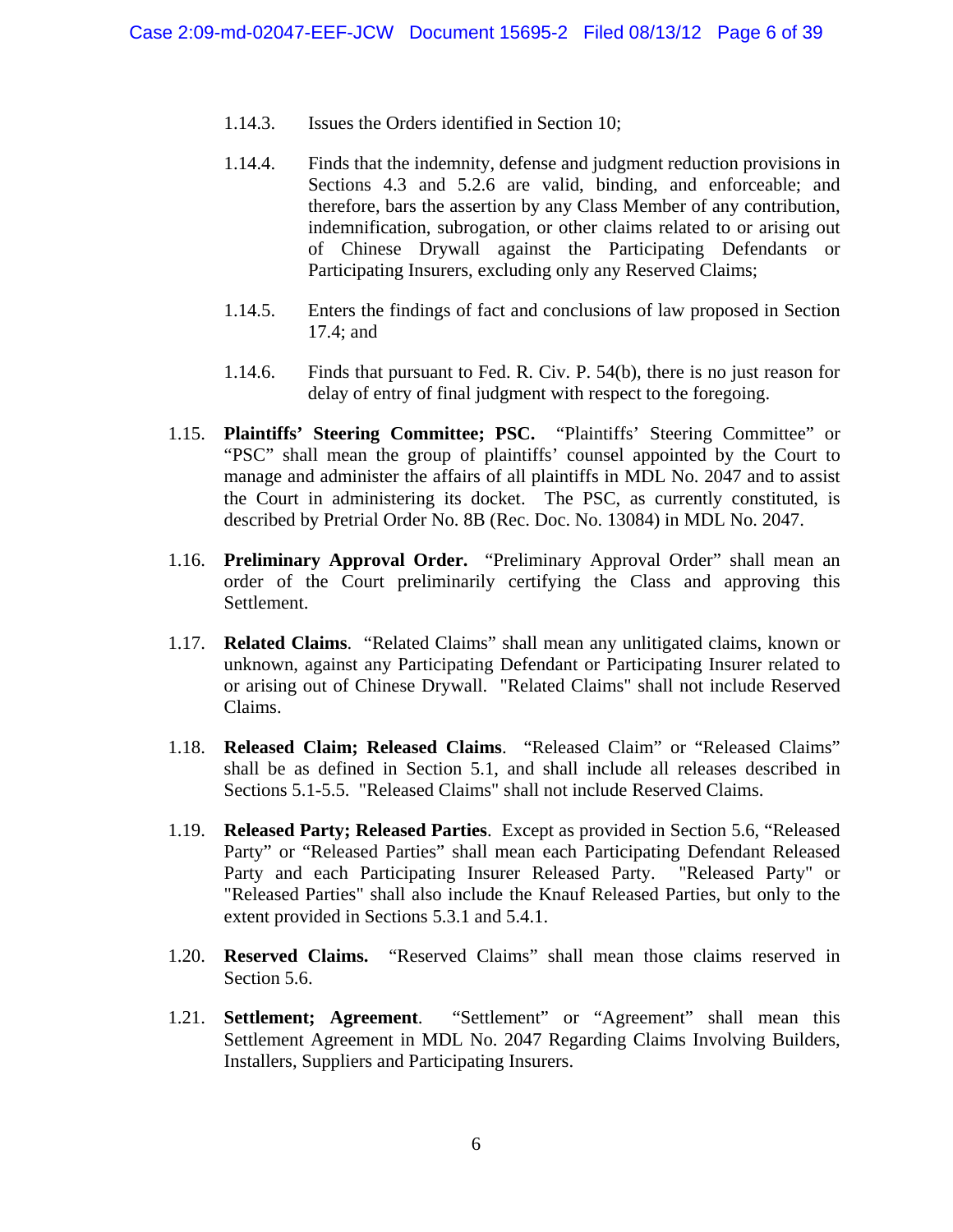- 1.22. **Settlement Class Counsel**. "Settlement Class Counsel" shall mean MDL No. 2047 Plaintiffs' Liaison Counsel, Russ Herman and MDL No. 2047 Lead Counsel, Arnold Levin.
- 1.23. **Settling Party; Settling Parties**. "Settling Parties" shall mean all Class Members who do not opt-out of this Settlement and all Participating Defendants and Participating Insurers who do not withdraw from this Settlement, except to the extent of Reserved Claims in Section 5.6. "Settling Party" shall mean any one of the Settling Parties. To the extent a Participating Defendant is also a Class Member as described in Section 1.1.1 above, that Participating Defendant may be a Settling Party in its capacity as a Participating Defendant but not be a Settling Party in its capacity as a Class Member by choosing to opt-out one or more of its claims in accordance with the procedure set forth in Section 8 below.
- 1.24. **Fairness Hearing**. "Fairness Hearing" shall mean the hearing before the Court described in Section 10 of this Settlement.

## **2. Effective Date**

- 2.1. The "Effective Date" of this Settlement shall be the date when the Settlement is Final irrespective of the Execution Date or the date of the Preliminary Approval Order. "Final" means the later of:
	- 2.1.1. The date after the time to appeal the Order and Judgment has expired with no appeal having been taken; or
	- 2.1.2. If an appeal is sought from the Order and Judgment, the day after the Order and Judgment is either affirmed, or any and all appeals, or motions for reargument or reconsideration are dismissed or denied, and the judgment is no longer subject to further appellate review.
- 2.2. An appeal from any order approving the payment of fees and costs which seeks to reduce amounts to be paid to Petitioning Attorneys, as defined in Section 16.6, shall not affect the finality of the Settlement.

#### **3. Settlement of All Claims Against Participating Defendants and Participating Insurers**

3.1. Except as to any Class Member who opts out of the Class in accordance with Section 8, and except as to any Reserved Claims described in Section 5.6, the Parties agree to settle and resolve all claims asserted by and amongst each other as set forth in Sections  $5.1 - 5.5$ , and this Settlement will settle and resolve with finality the Litigation, the Released Claims, and the Related Claims involving the Class Members, the Participating Defendants and Participating Insurers and any other claims that have been brought, could have been brought or could be brought now or at any time in the future in the Litigation or in any other proceeding of any kind against any Participating Defendant and/or Participating Insurer relating to or arising out of Chinese Drywall, whether based in law, equity or otherwise.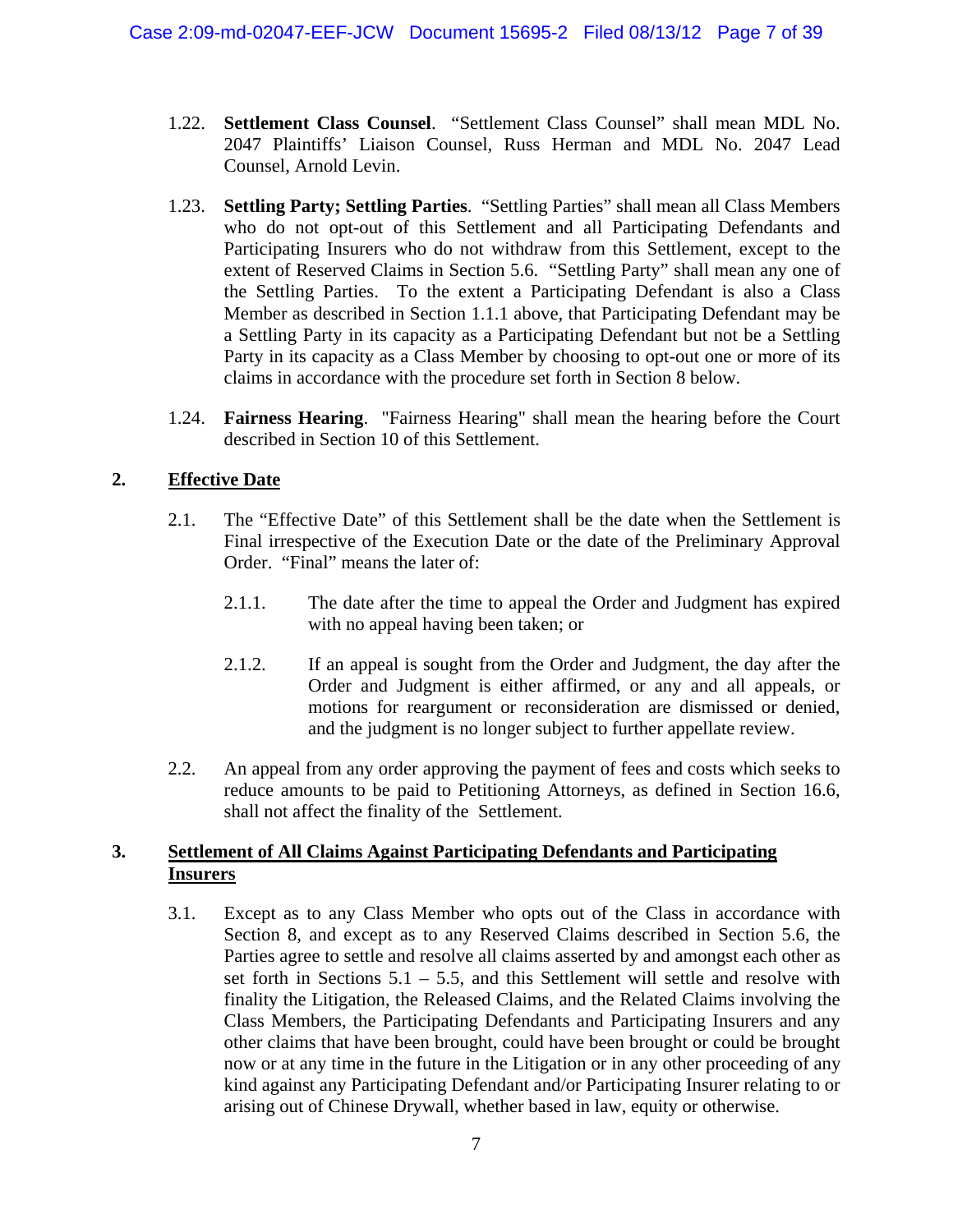#### **4. Payments by Participating Defendants and Participating Insurers and Application of Proceeds**

- 4.1. In consideration of the settlement of all Class Members' claims arising out of or related to Chinese Drywall in the Litigation and/or CDW-Related Actions and/or Related Claims against Participating Defendants and Participating Insurers, the Participating Defendants and Participating Insurers will pay the collective sum of EIGHTY TWO MILLION SEVEN HUNDRED EIGHTY-FOUR THOUSAND DOLLARS (\$82,784,000.00) (the "Settlement Funds"), subject to the credits in Section 4.2. The credits in Section 4.2 shall not be included in the Settlement Funds subject to allocation under Section 16.1. No Participating Defendant and none of his, her or its Participating Insurers is liable to pay settlement funds committed by or on behalf of any other Participating Defendant and his, her or its Participating Insurers. Each Participating Defendant and his, her or its Participating Insurers, are obligated only to pay their individual settlement amounts, as committed in response to the MDL No. 2047 Mediator's confidential settlement proposal, and which amounts are to be paid as follows:
	- 4.1.1. Each Participating Defendant and/or its Participating Insurers shall deposit 5% of the total sum to be paid by such Participating Defendant and/or its Participating Insurers into the trust account for Insurance Liaison Counsel, Judy Y. Barrasso, payable to Barrasso Usdin Kupperman Freeman & Sarver, L.L.C., IOLTA Account and sent c/o H. Minor Pipes, III, 909 Poydras Street, 24th Floor, New Orleans, Louisiana 70112. This amount is to be paid within seven (7) days following the entry of the Preliminary Approval Order by the Court. These funds are to be used for the purposes of (a) paying Mediator's costs, and (b) paying the cost of class notice. To the extent any of the funds are spent on those purposes, there shall be no refund of this sum, or any portion thereof, to any Participating Defendant or Participating Insurer who withdraws from this Settlement pursuant to Sections 8.3.2 or 8.4.1. However, if any Participating Defendant or Participating Insurer properly withdraws from this settlement when a portion of these funds has not been spent on these stated purposes, it shall be entitled to a refund of the portion of its payment in the same percentage as that left unspent on the date of withdrawal. Any of these funds remaining after payment of the Mediator's costs and class notice, and not refunded to withdrawing Participating Defendants, shall be deposited in the Escrow Account for use in the allocations provided in Section 16.
	- 4.1.2. Each Participating Defendant and/or its Participating Insurers shall deposit into the Escrow Account the remaining 95% of the total sum to be paid by such Participating Defendant and/or its Participating Insurers within fifteen (15) days of the Effective Date of this Settlement. These funds will be allocated in accordance with Section 16 of this Settlement Agreement.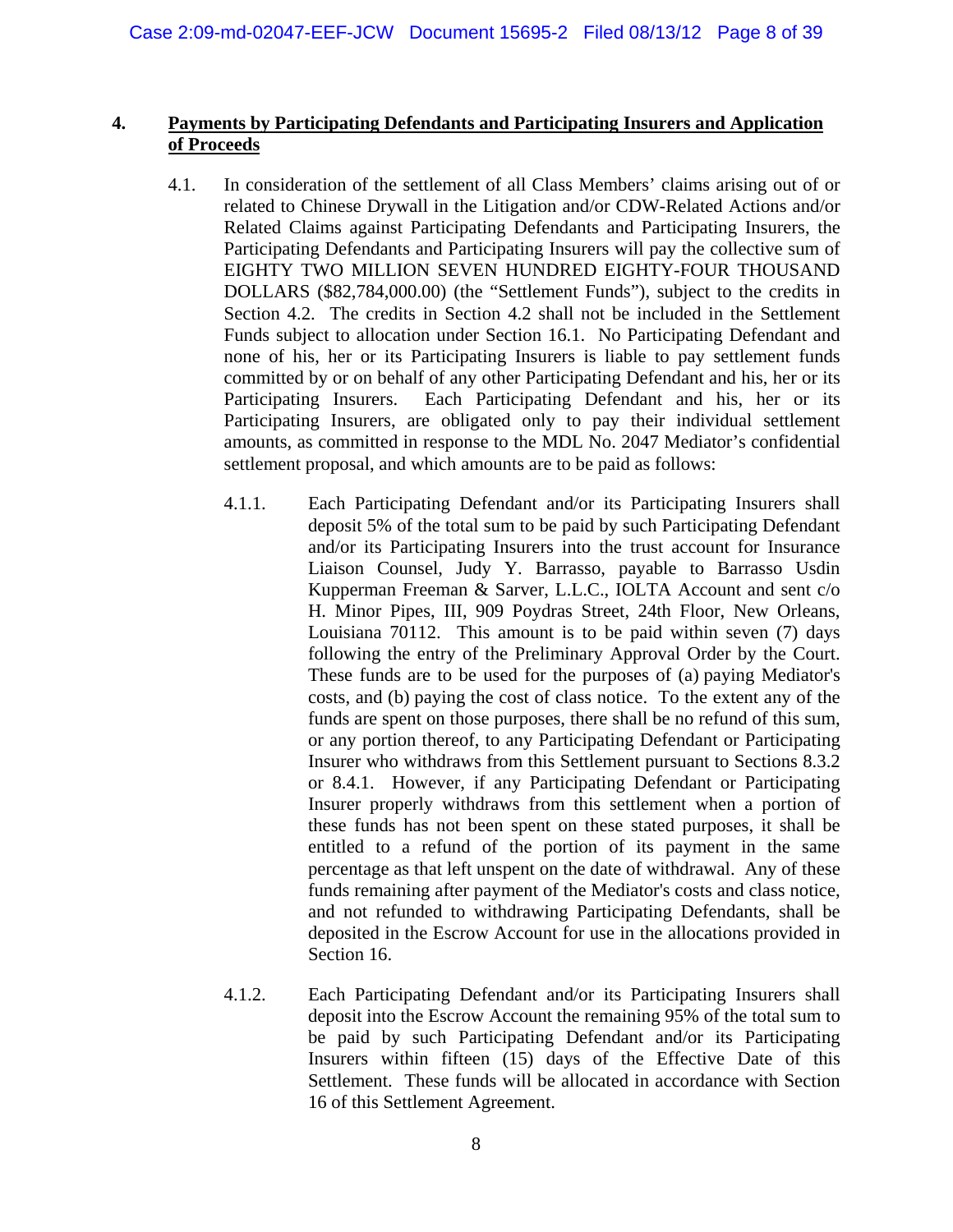- 4.2. The following amounts shall be applied towards satisfying the Settlement Funds in Section 4.1, but shall not be applied towards satisfying the recovery of attorneys' fees and reimbursement of costs available under Section 16.6 (because these funds will be the subject of a separate recovery from the Knauf Defendants (if used by those entities to satisfy a builders' claim, *e.g.,* CastleRock) or by a Class Member that opts-out of this settlement and pursues its claim against a Participating Defendant or Non-Participating Defendant):
	- 4.2.1. Separate Settlements. Because the following entities have either reached, or have been in negotiations for, separate full or partial settlements regarding claims involving Chinese Drywall, after the negotiations that led to this Settlement, thereby removing those claims from this Settlement, the following amounts will be credited against the Settlement Funds due in Section 4.1:
		- 4.2.1.1. CastleRock Communities LP \$1,284,000.
		- 4.2.1.2. Coastal Construction Group of South Florida, Inc. \$3,936,000.
		- 4.2.1.3. Devon International Industries, Inc. \$756,000.
		- 4.2.1.4. Gulf Coast Shelter, Inc. and Shelter Products, Inc. \$720,000.
		- 4.2.1.5. RCR Holdings II, LLC \$2,376,000.
		- 4.2.1.6. Shoma Homes Splendido, Inc. \$358,000.
	- 4.2.2. For each of the Separate Settlements listed in Section 4.2.1., the PSC, class counsel, common benefit attorneys and privately retained attorneys for all Class Members shall be entitled to recover an award of attorneys fees equivalent to the common benefit percentage set by the Court in accordance with Section 16.6.
	- 4.2.3. Opt-outs and Withdrawals. To the extent of any opt-outs or withdrawals pursuant to Sections 8.1, 8.3 or 8.4, the payment of Settlement Funds by an individual Participating Defendant for the Affected Properties associated with any opt-outs shall be reduced prorata relative to the number of units comprising the Mediator's confidential settlement proposal for the number of opt-outs to the applicable Participating Defendant, or for the Participating Defendant's share if a withdrawal, and these amounts will be credited against the Settlement Funds due in Section 4.1.
- 4.3. In consideration of the payments and other consideration made by Participating Defendants and Participating Insurers, Class Members agree, in addition to other conditions set forth in this Settlement Agreement, to apply the settlement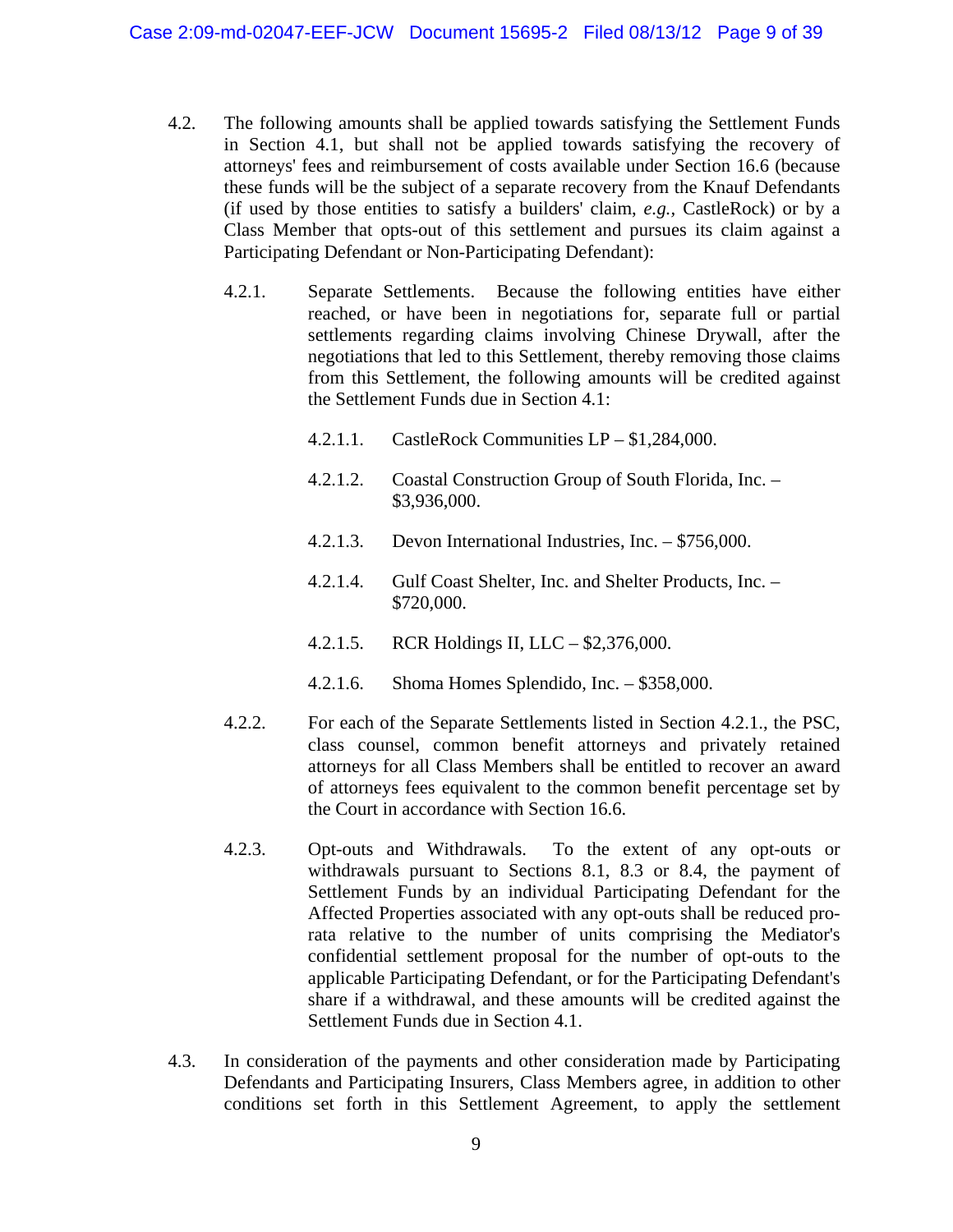proceeds they receive, except for funds allocated to resolve claims for bodily injury pursuant to Section 16, to assist in the remediation of their Affected Property allegedly damaged by Chinese Drywall, or, in instances where a lender holds a mortgage or deed of trust on the Affected Property, the Class Member may defer remediation by securing the release of all of the lender's claims regarding the Chinese Drywall and recording a notice in the land records office of the appropriate governmental agency of the presence of Chinese Drywall in the Class Member's property. This provision does not apply to the extent the Class Member is a Participating Defendant who has remediated the Affected Property. Any Class Member that fails to comply with the obligations set forth in this paragraph shall indemnify, (including attorney fees and costs, both at trial court and appellate court levels), defend and hold harmless each Participating Defendant and Participating Insurer for any claim brought by any person or entity, including, without limitation, that Class Member's lender or any subsequent purchaser of that Affected Property, against the Participating Defendant or Participating Insurer relating to the existence of Chinese Drywall in the Affected Property.

#### **5. Releases**

5.1. **"Released Claim"** or **"Released Claims"** shall mean, except as listed below, and except for Reserved Claims in Section 5.6, any and all claims of any kind and nature whatsoever of a Class Member, Participating Defendant, Participating Insurer or Knauf (a) arising out of, or in any manner related to, Chinese Drywall, the Litigation, CDW-Related Actions or Related Claims, and/or (b) for any and all losses, damages and/or injuries arising from, or in any manner related to, all and/or any of the claims described in (a) above, including but not limited to, any and all claims that a Class Member, Participating Defendant, Participating Insurer, or Knauf, or anyone claiming by or through any of these individuals or entities, has, may have, or may have had, regardless of whether such claim is known or unknown, filed or unfiled, asserted or as yet unasserted, or existing or contingent, whether asserted by petition, complaint, cross-claim, third party complaint, fourth-party complaint, arbitral demand, written demand, or otherwise (or any judgment or order entered on such claims), based upon or alleging any act, conduct, status or obligation of any person or entity (including any Participating Defendant or Participating Insurer) and/or any source of liability whatsoever, and regardless of the legal theory or theories of damages involved and/or (c) for any and all claims for insurance coverage (including claims for additional insured coverage), indemnity, duty to defend, common law and statutory bad faith claims, and/or extra-contractual liability or any other insurer misconduct of any kind related to any or all of the claims described in (a) above, which claims arise under state, or other law (including common law) and any and all past, present, and/or future claims arising out of, or related to indemnity obligations, duty to defend, claims handling, claims adjustment, breach of contract, breach of duty or duties, negligent investigation, breach of warranty, failure to warn, breach of implied warranty, breach of good faith and fair dealing, bad faith, statutory bad faith, negligent or intentional interference with contractual relationships, deceptive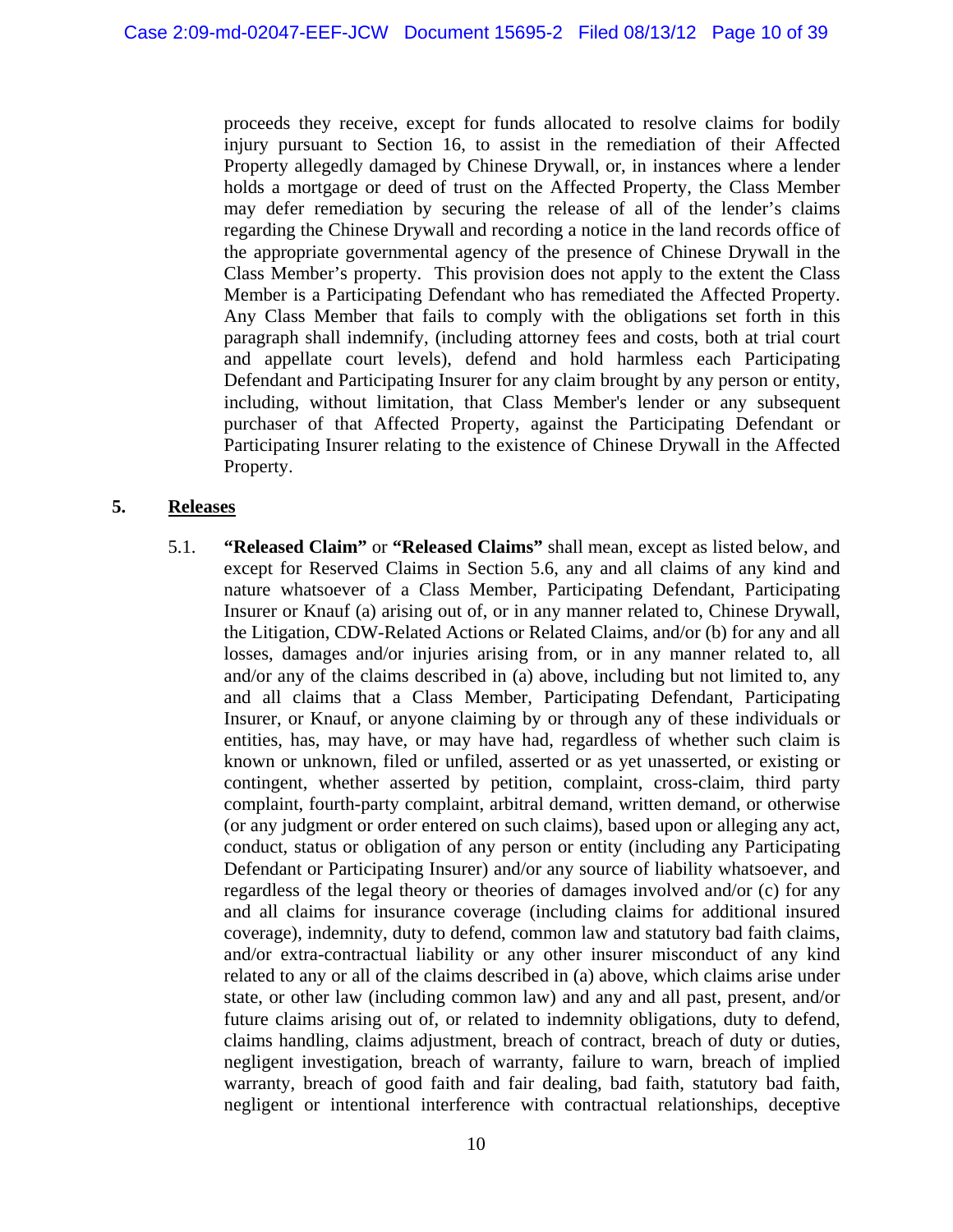trade practices, unfair trade practices, unfair settlement practices, or conduct in violation of any insurance code, and/or any other alleged misconduct, omission, or wrongdoing of any kind, of whatever nature or source, known or unknown, related to any or all of the claims described in (a) above. Notwithstanding the above, the only persons or entities released are those defined as Participating Defendant Released Parties and/or Participating Insurer Released Parties. This Settlement does not provide complete compensation to redress all Class Members' damages and therefore Class Members' claims are reserved against any person or entity that is not a Participating Defendant Released Party or a Participating Insurer Released Party. The term "Released Claim" or "Released Claims" includes, but is not limited to, the following:

- 5.1.1. For personal injury, bodily injury (including death), damage to real or personal property, remediation and/or clean-up of property, diminution of property value, stigma, groundwater contamination, loss of use, loss of enjoyment, economic loss, fear, fear of illness or disease, fear of developing illness or disease, fright, mental or emotional distress, pain and suffering, loss of earnings, impairment of earning capacity, loss of consortium, loss of support, loss of love and affection, equity and medical monitoring, bystander liability, wrongful death, survival actions, breach of contract, all statutory claims, punitive or exemplary damages, attorneys' fees, attorneys' costs or expenses, moving expenses, or additional rental or mortgage payments;
- 5.1.2. For nuisance, trespass, inconvenience, loss of use or enjoyment, negligence, negligence *per se*, tort, public or private nuisance, custody of a thing containing a vice or defect, strict liability, liability for ultra hazardous activities or conduct, absolute liability, wanton and reckless misconduct, malicious misconduct, servitude or obligation of vicinage, abuse of right, or any other liability legally asserted or assertable under any federal, state, or local statute, directive or regulation, redhibition, violation of any state or federal home warranty act, products liability act, unfair trade practices or consumer protection law, negligent discharge of a pollutant or corrosive substance, unjust enrichment, breach of express or implied warranty, breach of implied warranty of fitness and merchantability, breach of implied warranty of habitability, negligent misrepresentation, building code violations;
- 5.1.3. For damages or alleged damages resulting in whole, or in part, from exposure of the Class or Class Members or property of the Class Members to hazardous or allegedly hazardous, toxic, dangerous or harmful substances;
- 5.1.4. For all personal injury and related statutory violations;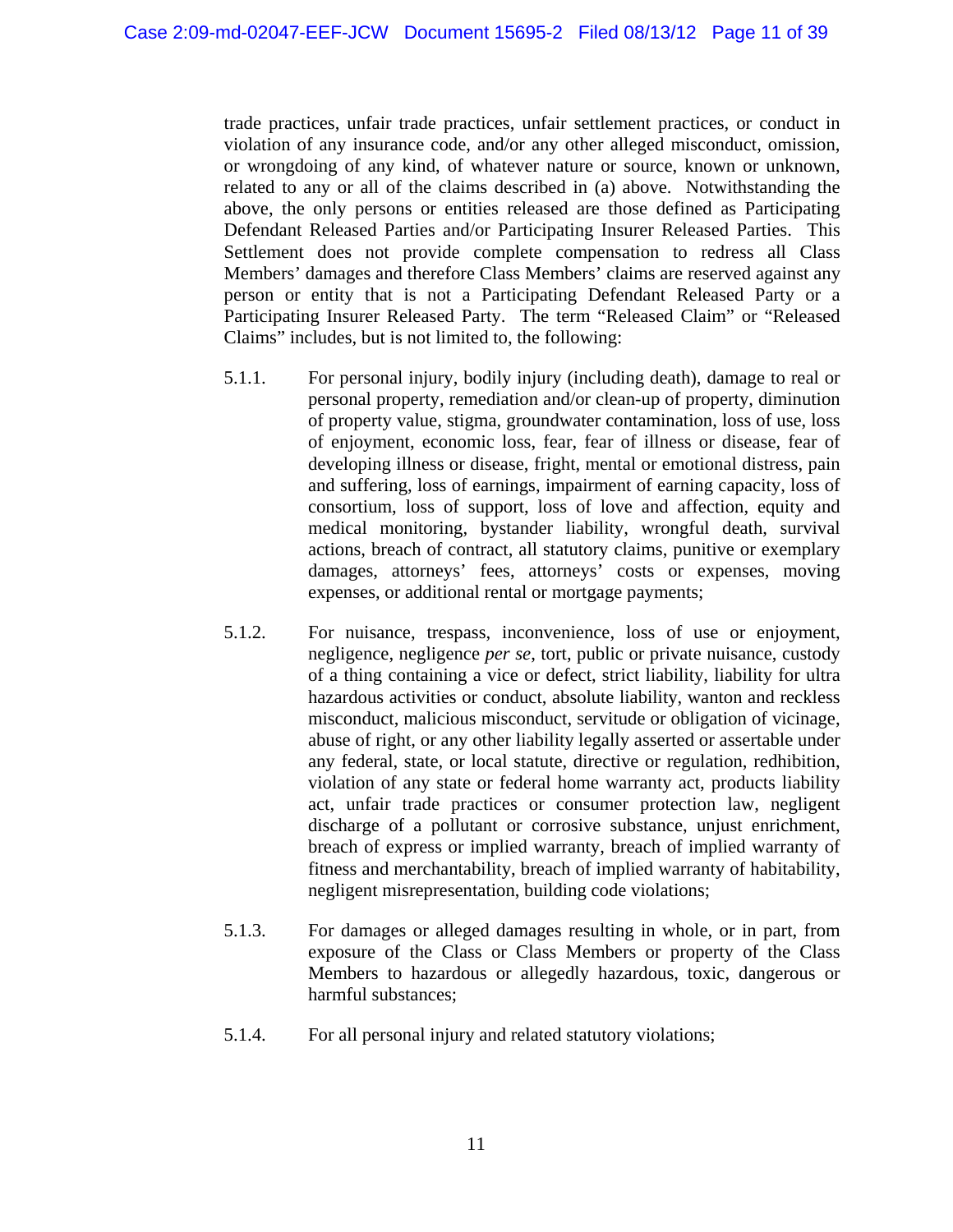- 5.1.5. For bad faith damages, whether statutory or at common law, extracontractual damages based upon any alleged insurer misconduct of any kind or nature and punitive damages;
- 5.1.6. For any and all claims under any state, federal, tribal or local law, rule or regulation, including but not limited to any environmental law, rule or regulation;
- 5.1.7. For derivative or vicarious liability arising out of the conduct or fault of others for which the Participating Defendants and/or Participating Insurers may be responsible;
- 5.1.8. For any right legally assertable by the Class or any Class Member now or in the future, whether the claim is personal to each individual, is derivative of a claim now or in the future, or as assignee, successor, survivor, beneficiary, subrogee, or representative of a Class Member;
- 5.1.9. For a past, present, future, known, unknown, foreseen, unforeseen, contingent, nascent, mature claim or a claim arising at law, in equity or otherwise, including but not limited to, claims for survival and wrongful death;
- 5.1.10. For any claim, right, or action arising out of, based on, or relating to any body of law whatsoever;
- 5.1.11. For all injuries or damages of any type, nature, or character arising from, attributable to, or in any way resulting from the Chinese Drywall;
- 5.1.12. For any conduct of any of the Participating Defendants and/or Participating Insurers with respect to Chinese Drywall, CDW-Related Actions, Related Claims or the Litigation; however, this provision shall not prevent or impede the enforcement of claims or entitlements to benefits under this Settlement;
- 5.1.13. For any claim, known or unknown, for contribution, subrogation, or indemnity, contractual or otherwise, arising out of, attributable to, or in any way related to Chinese Drywall;
- 5.1.14. For any further claims and/or liabilities arising out of, or otherwise relating to, the purchase, import, sale, supply, storage, handling, installation, marketing, distribution, and/or use of Chinese Drywall, including, but not limited to, punitive damages, fines, interest, attorneys' fees, and costs of any nature.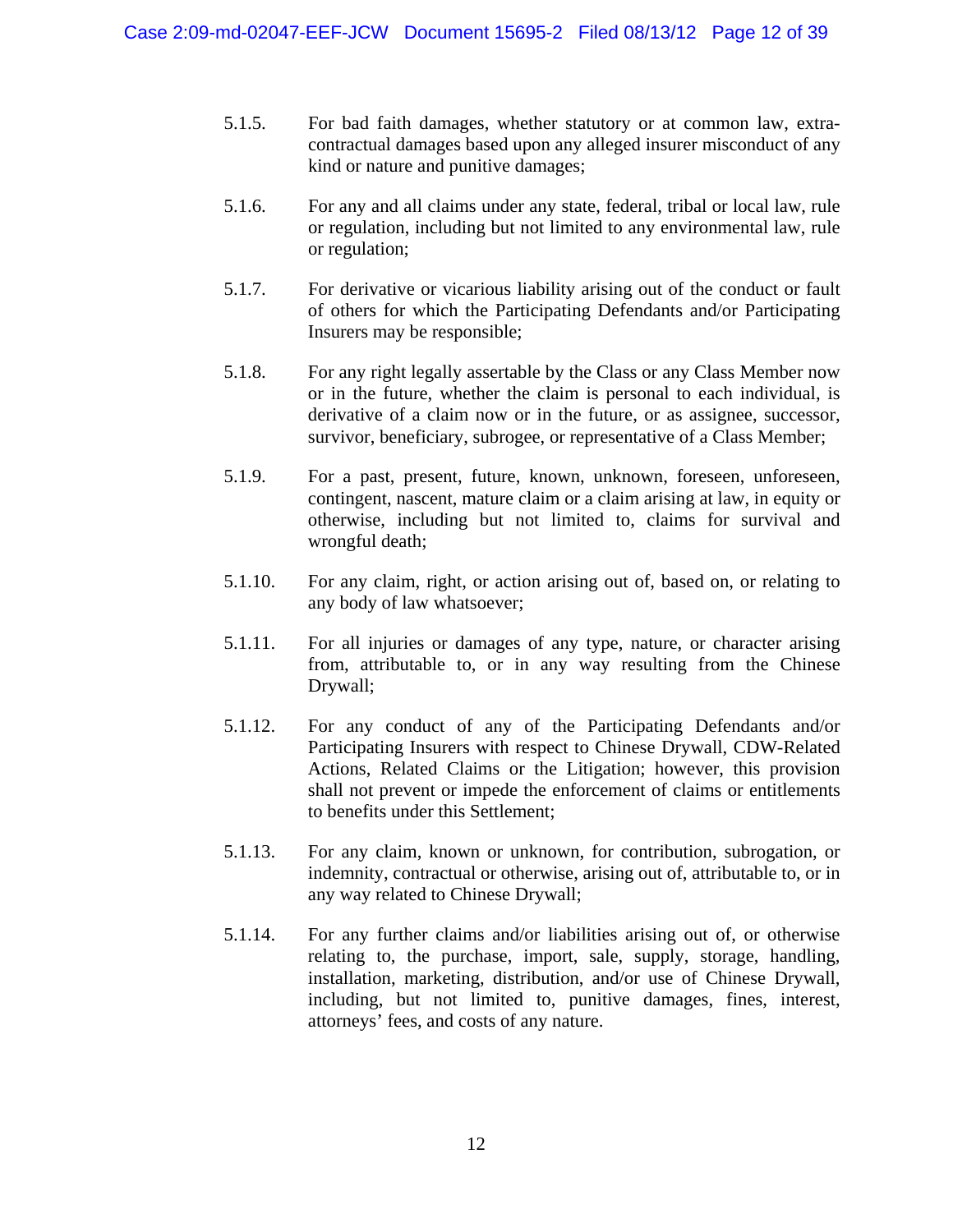#### 5.2. **Class Release**

- 5.2.1. Except as provided in Section 5.6, as of the Effective Date of the Settlement, each Class Member and any person or entity claiming by, through, and/or on behalf of a Class Member, hereby fully, finally, and forever releases, remises, waives, surrenders, foregoes, gives up, abandons, cancels, acquits and forever discharges any and all Released Claims against the (a) Participating Defendant Released Parties and (b) Participating Insurer Released Parties. The release of the Participating Insurer Released Parties is only to the extent of a Participating Insurer's obligations relating to any policies alleged to provide insurance coverage to any Participating Defendant, whether as a named or additional insured.
- 5.2.2. Without limiting the foregoing, with respect to any Affected Property involving WCI Communities, Inc., and its affiliates, the Class Release set forth in Section 5.2.1 of this Settlement shall extend to and include the following: WCI Communities, Inc., New WCI, the WCI Chinese Drywall Property Damage and Personal Injury Settlement Trust (the "WCI Chinese Drywall Trust"), Robert C. Pate, as Trustee for the WCI Chinese Drywall Trust, and their respective past, present and future owners, partners, shareholders, officers, directors, board members, members, managers, agents, attorneys, employees, parents, associates, subsidiaries, divisions, affiliates, insurers and all predecessors and successors, assigns or legal representatives.
- 5.2.3. Without limiting the foregoing, with respect to any Affected Property involving North Pacific Group, Inc., and its affiliates, the Class Release set forth in Section 5.2.1 of this Settlement shall extend to and include the following: North Pacific Group, Inc., Northern Pacific Lumber Co., the NPG Chinese Drywall Property Damage and Personal Injury Settlement Trust (the "NPG Chinese Drywall Trust"), Robert C. Pate as Trustee of the NPG Chinese Drywall Trust, and their respective past, present and future owners, partners, shareholders, officers, directors, board members, members, managers, agents, attorneys, employees, parents, associates, subsidiaries, divisions, affiliates, insurers and all predecessors and successors, assigns or legal representatives.
- 5.2.4. As of the Effective Date of the Settlement, all Class Members, and anyone claiming by, through and/or on behalf of any of them, will be forever barred and enjoined from asserting any and/or all Released Claims, but not Reserved Claims, against the (a) Participating Defendant Released Parties and/or the (b) Participating Insurer Released Parties only to the extent of any policy issued or allegedly issued by a Participating Insurer alleged to provide insurance to a Participating Defendant, whether as a named or additional insured.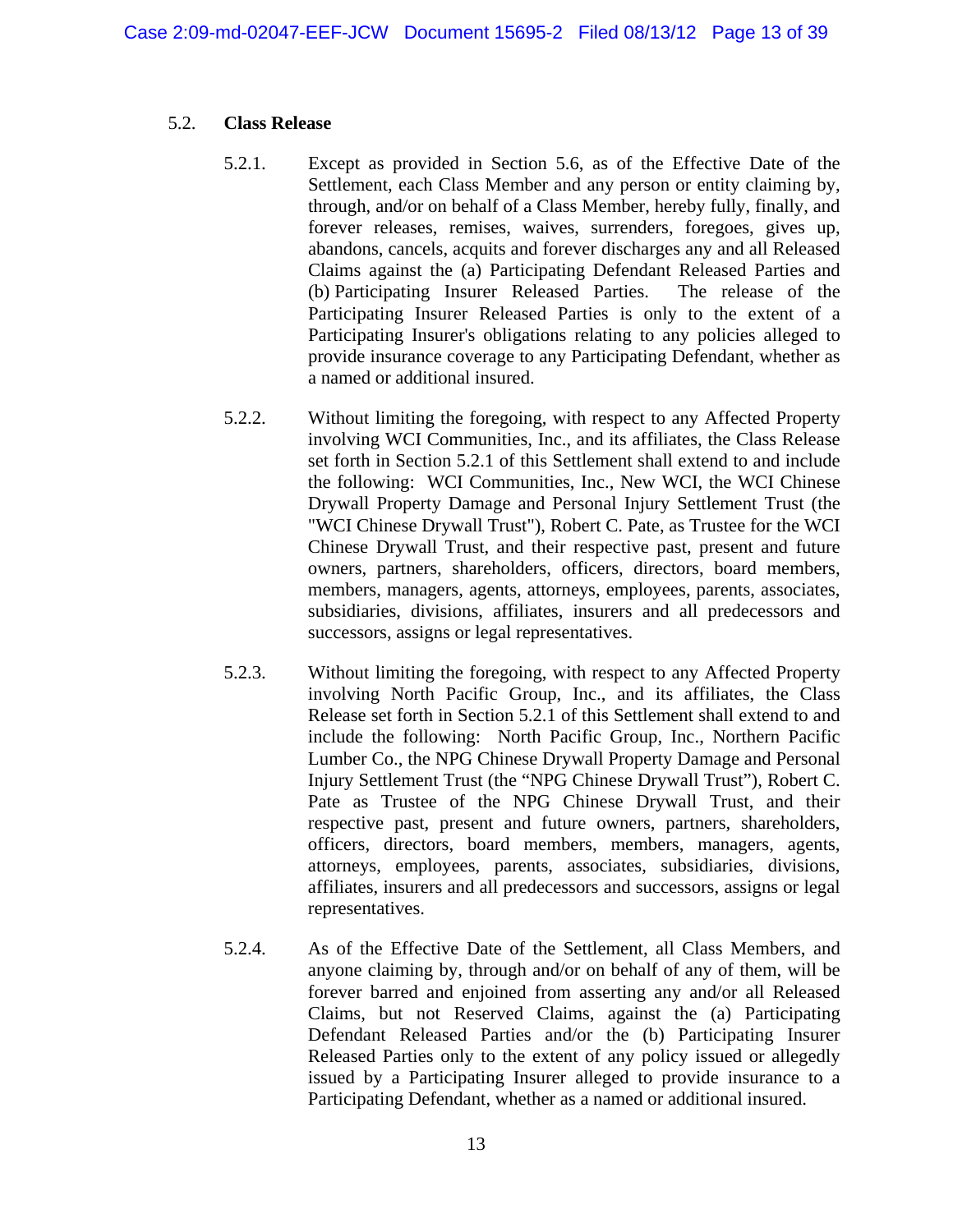- 5.2.5. Each Class Member represents and warrants that it has not assigned and will not assign any claims relating to Chinese Drywall it may possess against any Participating Defendant or Participating Insurer to any person or entity, except as set forth below and in Exhibit 4. This representation and warranty shall not, however, apply to a Class Member who has had their Affected Property remediated by a Participating Defendant and assigned some or all of their claims in connection with this remediation.
- 5.2.6. As of the Effective Date of the Settlement, each Class Member receiving an allocated settlement payment under Section 16 shall: (i) **DEFEND, INDEMNIFY (INCLUDING ATTORNEY FEES) AND HOLD HARMLESS** each of the Participating Defendant Released Parties and Participating Insurer Released Parties from and against (a) any and all Chinese Drywall-related claims involving that Affected Property brought or otherwise asserted by, on behalf of, through, or deriving from other owners or occupiers of the Affected Property or from such Class Member's lenders, heirs, executors, representatives, attorneys or former attorneys, successors, employers, insurers, employers' insurers, health insurers, health care providers, assignees, subrogees, predecessors in interest, successors in interest, beneficiaries or survivors; and (b) any claims for contribution, common law indemnity, contractual indemnity, and/or subrogation, whether arising under tort, contract or otherwise, brought or otherwise asserted against the Participating Defendants and/or Participating Insurers as a result of such Class Member's or a surety's continued pursuit of Chinese Drywall-related claims related to that particular Affected Property; and (ii) reduce or satisfy any judgment involving that Affected Property against the Participating Defendants and/or Participating Insurers under applicable federal or state law, whether it be *pro rata*, *pro tanto*, and/or by set off, to reduce or extinguish (a) any and all Chinese Drywall-related claims, other than Reserved Claims, involving that Affected Property brought or otherwise asserted by, on behalf of, through, or deriving from other owners or occupiers of the Affected Property or from such Class Member's lenders, heirs, executors, representatives, attorneys or former attorneys, successors, employers, insurers, employers' insurers, health insurers, health care providers, assignees, subrogees, predecessors in interest, successors in interest, beneficiaries or survivors; and (b) any claims for contribution, common law indemnity, contractual indemnity, and/or subrogation, whether arising under tort, contract or otherwise, brought or otherwise asserted against the Participating Defendants and/or Participating Insurers as a result of such Class Member's or a surety's continued pursuit of Chinese Drywall-related claims related to that particular Affected Property. To the extent the Class Member is also a Participating Defendant with respect to a particular Affected Property, the total amount of the defense and indemnity obligation that will be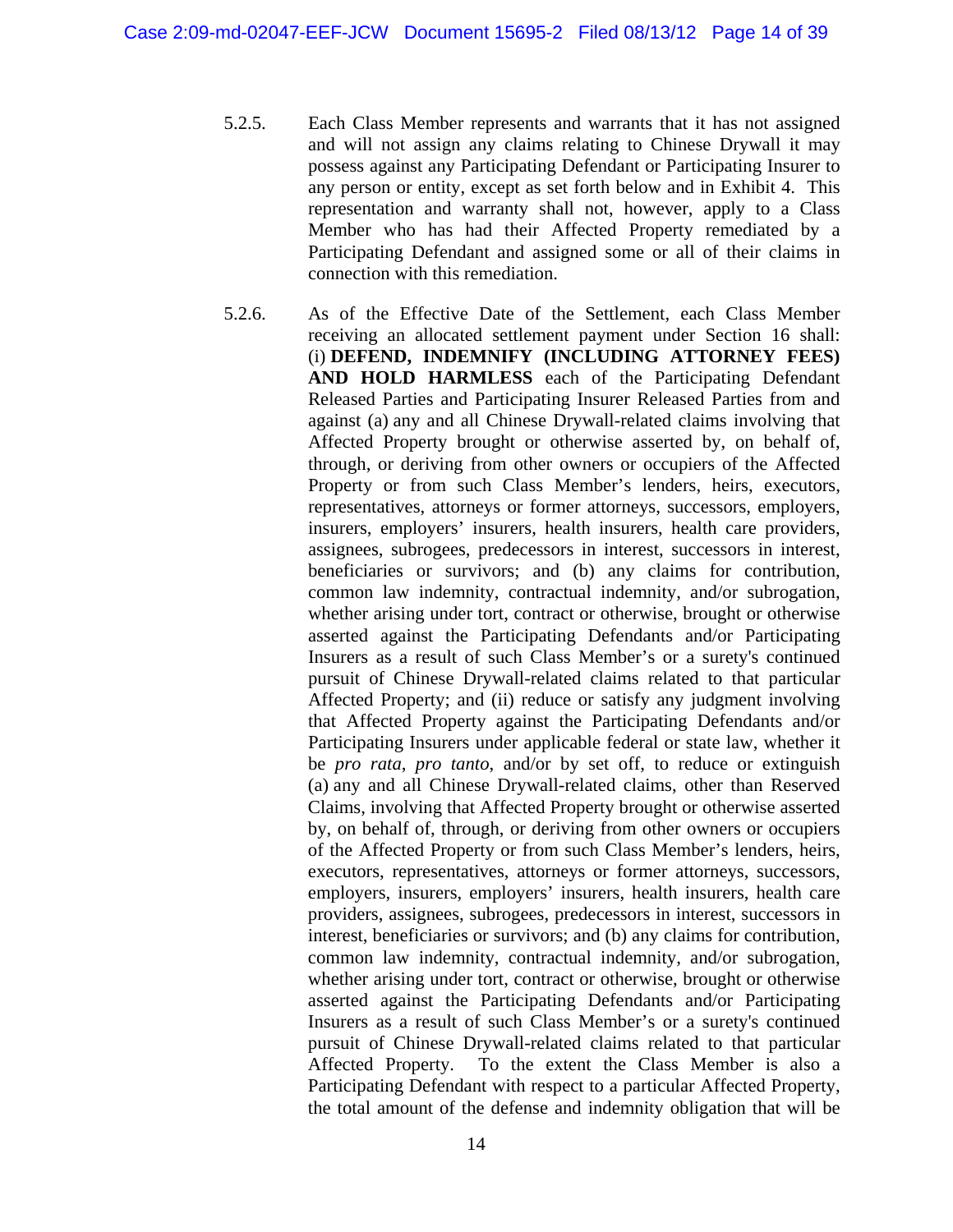due under this provision is limited to the amount the Class Member actually receives pursuant to Section 16 for this Affected Property.

#### 5.3. **Participating Defendants' Releases**

- 5.3.1. Except as provided in Section 5.6, as of the Effective Date of the Settlement, each Participating Defendant and any person or entity claiming by, through, and/or on behalf of a Participating Defendant hereby fully, finally and forever releases, remises, waives, surrenders, foregoes, gives up, abandons, cancels, acquits, and forever discharges any and all Released Claims against all Class Members, all Participating Defendant Released Parties and all Participating Insurer Released Parties. Notwithstanding anything else in this Agreement or the Knauf Agreement to the contrary, (i) the WCI Chinese Drywall Trust expressly retains its New WCI Preferred B Stock, and all rights associated therewith; (ii) neither the Knauf Defendants nor any other person or entity (other than the WCI Chinese Drywall Trust) shall have any right, title, or interest in and to the New WCI Preferred B Stock; and (iii) no Class Member shall be deemed to have assigned his/her right to the proceeds of the New WCI Preferred B Stock or his/her claim against the WCI Chinese Drywall Trust or the NPG Chinese Drywall Trust.
- 5.3.2. Except as provided in Section 5.6, as of the Effective Date of the Settlement, each Participating Defendant and any person or entity claiming by, through or on behalf of a Participating Defendant hereby fully, finally and forever releases, remises, waives, surrenders, foregoes, gives up, abandons, cancels, acquits and forever discharges any and all claims against the Knauf Released Parties to recover on claims arising out of or related to any Affected Properties, and the payments for those Affected Properties under this Settlement by such Participating Defendant. The Participating Defendants' release of the Knauf Released Parties is contingent upon Knauf providing a reciprocal release to the Participating Defendant Released Parties as provided in Section 5.5. Knauf's release will not release any claim Knauf may have to participate in this Settlement as the assignee of a Class Member. The Participating Defendants' obligations under this Agreement, including their release of the Knauf Released Parties, are contingent on the entry of a mutually satisfactory allocation plan pursuant to Section 16.1.
- 5.3.3. To the extent a Participating Defendant has remediated, settled or repurchased an Affected Property, and has the right to recover from other Participating Defendants for the costs associated with this remediation, settlement or repurchase that Participating Defendant may participate in this Settlement as a Class Member for that Affected Property, or opt-out those claims as provided in this Settlement.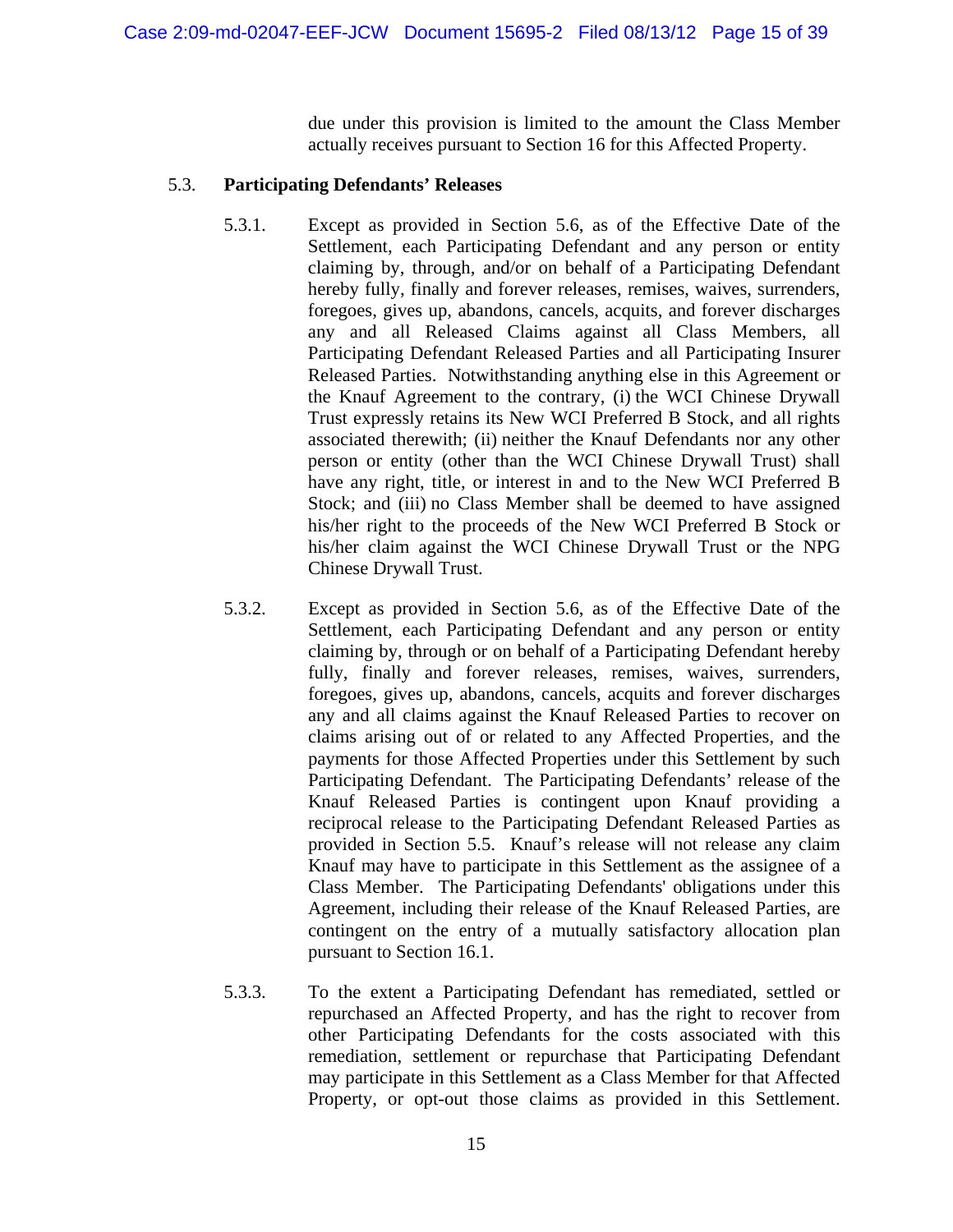However, in the event that a Participating Defendant opts-out as a Class Member for any Affected Property, that Participating Defendant shall be permitted to pursue claims against other Participating Defendants in an attempt to recover the costs associated with this remediation, but shall be precluded from pursuing any claims against the Participating Defendants and/or Participating Insurers for defense costs and/or insurance coverage as an additional insured on any other Participating Defendants' insurance policies.

- 5.3.4. Each Participating Defendant represents and warrants that it has not assigned and will not assign any claims relating to Chinese Drywall it may possess against any Participating Insurer to any person or entity, except by prior court order, or as set forth below and in Exhibit 4, assigning certain claims to the PSC.
	- 5.3.4.1. PSC Assignments. The Participating Defendants and Participating Insurers listed on Exhibit 4 assign to the PSC any and all claims for insurance coverage (excluding reinsurance claims), claim handling, defense, indemnity, contribution, or bad faith claims handling, whether statutory or common law and related to Chinese Drywall against the non-participating entities listed in Exhibit 4 for all claims related to any policies which may provide coverage to the Participating Defendant listed. The PSC will be entitled to separately petition for an award of attorney fees and reimbursement of reasonable costs from any additional recoveries obtained through these assignments. However, any such award shall not be paid to the Participating Defendant and/or Participating Insurer that provided the Assignment.

## 5.4. **Participating Insurers' Releases**

- 5.4.1. Except as provided in Section 5.6, as of the Effective Date of the Settlement, each Participating Insurer and any person or entity claiming by, through, and/or on behalf of a Participating Insurer hereby fully, finally and forever releases, remises, waives, surrenders, foregoes, gives up, abandons, cancels, acquits, and forever discharges any and all Released Claims against all Class Members, all Participating Defendant Released Parties and all other Participating Insurer Released Parties.
- 5.4.2. Except as provided in Section 5.6, as of the Effective Date of the Settlement, each Participating Insurer and any person or entity claiming by, through or on behalf of a Participating Insurer hereby fully, finally and forever releases, remises, waives, surrenders, foregoes, gives up, abandons, cancels, acquits, and forever discharges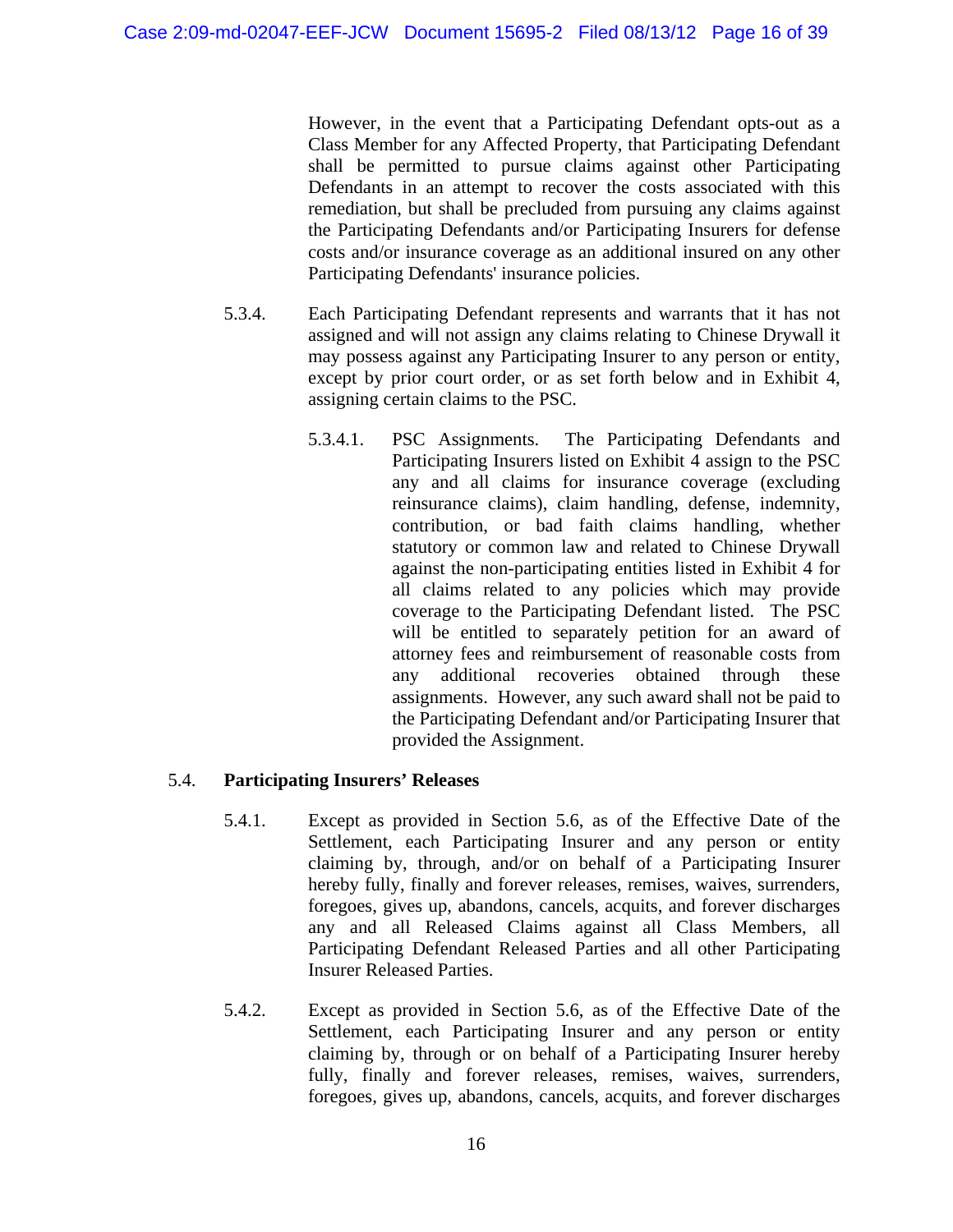any and all claims whatsoever against the Knauf Released Parties, to recover on claims arising out of or related to any Affected Properties, and the payments for those Affected Properties under this Settlement by such Participating Insurer. The Participating Insurers' release of the Knauf Released Parties is contingent upon Knauf providing a reciprocal release to the Participating Insurer Released Parties as provided in Section 5.5. Knauf's release will not release any claim Knauf may have to participate in this Settlement as the assignee of a Class Member. The Participating Insurers' obligations under this Agreement, including their release of the Knauf Released Parties, are contingent on the entry of a mutually satisfactory allocation plan under Section 16.1.

5.4.3. Each Participating Insurer represents and warrants that it has not assigned and will not assign any claims relating to Chinese Drywall it may possess against any Participating Defendant or Participating Insurer to any person or entity, except to the extent of a written settlement agreement regarding a remediated Affected Property that was executed before the Effective Date of this Settlement and except as set forth in Sections 5.3.4.1 and 5.6 and in Exhibit 4.

## 5.5. **Knauf Release**

- 5.5.1. Except as provided in Section 5.6, as of the Effective Date of the Settlement, Knauf and/or any person or entity who or which derives any right or claim for, by and/or through Knauf, shall execute an agreement that fully, finally and forever releases, remises, waives, surrenders, foregoes, gives up, abandons, cancels, acquits and forever discharges any and all claims whatsoever against all Participating Defendant Released Parties and all Participating Insurer Released Parties to recover on claims arising out of or related to any Affected Properties, and the payments for those Affected Properties under the Knauf Class Settlement by Knauf, including but not limited to those for subrogation, implied or express indemnification, contribution, the inability to seek damages from any third parties for monies paid to settle and/or resolve claims, common law and statutory bad faith and/or any other alleged misconduct, omissions, or wrongdoing of any kind, of whatever nature or source, known or unknown, that Knauf ever had, now has, could have had, may have in the future, or that it may acquire, against any Participating Defendant and/or Participating Insurer. However, this release is not intended to release any claim Knauf may have to participate in this settlement as the assignee of a Class Member.
- 5.6. **Reserved Claims**. Notwithstanding anything in this Agreement to the contrary, the following claims are reserved: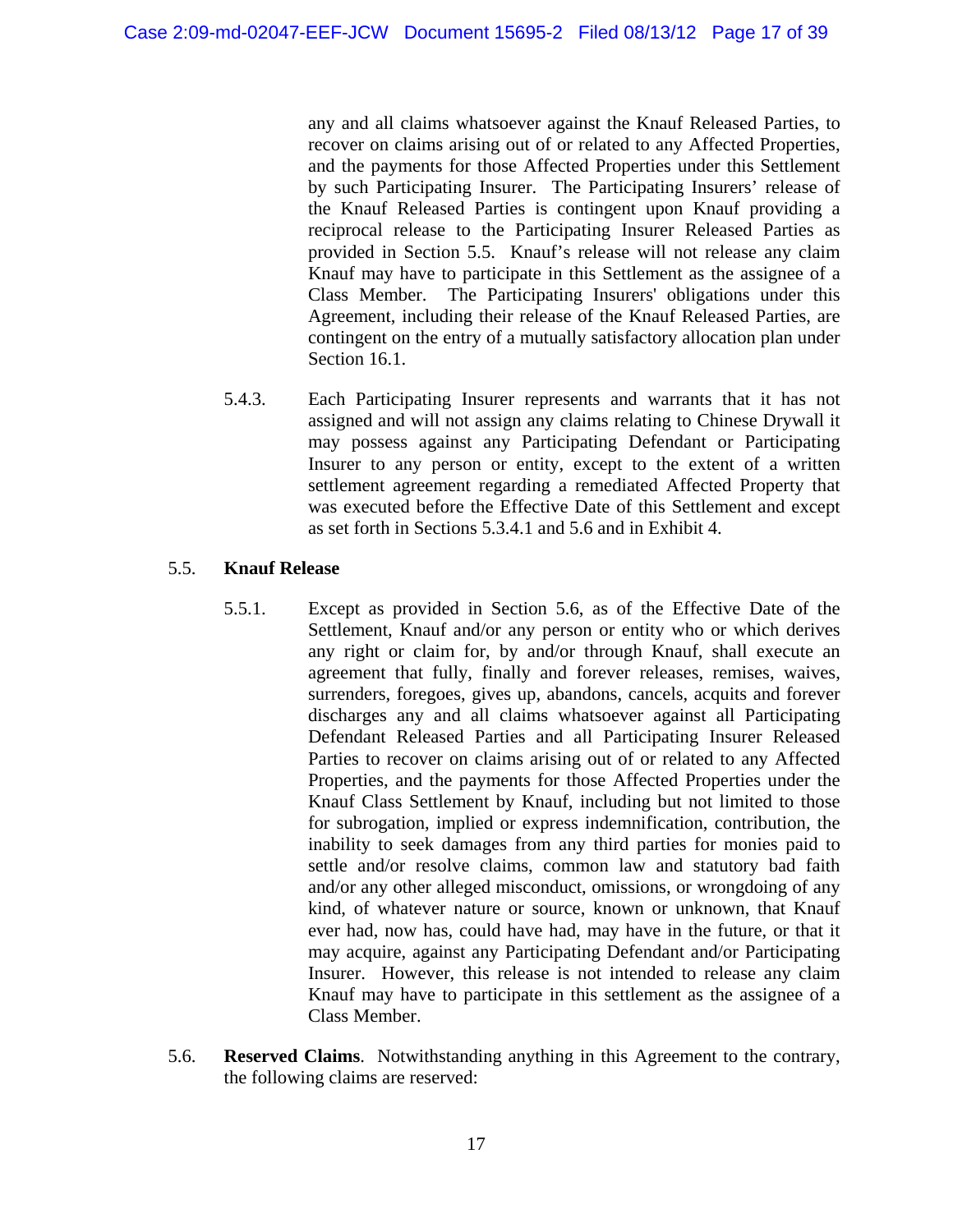- 5.6.1. This Settlement does not release any claims or defenses whatsoever that any Class Member, Participating Defendant, or Participating Insurer may have against any Non-Participating Defendant, or with respect to any insurance policy or policies issued to a Non-Participating Defendant, even if issued by a Participating Insurer, arising out of, in any manner related to, or connected in any way with Chinese Drywall. The Parties will not interfere with any Class Member's, Participating Defendant's, or Participating Insurer's rights or efforts to assert claims and obtain recoveries against any Non-Participating Defendant arising out of, in any manner related to, or connected in any way with Chinese Drywall or those claims assigned in Exhibit 4.
- 5.6.2. This Settlement does not release any claims or defenses whatsoever that any Class Member who opts-out from this Settlement may have, except as provided in Section 5.3.3. The Parties expressly reserve all claims or defenses against Class Members who opt-out from this Settlement. Further, in the event a Class Member opts out from this Settlement, all Parties reserve all claims, defenses and coverage positions against that Class Member, against each other, and against any person or entity alleged to have any liability related to the Chinese Drywall in the Affected Property of that opt-out Class Member (including, without limitation, builders, developers, installers, suppliers, distributors, importers, exporters, manufacturers, Knauf, etc.), and that person's or entity's insurers (including, without limitation, under any policy under which a Participating Defendant claims to be an additional insured), whether or not that person or entity might also be a Participating Defendant or Participating Insurer, but only to the extent the claims arise out of the Affected Property optedout by that Class Member. Notwithstanding, anything in this Settlement, or in Exhibit 3, it is the intent of this Settlement that the Parties retain all rights and coverage positions as to opts outs that the Parties possessed prior to the Effective Date of this Settlement, and the Parties reserve all claims, defenses and coverage positions relating to any opt-outs.

To the extent an opt-out Class Member is also a Participating Defendant for a remediated, settled or repurchased Affected Property that Participating Defendant shall be precluded from pursuing any claims against the other Participating Defendants and/or Participating Insurers for defense costs and/or insurance coverage as an additional insured on any Participating Defendants' insurance policy. This remediating Participating Defendant, however, reserves all other claims and defenses, relating to that opted-out Affected Property, from and against any person or entity alleged to have liability related to the Chinese Drywall in that Affected Property (including, without limitation, installers, suppliers, distributors, importers, exporters,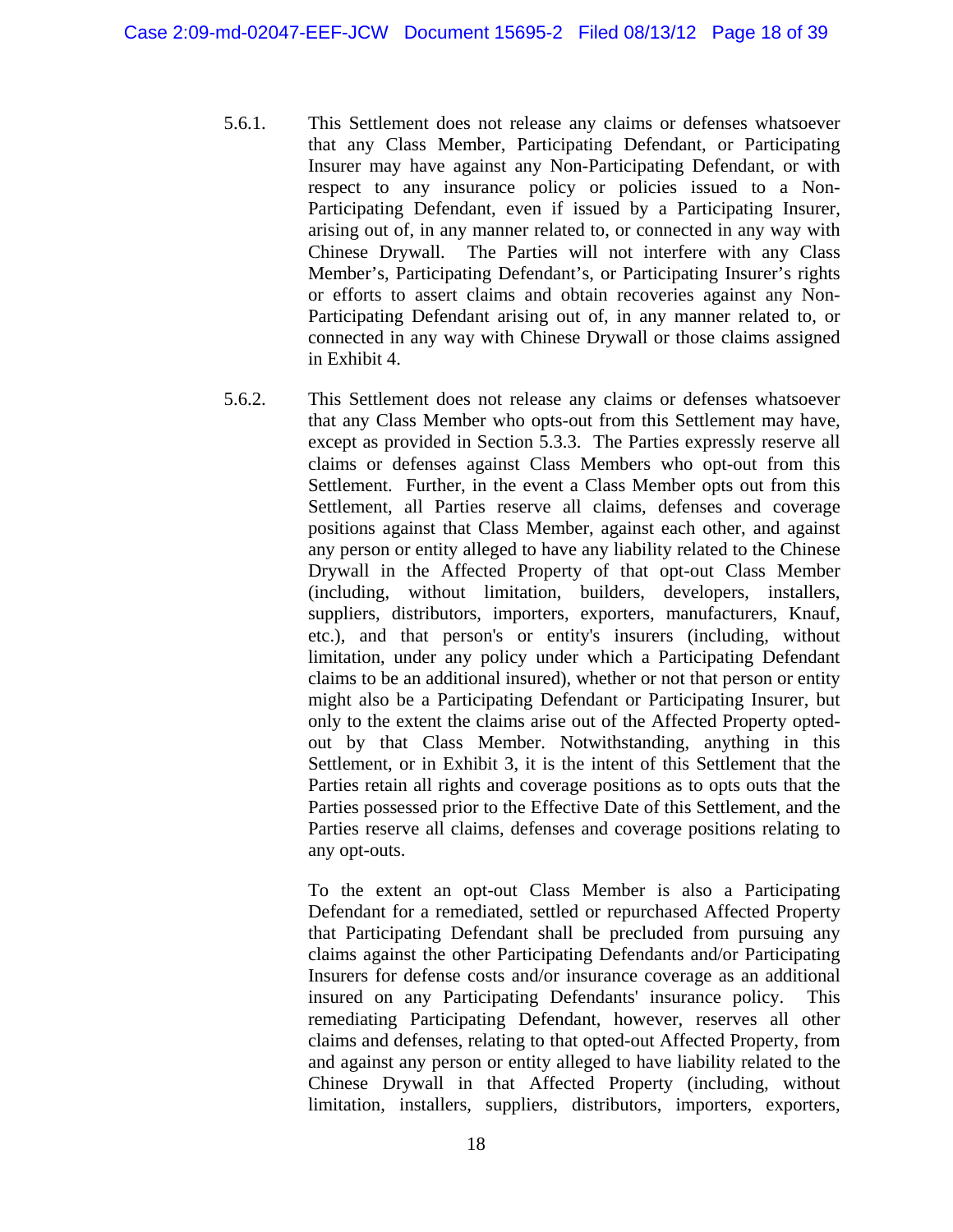manufacturers, and Knauf), along with that person's or entity's insurers, whether or not that person or entity might also be a Participating Defendant or Participating Insurer. The defense, indemnity and hold harmless provisions of Section 5.2.6 shall not apply to any claims reserved as a result of an opt-out.

- 5.6.3. This Settlement does not release any claims whatsoever that any Participating Defendant or Participating Insurer may have against another Participating Defendant or Participating Insurer to the extent that those claims are reserved in Exhibit 3 of this Settlement or assigned in Exhibit 4 of this Settlement. In addition, this Settlement does not release or waive any defenses or coverage positions whatsoever that any insurer, whether a Participating Insurer or not, has to those claims reserved in Exhibit 3 and/or assigned in Exhibit 4.
- 5.6.4. Except for the release of the Knauf Released Parties as provided in Sections 5.3.1 and 5.4.1, the Parties do not release any claims against persons or entities who are manufacturers of Chinese Drywall, including, but not limited to Beijing New Building Materials Public Ltd. Co.; CNBM; Taishan Gypsum Co., Ltd. f/k/a/ Shandong Taihe Dongxin Co., Ltd.; Taian Taishan Plasterboard Co., Ltd.; Pingyi Zhongxin Paper-Faced Plasterboard Co., Ltd. f/k/a Shandong Chenxiang Building Materials Co., Ltd.; Crescent City Gypsum, Inc.; The China Corporation, Ltd.; Run & Fly (Jinan) New Building Material Co., Ltd.; Baier Building Materials Co., Ltd., and any other manufacturer of Chinese Drywall. To the extent this Agreement is terminated under Section 13, or a mutually satisfactory allocation plan is not approved pursuant to Section 16.1, all claims against Knauf are also reserved.
- 5.6.5. This Settlement does not release any rights, claims or causes of action any Participating Insurer may have arising out of the payment of claims or settlements made to or on behalf of insureds which are not identified as a Participating Defendant on Exhibit 1. Specifically, nothing in this Settlement shall in any way affect the rights identified in or release any claims preserved in Sections 3.2 and 3.5.2 of the "Amended Stipulation and Agreement of Settlement" among Banner, its insurers and class members, dated August 8, 2011.
- 5.6.6. This settlement does not release any rights, claims or causes of action for reinsurance recovery that any Participating Insurer may have, including, but not limited to those against any other Participating Insurer acting in its capacity as a reinsurer or retrocessionaire for any claims paid, settled or released herein.
- 5.6.7. This Settlement does not release any rights, claims or causes of action whatsoever that a Class Member may have against any performance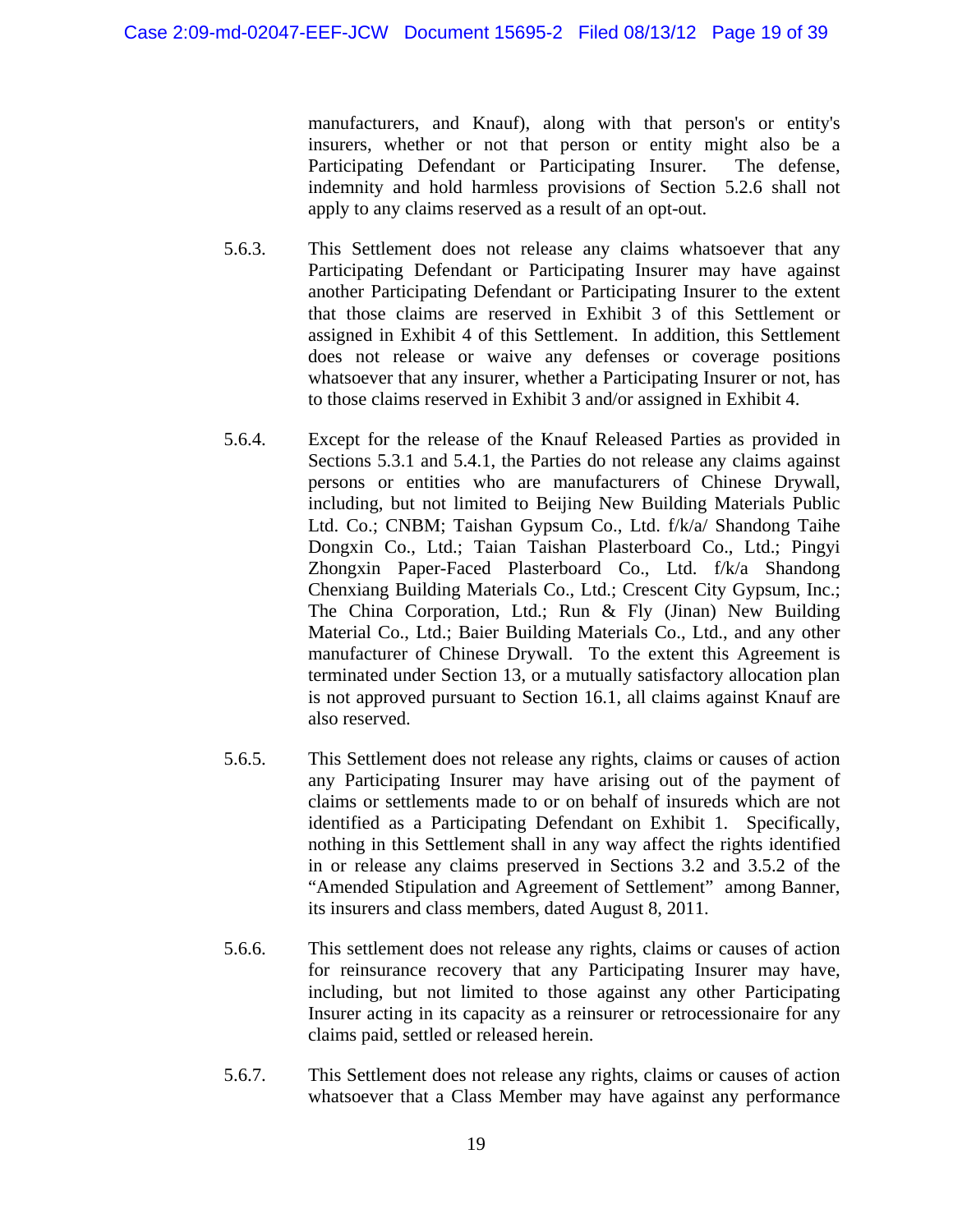and payment surety bond, including the surety bond in *Hobbie, et al. v. RCR Holdings, II, LLC, et al.,* No. 10-1113 (E.D. La.).

- 5.6.8. The releases set forth in Sections 5.3.2 and 5.4.2 are not intended to release, nor shall they operate to release: (a) any obligations of Knauf under the Knauf Class Settlement; (b) any obligations of Knauf under any existing or later executed settlement agreements between Knauf and any Participating Defendant, including, without limitation, any agreements with any Participating Defendant that has remediated or paid to remediate any portion of one or more Affected Properties; (c) any unresolved claims between Knauf and any Participating Defendant that has remediated or paid to remediate one or more Affected Properties, including, without limitation, any claims a Participating Defendant may have against Knauf by virtue of any settlement with a property owner or any assignment of claims from a property owner related to the remediation of any Affected Property; (d) any responsibility of Knauf to Participating Defendants arising out of or related to claims of persons or entities who do not fall within the definition of a "Class Member" as that term is defined in either Section 1.1.1 of this Agreement or Section 1.1.2 of the Knauf Class Settlement; and (e) claims, defenses and coverage positions of a Participating Defendant arising out of or related to an Affected Property connected in any way with a person or entity who opts out of this Settlement as reserved in Section 5.6.2.
- 5.6.9. The release contemplated by Section 5.5.1 is not intended to release, nor shall it operate to release: (a) any obligation of any Participating Defendant or Participating Insurer under any existing or later executed settlement agreements between Knauf and any Participating Defendant or Participating Insurer; (b) any unresolved claims between any Participating Defendant or Participating Insurer and Knauf related to Affected Properties as to which Knauf is not receiving a release under Section 5.6.8(c); (c) any responsibility of any Participating Defendant or Participating Insurer to Knauf arising out of or related to claims of persons or entities who do not also fall within the definition of a "Class Member" as that term is defined in either Section 1.1.1 of this Agreement or 1.1.2 of the Knauf Class Settlement; and (d) claims and defenses of Knauf arising out of or related to an Affected Property connected in any way with a person or entity who opts out of this Settlement as reserved in Section 5.6.2.
- 5.6.10. Each Participating Insurer reserves the right to collect a deductible, if due (and not otherwise expressly waived or resolved in writing by the Participating Insurer), or to enforce a fronting policy. Each Participating Defendant reserves the right to assert defenses or coverage positions to a Participating Insurer's attempt to collect a deductible allegedly due or to enforce a fronting policy.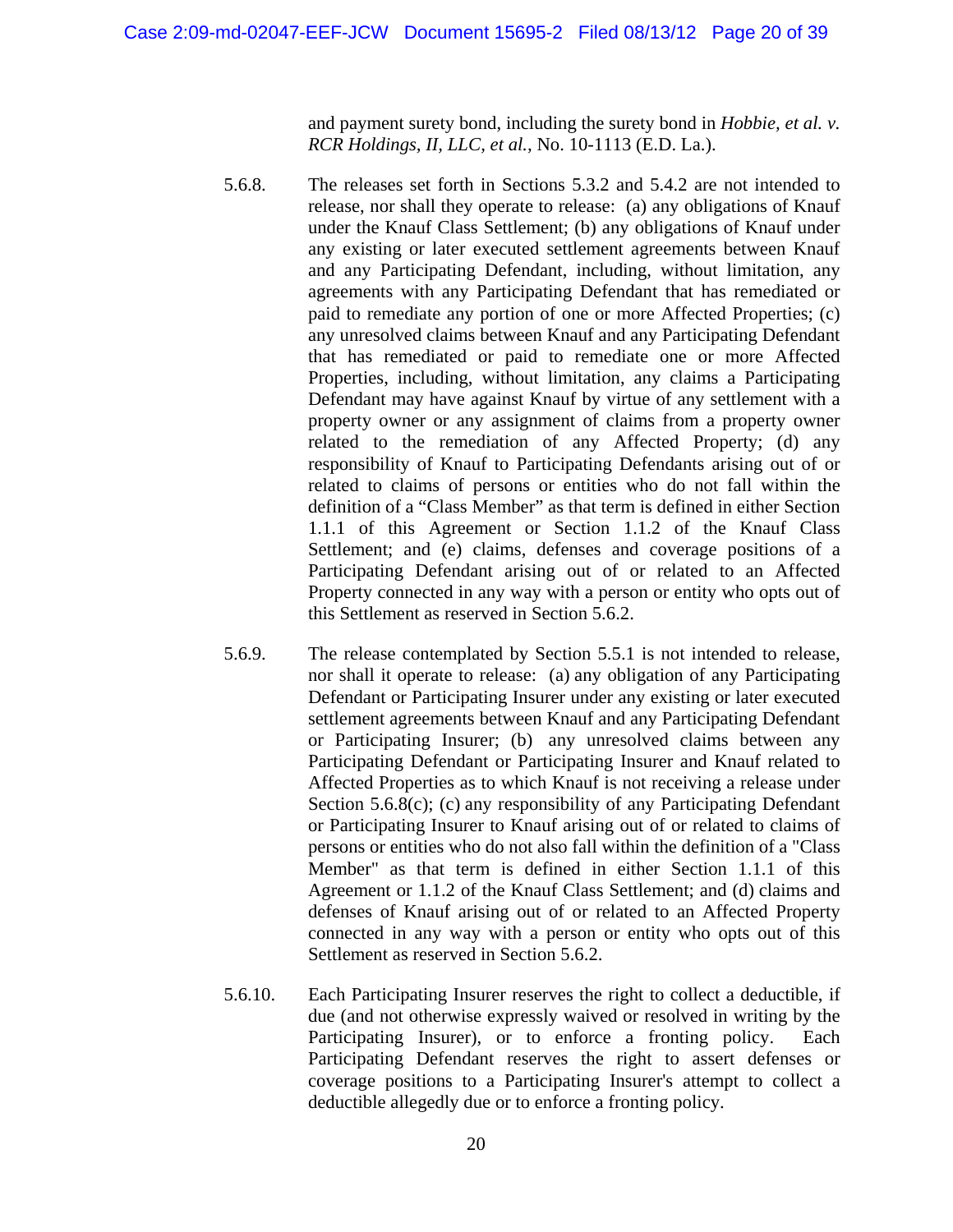5.6.11. The Parties expressly reserve all claims or defenses against a Participating Defendant or a Participating Insurer who withdraws from this Settlement. Further, in the event a Participating Defendant or a Participating Insurer withdraws from this Settlement, all other Participating Defendants and Participating Insurers reserve all claims, defenses and coverage positions against that withdrawing Participating Defendant or Participating Insurer, and if a Participating Defendant, that withdrawing Participating Defendant's insurers, whether a Participating Insurer or not. Notwithstanding, anything in this Settlement, or in Exhibit 3, it is the intent of this Settlement that the Parties retain all rights and coverage positions as to withdrawals that the Parties possessed prior to the Effective Date of this Settlement, and the Parties reserve all claims, defenses and coverage positions relating to any withdrawals.

#### **6. Certification of Federal Rule of Civil Procedure 23(b)(3) Settlement Class and Related Motions**

- 6.1. This Settlement shall be subject to approval of the Court.
- 6.2. Within ten (10) days of the Execution Date of this Settlement, the PSC will move for an order:
	- 6.2.1. Preliminarily certifying the Class and approving the Settlement (the "Preliminary Approval Order");
	- 6.2.2. Staying all claims in the Litigation and CDW-Related Actions as to all Participating Defendants and their Participating Insurers, except for Reserved Claims; and
	- 6.2.3. Declaring that, in entering into the Settlement, the Parties are acting in good faith and in compromise of disputed claims, and therefore, that the Settlement and the Preliminary Approval Order cannot be used as evidence in any other claim, lawsuit or other proceeding relating to allegations of harm, including bodily injury or property damage, alleged to be associated with defective drywall manufactured in China (in whole or in part), whether offered as evidence of liability, of insurance coverage, or of good or bad faith in the treatment of any party or non-party to the Settlement or in any fashion whatsoever.
- 6.3. The PSC shall file a separate motion, which the Participating Defendants and Participating Insurers shall join, seeking the following Orders, which are to remain in force until the issuance of the Order and Judgment:
	- 6.3.1. Approval of an Order to stay all future payments under insurance policies issued by Participating Insurers to Participating Defendants, other than payments to counsel engaged by Participating Insurers to defend Participating Defendants, payments of costs related to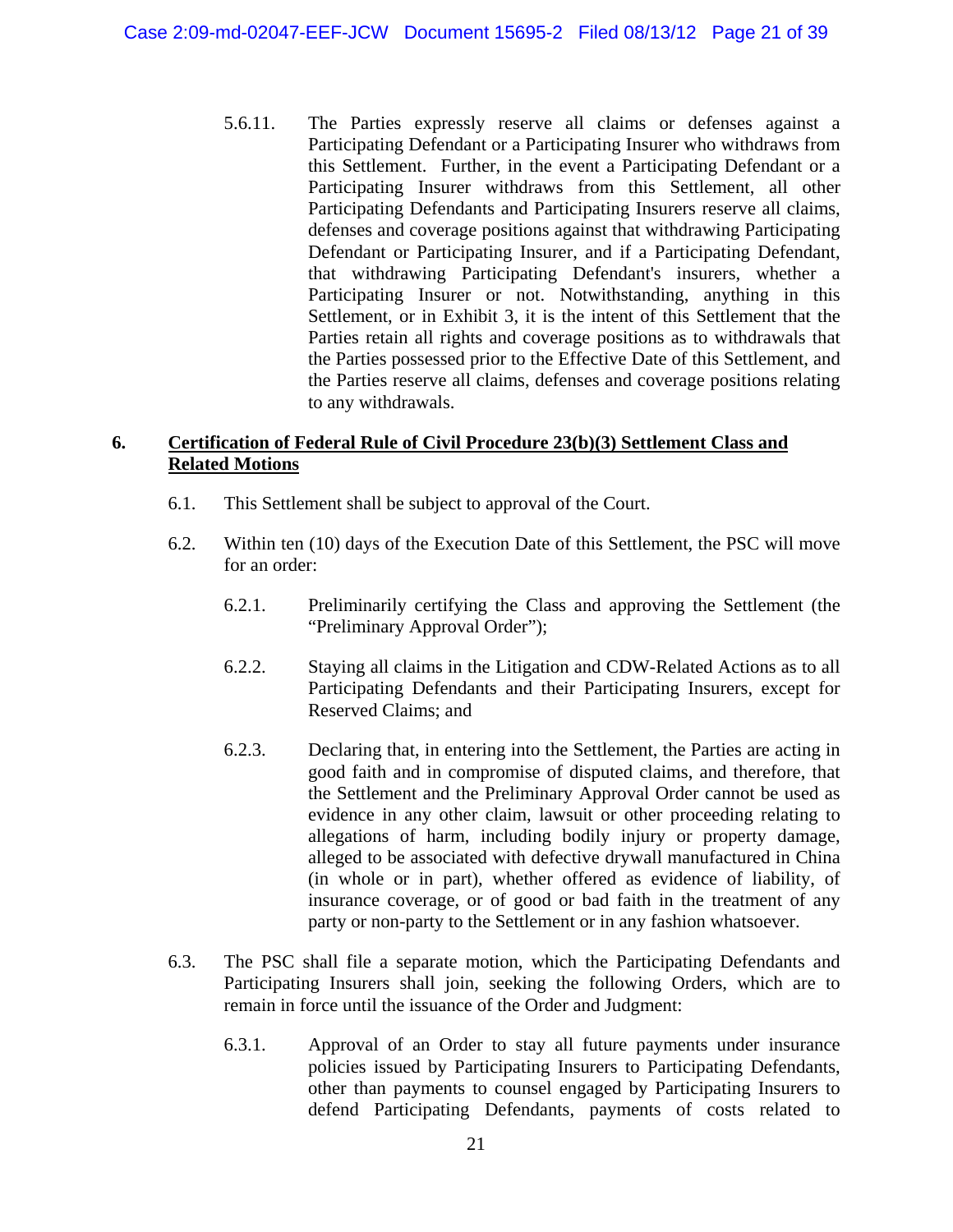defending the Participating Defendants, payments in satisfaction of the settling Participating Defendants' obligations under prior settlements or pending settlements, or claims related to opt-outs or Reserved Claims under this Settlement, or claims not related to Chinese Drywall and payments made pursuant to Section 4.1.1;

- 6.3.2. Approval of an Order or Orders to stay all claims as to all Participating Defendants and Participating Insurers in the Litigation and all CDW-Related Actions, except for Reserved Claims; and
- 6.3.3. Approval of an Order or Orders staying and enjoining all claims and cases involving Chinese Drywall, except for Reserved Claims, in which any person or entity claims to be an insured, additional insured, by definition, endorsement or otherwise, third-party beneficiary, or named insured under any insurance policy issued to any Participating Defendant.
- 6.4. Any one of the Participating Defendants or Participating Insurers shall have the right to withdraw from the Settlement if the Court does not issue any of the requested orders, if the Class is not certified, or as provided in Section 8.3.2.
- 6.5. The Parties will stipulate to the Court in the request for entry of the Preliminary Approval Order that (i) the Class is being certified for settlement purposes only pursuant to the Settlement, (ii) the Participating Defendants and Participating Insurers reserve the right to object to certification in the event this Settlement is terminated for any reason, including termination pursuant to Section 13, and (iii) this Settlement shall have no precedential effect with regard to certification of a litigation class that may arise if this matter is not fully and completely resolved through this Settlement, or otherwise.

#### **7. Notice to Class Members**

#### 7.1. **Type of Notice Required**

- 7.1.1. Within thirty (30) days after entry of the Preliminary Approval Order preliminarily certifying the Settlement Class as defined in Section 1.1.1, Settlement Class Counsel will commence the Class Settlement Notice Period by disseminating, or, for purchased media, initiating efforts to disseminate, the Class Settlement Notice ("Notice") by:
	- 7.1.1.1. First-class mail, postage prepaid, to the last known address of all Class Members who are identifiable through the Plaintiff Profile Forms and their counsel;
	- 7.1.1.2. First-class mail, postage prepaid, to the last known address of all Class Members with claims in all CDW-Related Actions and their counsel, involving those Class Members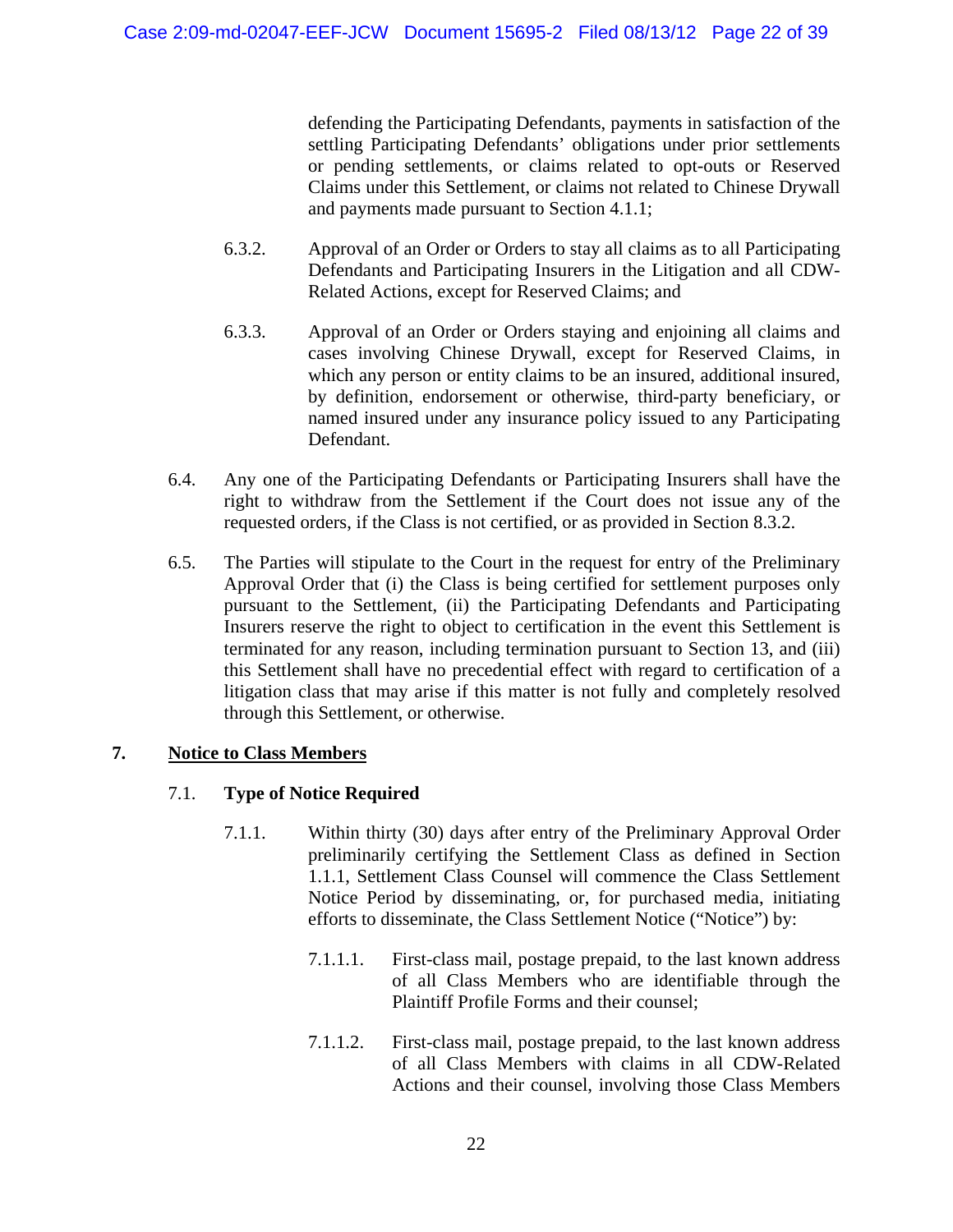ascertainable from available records, such as the notices required by Fla. Stat. § 558 *et. seq.*;

- 7.1.1.3. Publication in local newspapers in markets to be identified at least 5 days before the hearing on any motion for preliminary approval of this Settlement;
- 7.1.1.4. Publication in periodicals to be identified at least 5 days before the hearing on any motion for preliminary approval of this Settlement*;*
- 7.1.1.5. Publication in community newspapers throughout those markets to be identified at least 5 days before the hearing on any motion for preliminary approval of this Settlement with substantial African American and Hispanic populations;
- 7.1.1.6. Providing a press release to include national press release distribution, Twitter post to reporters, video distribution of TV spot, selected image distribution, and distribution to select microlists including Construction & Building, Banking, and Real Estate;
- 7.1.1.7. Publication on 30 second television spots for two to three weeks in each of the markets identified in Section 7.1.1.3;
- 7.1.1.8. Publication in on-line media including 24/7 Media Network, Quadrant One, Yahoo and Facebook;
- 7.1.1.9. Providing a copy of the Notice and requesting that it be posted at the United States District Court, Eastern District of Louisiana;
- 7.1.1.10. Providing a copy of the Notice and requesting that it be posted at each courthouse in which the CDW-Related Actions are pending;
- 7.1.1.11. Providing a copy of the Notice and requesting that it be posted on the Court's Chinese Drywall MDL website, the CPSC website, and the following state departments of health websites: Florida Department of Health;
- 7.1.1.12. Providing a copy of the Notice and requesting that it be posted at such other public places as may be ordered by the Court or by request of the Parties; and
- 7.1.1.13. As the Court may direct, in accordance with the requirements of Federal Rule of Civil Procedure 23(c)(2).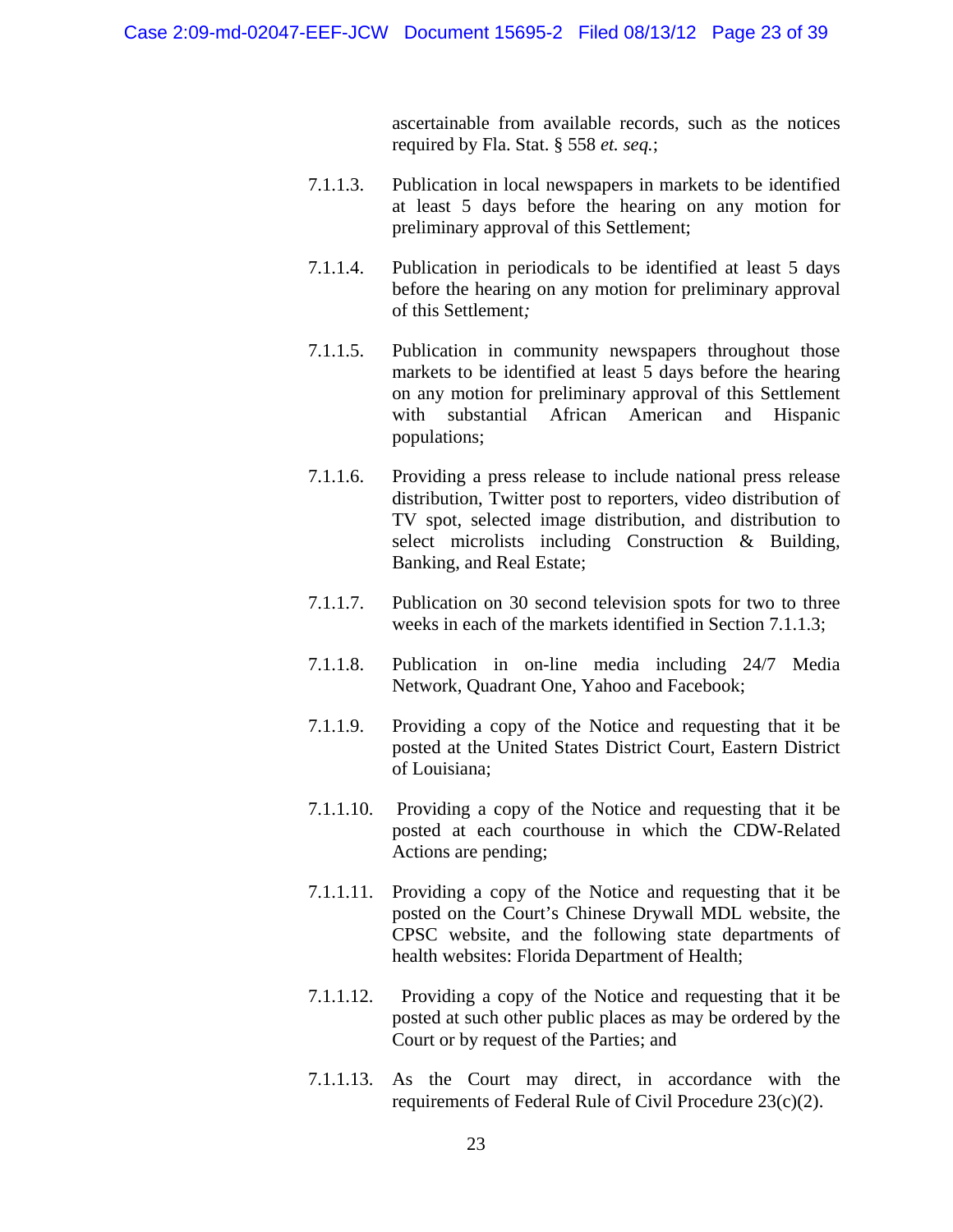#### **8. Opt-Outs and Withdrawals**

#### 8.1. **Opt-Out Period**

8.1.1. Following the Class Notice, Class Members (including Participating Defendants in their capacity as Class Members) will have sixty (60) days (or such different period as the Court may direct) to opt-out of the Settlement in accordance with Section 8.2. Class Members with claims involving more than one Affected Property may opt-out on a property-by-property basis. A Participating Defendant who opts out in its capacity as a Class Member on any Affected Property may still participate in this Settlement in its capacity as a Participating Defendant, subject to its right to withdraw from or cancel its obligations under this Settlement pursuant to Sections 8.3.2 or 13.2 below. At the end of the sixty (60) day period (and provided the Settlement is finally approved by the Court), all Class Members (including Participating Defendants in their capacity as Class Members but not in their capacity as Participating Defendants) who have not opted out of the Class will be deemed to be bound by the Settlement, and the relief provided by the Settlement will be their sole and exclusive remedy for their claims arising out of, in any manner related to, or in any way connected with Chinese Drywall, except to the extent of Reserved Claims.

#### 8.2. **Opt-Out Process**

- 8.2.1. Any Class Member wishing to opt-out of the Settlement must notify Plaintiffs' Lead Counsel, Arnold Levin, Levin, Fishbein, Sedran & Berman, 510 Walnut Street, Suite 500, Philadelphia, PA 19106, and Russ Herman of Herman Herman & Katz LLP, 820 O'Keefe Avenue, New Orleans, LA 70113, in writing, postmarked no later than sixty (60) days following the Class Notice. To be effective, the opt-out notice must set forth the full name and current address of the Class Member seeking to opt-out, the address of the property allegedly damaged by Chinese Drywall and/or the address of the property from which the Class Member alleges injurious exposure to Chinese Drywall, and to the best of the Class Member's knowledge, the identities of every purchaser, supplier, marketer, installer, builder, developer and its/their insurers, and any other Participating Defendant and Participating Insurer against which the Class Member intends to pursue his, or her, or its claims. The opt-out notice must be signed by the Class Member, and contain a sentence stating: "The undersigned hereby opts out from the Builder, Installer, Supplier and Participating Insurer Settlement Class in the Chinese Drywall Action."
- 8.2.2. For each property identified on an opt-out notice, the Class Member shall use its best efforts to confirm and further identify every builder,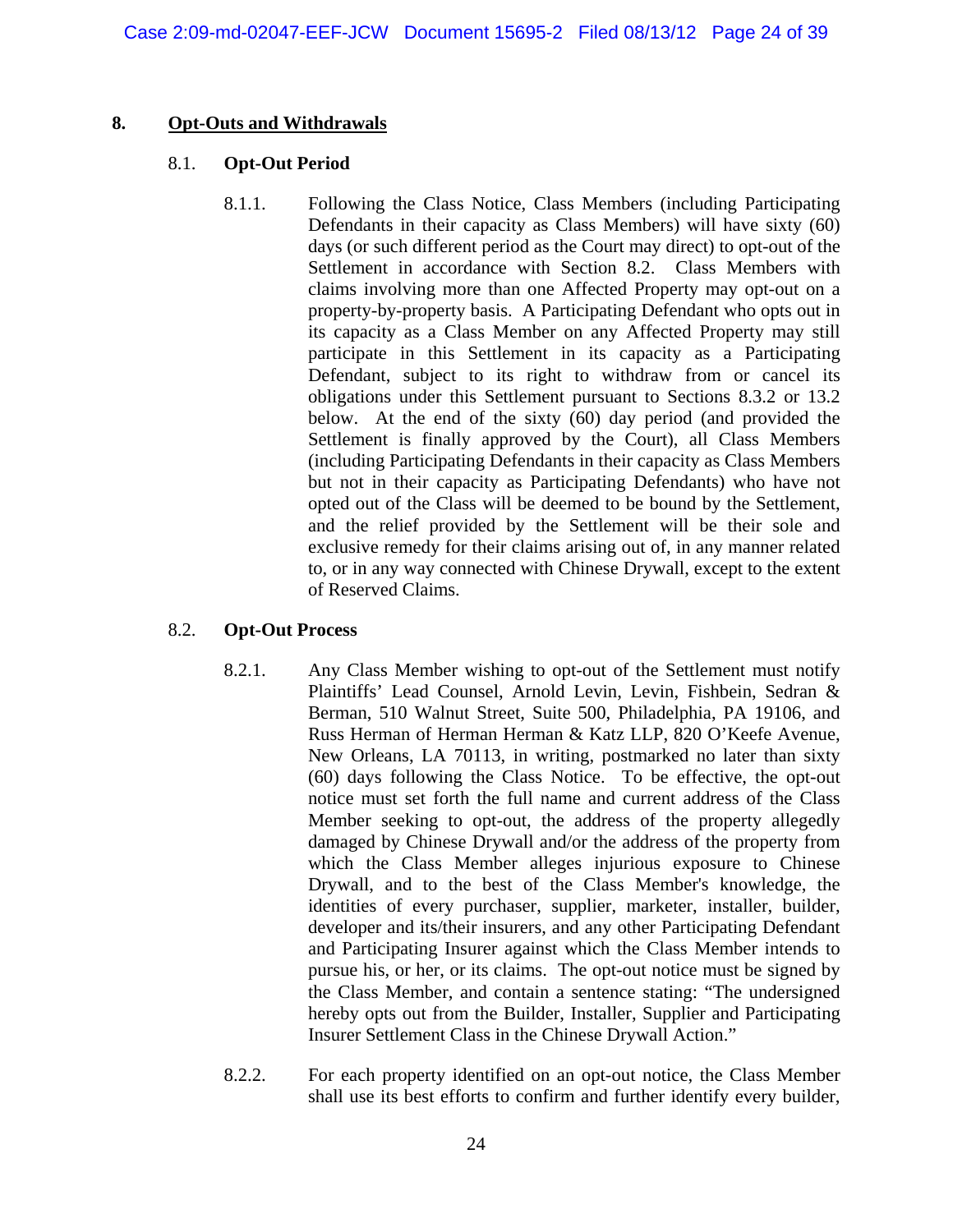developer, purchaser, supplier, distributor, marketer, installer, and its/their insurers and any other Participating Defendant and Participating Insurer pertaining to such property.

- 8.2.3. Arnold Levin and Russ Herman shall provide a copy of any opt-outs to all Liaison Counsel and file a copy with the Court no later than twenty-four (24) hours after receipt of the opt-out through LexisNexis File & Serve.
- 8.2.4. This Settlement is an integral part of the Knauf Class Settlement. A Class Member who participates in the Knauf Class Settlement also must, if eligible, participate in this Settlement. The Notice shall advise Class Members that if eligible to participate in the Knauf Class Settlement, they can receive no benefits under the Knauf Class Settlement if they opt out of this Settlement. Any opt out from this Settlement by a Class Member otherwise eligible to participate in the Knauf Class Settlement will be invalid if the Class Member did not timely opt out of the Knauf Class Settlement.

## 8.3. **Rights With Respect to Opt-outs**

- 8.3.1. Consistent with the Court's oversight of the process and its inherent jurisdiction, the Parties recognize that the Court may use its good offices to attempt to resolve any opt-out.
- 8.3.2. The Parties agree and acknowledge that any opt-out by a Class Member may materially alter the benefit of each Party's respective bargain, so each Participating Defendant or Participating Insurer shall have the right to withdraw from the Settlement in his, her or its sole discretion if the opt-out relates to an Affected Property of that Participating Defendant. This right to withdraw from the Settlement must be exercised by written notice to the Court and filing with Lexis/Nexis File & Serve no earlier than ten (10) days after notification of such opt-outs, if any, and no later than seven (7) days before the Fairness Hearing to consider this Settlement. If the withdrawal of a Participating Defendant or Participating Insurer results in any other Participating Defendant or Participating Insurer choosing to withdraw, the other Participating Defendant or Participating Insurer shall have two (2) business days from the service of such withdrawal to itself withdraw from this Settlement by filing written notice with the Court and filing with Lexis/Nexis File & Serve. A Participating Defendant who is a Class Member for a remediated or repurchased Affected Property may continue as a Class Member for those Affected Properties even if it withdraws as a Participating Defendant from this Settlement.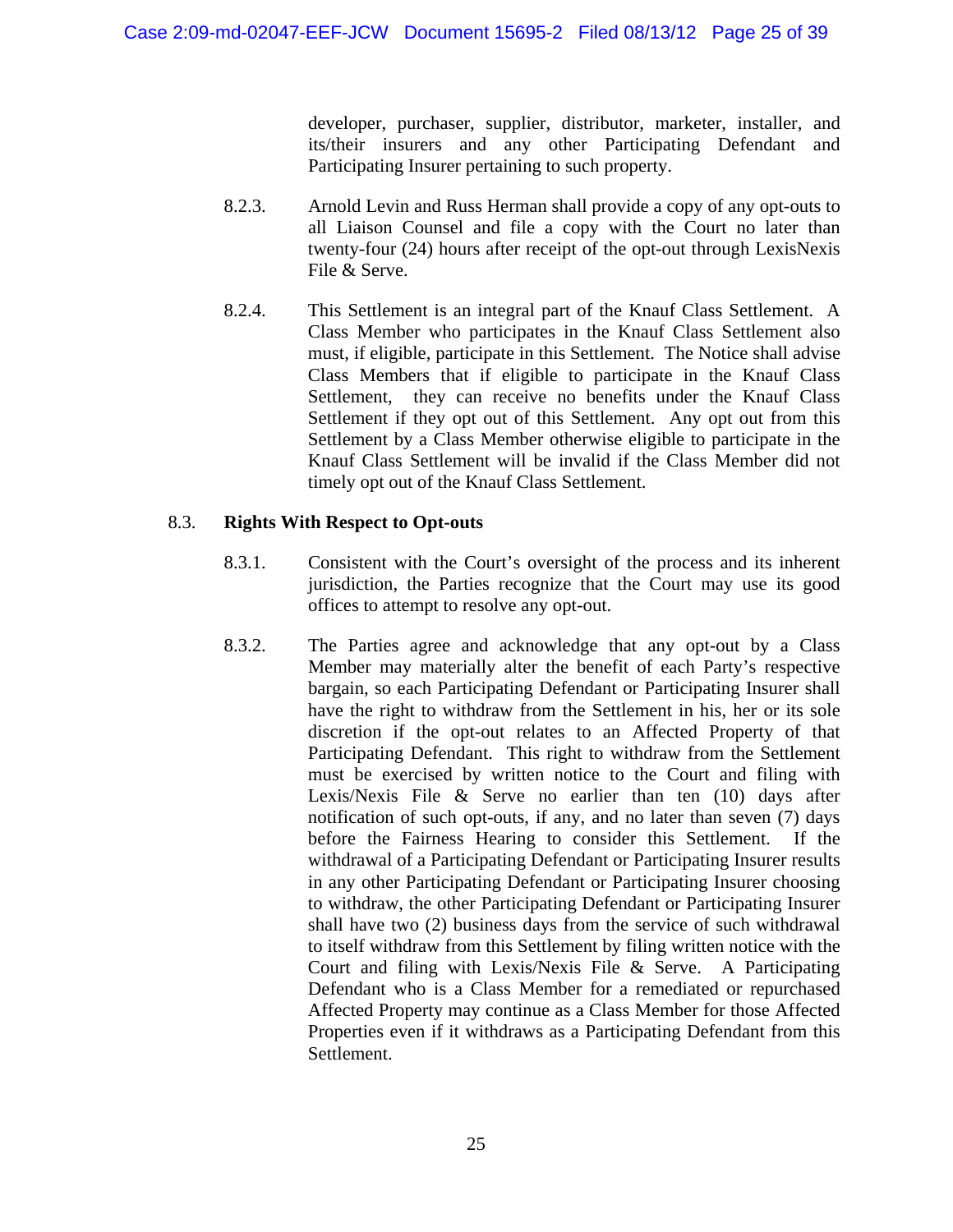- 8.3.3. Any party exercising its right to opt-out shall have a right to rescind its opt-out and participate in the Settlement by notifying Plaintiffs' Lead Counsel, Arnold Levin, Levin, Fishbein, Sedran & Berman, 510 Walnut Street, Suite 500, Philadelphia, PA 19106 and Russ Herman of Herman Herman & Katz LLP, 820 O'Keefe Avenue, New Orleans, LA 70113, in writing, postmarked no later than twenty-one (21) days before the Final Fairness Hearing. To be effective, the rescission of the opt-out notice must set forth the full name and current address of the Class Member seeking to rescind the opt-out, be signed by the Class Member, provide the address of the property allegedly damaged by Chinese Drywall and/or the address of the property from which the Class Member alleges injurious exposure to Chinese Drywall, and contain a sentence stating: "The undersigned hereby rescinds its optout from the Builder, Installer, Supplier and Participating Insurer Settlement Class in the Chinese Drywall Action."
- 8.3.4. Arnold Levin and Russ Herman shall provide a copy of any rescission of opt-outs to all Liaison Counsel and file a copy with the Court no later than twenty-four (24) hours after receipt of the rescission of optout through LexisNexis File & Serve.

## 8.4. **Rights With Respect to Surety Bonds**

8.4.1. Any Participating Defendant or Participating Insurer may withdraw from the Settlement in the event any Class Member is still pursuing a claim against any performance and/or payment surety bond, including the performance or surety bond at issue in *Hobbie, et al. v. RCR Holdings, II, LLC, et al.*, No. 10-1113 (E.D. La. ) and that Participating Defendant, or its Participating Insurer, is or can be the subject of a claim or indemnity obligation brought by either: (1) the issuer of that surety or performance bond, or (2) any other party as a result of being sued by the issuer of the surety or performance bond to recover amounts that are or may be paid under that performance or surety bond.

#### **9. Objections**

- 9.1. Any Class Member who objects to certification of the Class and/or to approval of this Settlement, any terms hereof, or the approval process must make that objection by the following procedure:
	- 9.1.1. The objection must be in writing;
	- 9.1.2. The objection must set forth all objections and the reasons therefor, and a statement whether the Class Member intends to appear at the Fairness Hearing either with or without the objector's counsel. The objection must identify any witnesses intended to be called, the subject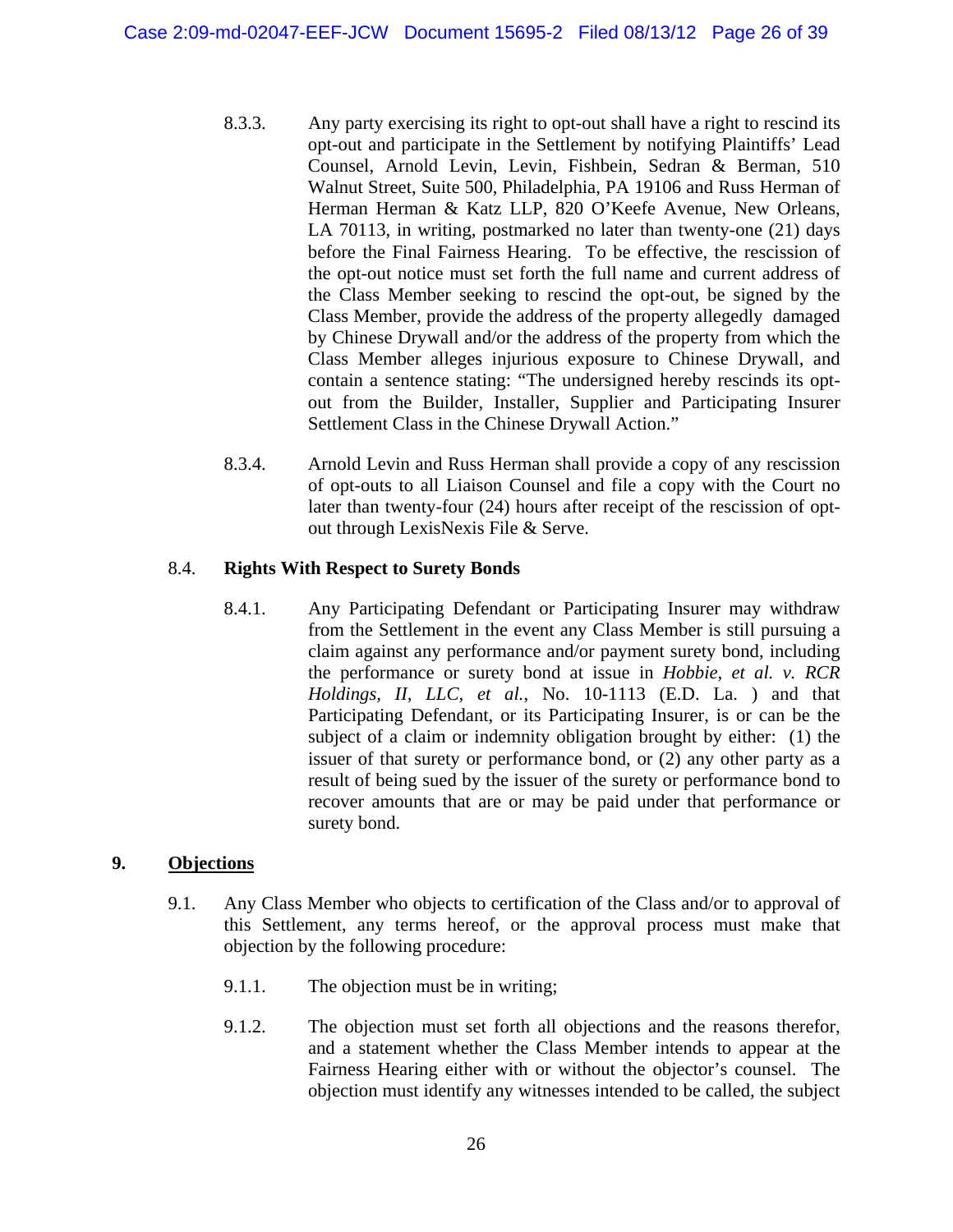area of the witnesses' testimony, and all documents to be used or offered into evidence at the Fairness Hearing;

- 9.1.3. The objection must be signed by the Class Member and his, her or its counsel; an objection signed by counsel alone shall not be sufficient;
- 9.1.4. The objection must contain the caption of the Litigation and include the name, mailing address, e-mail address, if any (an e-mail address is not required), and telephone number of the objecting Class Member; and
- 9.1.5. The objection shall be mailed to Plaintiffs' Lead Counsel, Arnold Levin, Levin, Fishbein, Sedran & Berman, 510 Walnut Street, Suite 500, Philadelphia, PA 19106 and Russ Herman of Herman Herman & Katz LLP, 820 O'Keefe Avenue, New Orleans, LA 70113, in writing, postmarked no later than sixty (60) days following the Class Notice.
- 9.1.6. Arnold Levin and Russ Herman shall provide a copy of all objections to other liaison counsel and file any objections with the Court no later than seventy (70) days after commencement of the Class Settlement Notice Period. The objection must be filed in MDL No. 2047 and served through LexisNexis File & Serve.
- 9.2. Failure to comply timely and fully with these procedures shall result in the invalidity and dismissal of any objection. Class Members who fail to file and serve timely written objections in accordance with Section 9.1 shall be deemed to have waived any objections, shall not be heard at the Fairness Hearing, and shall be foreclosed from making any objection (whether by appeal or otherwise) to the Settlement.
- 9.3. The PSC, Participating Defendants and Participating Insurers shall file any response to the objections with the Court no later than five (5) days before the date of the Fairness Hearing.

#### **10. Fairness Hearing**

- 10.1. After close of the Class Settlement Notice Period, the PSC shall move for final approval of the Settlement and final certification of the Class.
	- 10.1.1. As part of that motion, the Parties shall:
		- 10.1.1.1. Move the Court to enter the Order and Judgment described in 1.14;
		- 10.1.1.2. Move the Court to enjoin and forever bar any and all Class Members, including, but not limited to, those who have not properly opted out of the Class, from maintaining, continuing, prosecuting, and/or commencing the Litigation,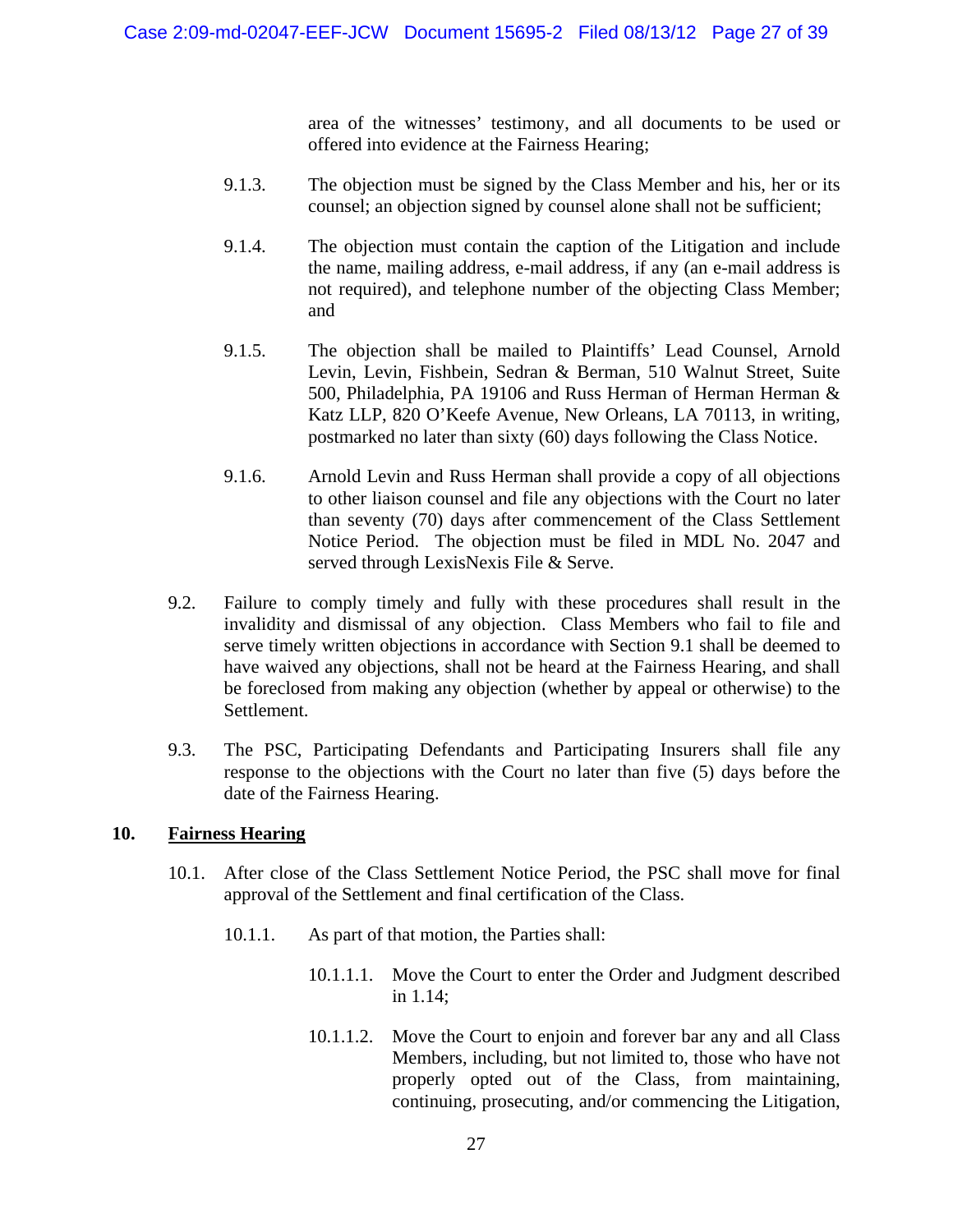CDW-Related Actions, Related Claims, or any action, pending or future, against the Settling Parties (but excluding any Reserved Claims) that arises from, concerns, or otherwise relates, directly or indirectly, to Chinese Drywall; and

- 10.1.1.3. Jointly submit to the Court, or the appropriate forum, a proposed order dismissing with prejudice all claims and actions against the Participating Defendants and Participating Insurers in the Eastern District of Louisiana and all other CDW-Related Actions in state court, federal court, international tribunal, or in any arbitral forum, with each party to bear his, her or its own costs.
- 10.1.2. Any Participating Defendant and any Participating Insurer shall have the right to withdraw from the proposed Settlement if the Court does not issue all of the requested orders and/or injunctions.
- 10.2. At the Fairness Hearing the Court shall be requested to, *inter alia*, (i) consider any properly filed objections to the Settlement, (ii) determine whether the Settlement is fair, reasonable, and adequate, was entered into in good faith and without collusion, and should be approved, (iii) provide findings in connection therewith, and (iv) enter a proposed Order and Judgment.

#### **11. Dismissals**

11.1. Within thirty (30) days of the Effective Date, the PSC and/or counsel for each Class Member shall file motions to dismiss with prejudice, with each party to bear his, her or its own costs, the Litigation, all CDW-Related Actions by Class Members which are pending in any court, except for Reserved Claims, but only to the extent that they assert claims against the Participating Defendants and their insurers or against Participating Insurers, and the PSC shall use its best efforts to assist the Participating Defendants and their insurers and the Participating Insurers in obtaining the dismissal with prejudice of any other CDW-Related Actions maintained by any Class Member, with each party to bear his, her or its own costs, but only to the extent that they assert claims against the Participating Defendants and their insurers and/or Participating Insurers, whether in state court, federal court or any arbitral forum.

## **12. Bar Order**

12.1. As part of the Order and Judgment, the Court shall issue a bar order and permanent injunction against any and all pending or future claims or lawsuits, other than Reserved Claims or assigned claims on Exhibit 4, by any and all Class Members who do not opt-out against the Participating Defendants and Participating Insurers in connection with claims arising out of, or otherwise related to, Chinese Drywall purchased, imported, supplied, distributed, marketed,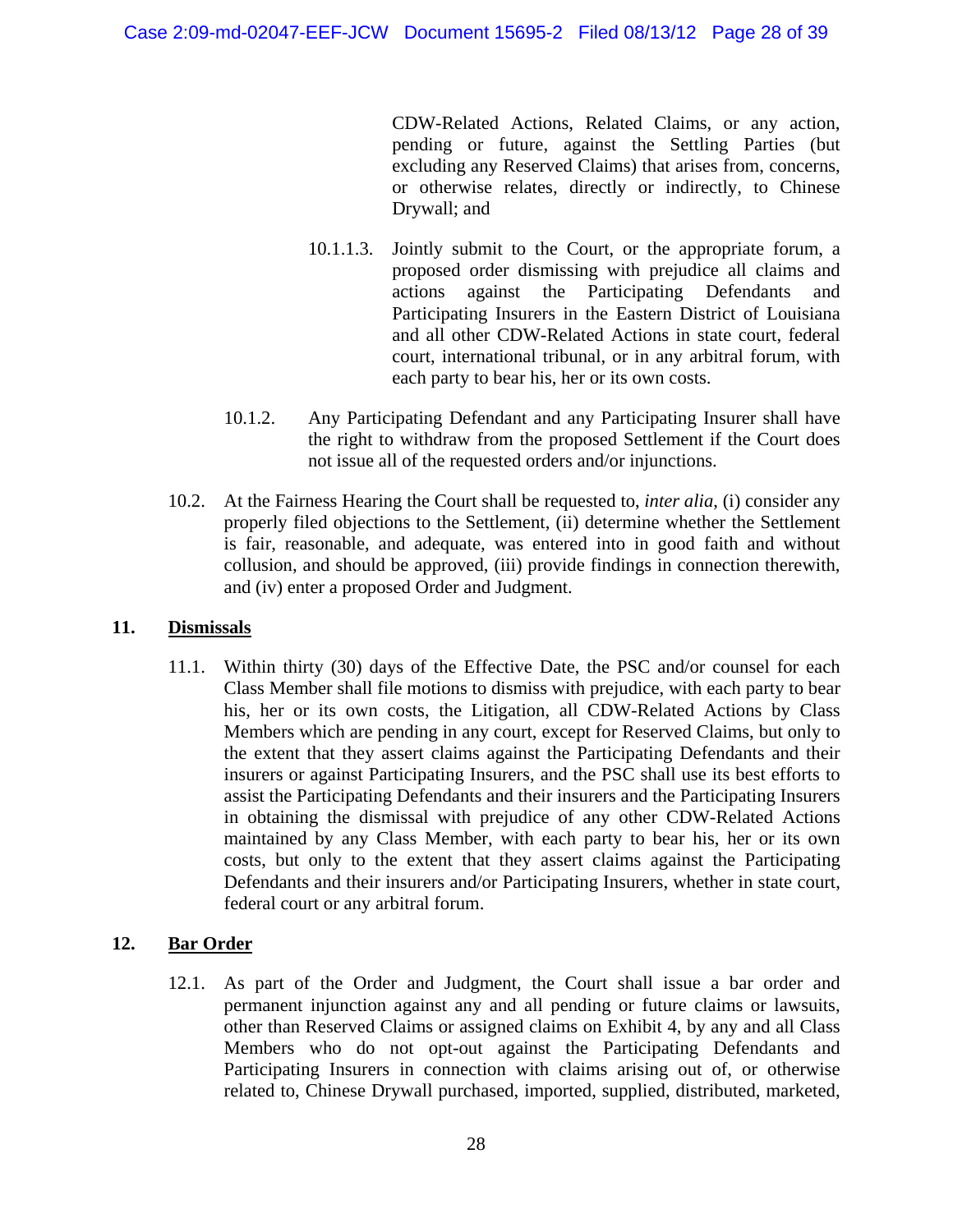installed, used, sold, and/or delivered, or alleged in any way to be within the responsibility of any Participating Defendant.

- 12.2. The bar order and permanent injunction shall:
	- 12.2.1. Except for any Reserved Claims or assigned claims on Exhibit 4, enjoin and forever bar any and all Class Members or any entity or person claiming through a Class Member who does not opt-out from commencing and/or maintaining any action, and/or asserting any claim, suit, counterclaim or cross-claim, legal or otherwise, against the Participating Defendants and Participating Insurers arising out of, or otherwise relating to Chinese Drywall.
	- 12.2.2. Except for any Reserved Claims or opt-outs, bar the assertion by any entity or person against the Participating Defendants and/or Participating Insurers of any contribution, indemnification, subrogation, or other claims concerning (i) Chinese Drywall, the Litigation, CDW-Related Action, Released Claims or Related Claims, or (ii) this Settlement.
- 12.3. This provision is not intended to prevent or impede the enforcement of claims or entitlements to benefits under this Settlement.

#### **13. Termination of this Settlement**

- 13.1. This Settlement shall be terminated and cancelled upon any of the following events:
	- 13.1.1. The Court declines to enter the Preliminary Approval Order or the bar order described in Section 12;
	- 13.1.2. The Fairness Hearing is not held by the Court;
	- 13.1.3. The Order and Judgment is not entered by the Court, or is reversed by a higher court, or is entered in a form inconsistent with the terms of this Settlement; or
	- 13.1.4. The Court declines to dismiss the Participating Defendants and Participating Insurers with prejudice.
- 13.2. Any Participating Defendant and/or any Participating Insurer may, at their sole and exclusive discretion and option, withdraw from and cancel their obligations under this Settlement, except for their obligations under Section 4.1.1, upon any of the following events:
	- 13.2.1. The Class Settlement Notice does not comply with the Order of the Court;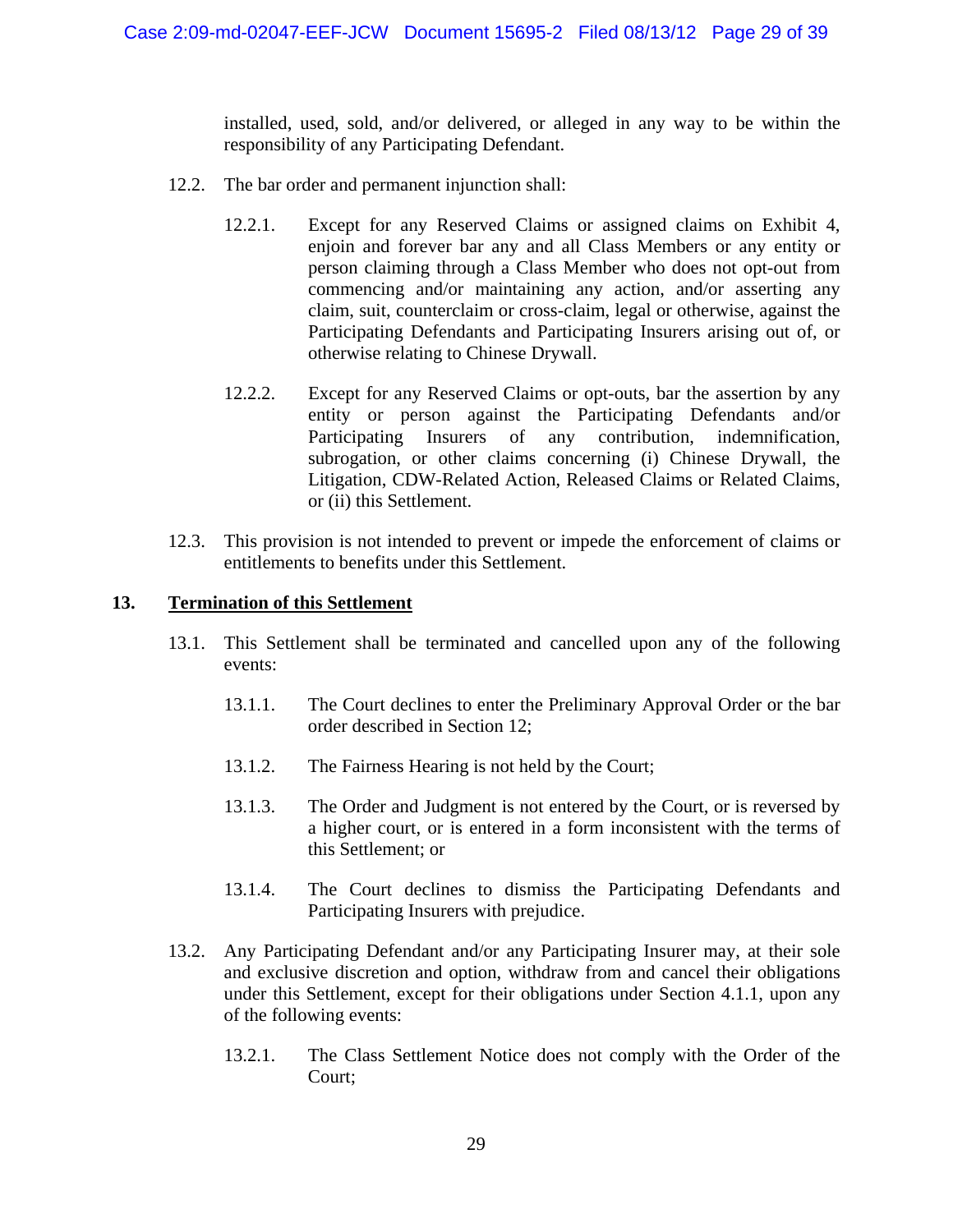- 13.2.2. Any Participating Defendant or Participating Insurer exercises his, her or its rights pursuant to Section 8.3.2;
- 13.2.3. Any Participating Defendant and/or Participating Insurer and/or the PSC may, at their sole and exclusive discretion and option, withdraw from and cancel their obligations under this Settlement, except for their obligations under Section 4.1.1, upon any of the following events:
	- 13.2.3.1. The Parties fail to reach a plan for allocation of the Settlement Funds that is satisfactory to that Participating Defendant and/or Participating Insurer and/or the PSC; or
	- 13.2.3.2. Knauf terminates the Knauf Class Settlement because the condition set forth in Section 2.1 of the Knauf Class Settlement has not been satisfied or the Knauf Class Settlement is terminated for any other reason specified in that agreement.
- 13.2.4. The PSC, on behalf of the Class, materially breaches the Settlement and such breach materially frustrates the purposes of this Settlement;
- 13.2.5. The Litigation and CDW-Related Actions against the Participating Defendants and Participating Insurers are not dismissed with prejudice;
- 13.2.6. The bar order and permanent injunction barring and preventing each and every Class Member, or any entity or person claiming through a Class Member, including, but not limited to, those who have not properly opted out of the Class, from maintaining, continuing, prosecuting and/or commencing any subsequent claims or causes of action in law or equity that arise from or are related to, directly or indirectly, Chinese Drywall, the Litigation, the CDW-Related Actions, and/or any Released Claims or Related Claims is not entered by the Court in the Order and Judgment. However, such injunction shall not prevent any of the Participating Defendants or Participating Insurers from asserting their Reserved Claims, or from monitoring or participating in the Litigation, at their discretion, so as to protect their rights before the Settlement is Final;
- 13.2.7. The Court does not enter the Order described in paragraph 6.2.3 above; or
- 13.2.8. This Settlement is changed in any material respect, except by written consent of the Parties.

#### **14. Severability**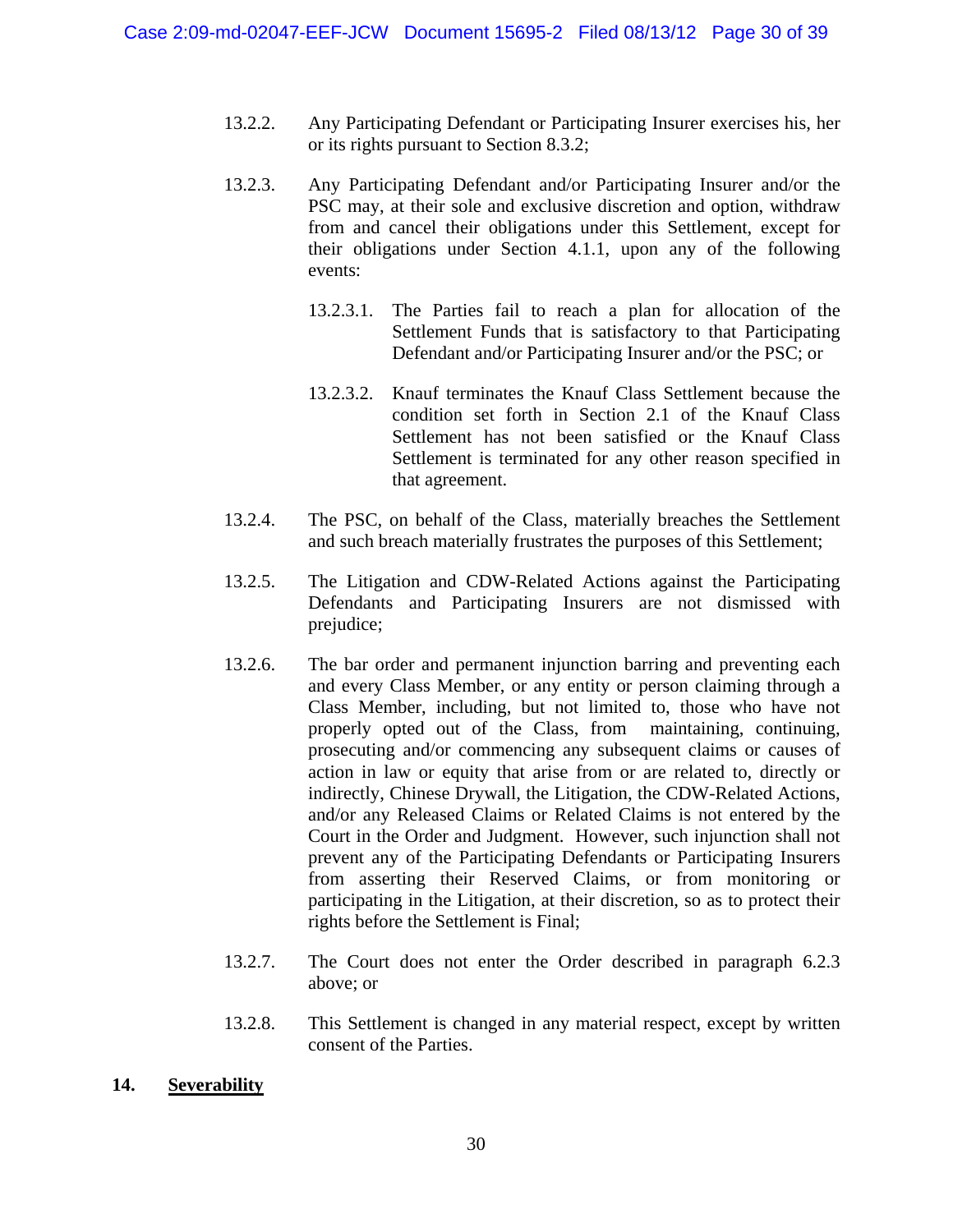14.1. If any Participating Defendant or Participating Insurer chooses to withdraw from the Settlement in accordance with Sections 8.3.2 and 13.2, all remaining provisions of this Settlement shall remain in full force and effect, except Section 4.1.1, will be amended to exclude the withdrawing Participating Defendant's and Participating Insurer's settlement contribution *nunc pro tunc*.

#### **15. Court to Retain Jurisdiction to Implement and Enforce Settlement Agreement**

15.1. Notwithstanding any other provision of this Settlement, the Court shall retain continuing jurisdiction over the Litigation, the Class, the Class Members, and the Settlement for the purposes of administering, supervising, construing and enforcing same, and also continuing and exclusive jurisdiction over the Settlement Funds and the distribution of same to Class Members. This Section shall not be construed as a finding, admission, or consent that the Court or any other court in the State of Louisiana has general or specific personal jurisdiction over any Participating Defendant or Participating Insurer, nor as a finding, admission, or consent that the law of the State of Louisiana shall apply to any aspect of the Litigation or this Settlement.

#### **16. Allocation of Payments**

16.1. This Agreement is contingent on an allocation plan that is mutually acceptable to the PSC, Participating Defendants, Participating Insurers and Knauf. The Court shall establish a procedure for allocation of the Settlement Funds among the various interests who have claimed entitlement to the same. An Allocation Committee, which will include representatives appointed by the Court from the PSC, the Participating Defendants, the Participating Insurers and Knauf, will be appointed to make recommendations to the Court as to: (i) a fair and equitable plan of allocation of the Settlement Funds; and (ii) the evidence that Class Members will need to provide as part of their Proof of Claim to submit a valid claim, including proof of reactive Chinese Drywall. The allocation will apportion funds (including any funds to resolve claims for bodily injury and personal property damages), without regard to fees or costs, by each Affected Property. The Settlement Funds will be segregated into a builder fund, an installer fund, and a supplier fund. A Class Member's entitlement to funds from each of these three segregated funds will depend on whether that Class Member's builder, installer, or supplier is a Participating Defendant. A Participating Defendant that is a builder shall not receive any funds out of the builder fund, except to the extent such builder is a Class Member who either owns or remediated a particular Affected Property for which another builder has contributed to the builder fund as a Participating Defendant. The funds that will ultimately be distributed to Class Members out of each of these segregated funds may not necessarily correlate to the actual contribution to this Settlement made by such Class Members' builder, installer or supplier. The PSC will recommend that the Court appoint a Special Master to assist the Court in the allocation process. The Court shall entertain interventions for the purpose of determining the allocation and shall establish procedures by order setting forth the manner in which this allocation shall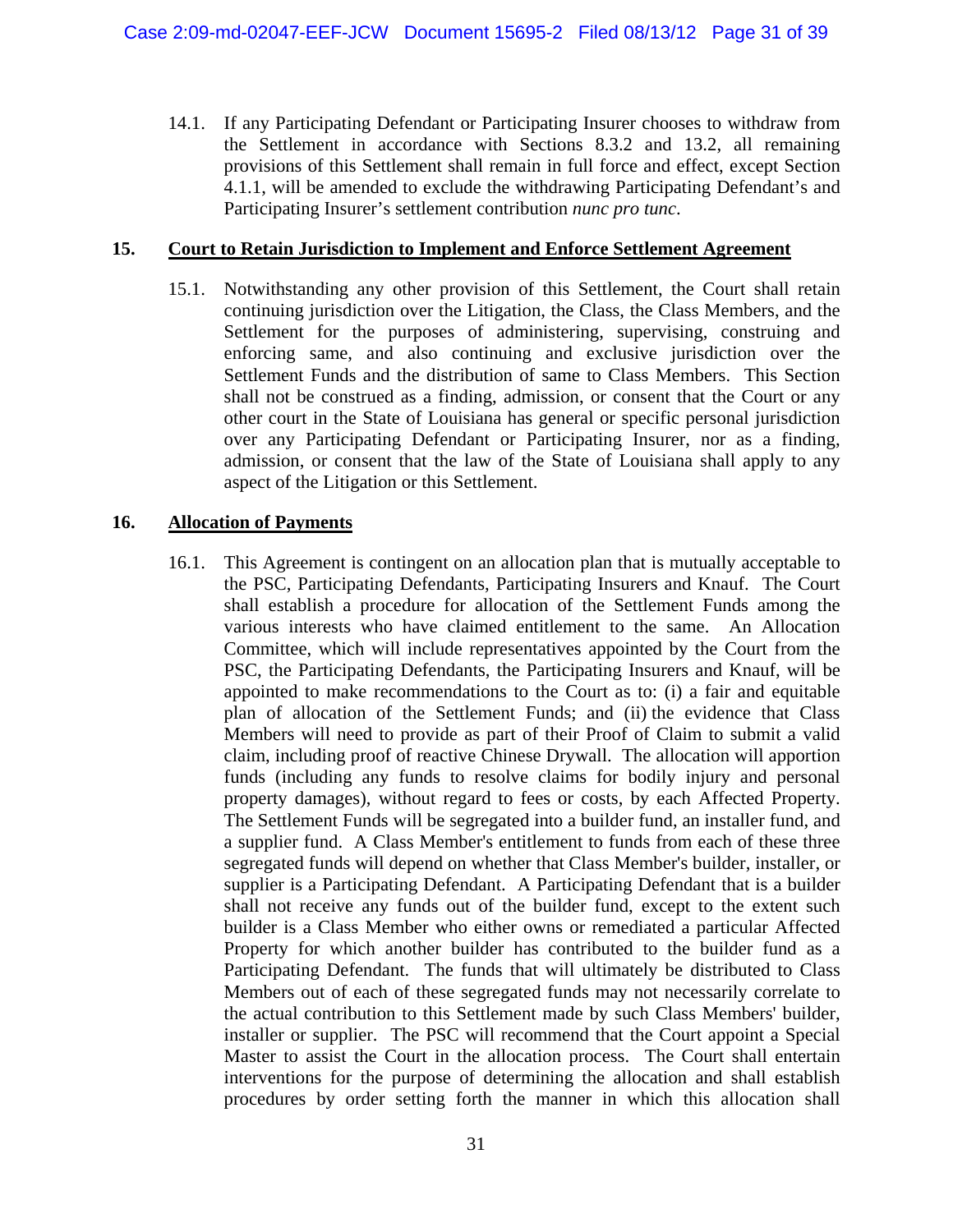proceed. The allocation by the Special Master may be appealed solely to Judge Fallon, whose decision shall be final.

- 16.2. The Parties agree to comply with the provisions of Section 111 of the Medicare, Medicaid & SCHIP Extension Act of 2007 as codified in 42 U.S.C. Sec. 1395y(b)(8) ("MMSEA") and/or any state equivalents and/or other delegated authority (collectively "Medicare").
	- 16.2.1. This Settlement is based upon a good faith determination of the Parties to resolve a disputed claim in which certain Class Members have alleged bodily injury. The Participating Defendants and Participating Insurers deny that there is any evidence of bodily injury arising from or related to Chinese Drywall. Requests for compensation related to bodily injury will be considered by the Special Master, who will have the authority to allocate Settlement Funds towards such injury claims. Any funds so allocated by the Special Master as part of the procedure set forth in Section 16.1 above will be paid directly to the Class Member, unless he or she is a Medicare Beneficiary as defined by MMSEA and/or Medicare, in which case, such funds shall be paid into an escrow account maintained by Settlement Class Counsel pending resolution of that Class Member's Medicare Claim. Written documentation from Medicare establishing resolution of any Medicare claim shall be provided to Participating Defendants and Participating Insurers prior to the distribution of any settlement proceeds from the escrow account to the Class Member.
	- 16.2.2. In instances where a Class Member requests compensation related to bodily injury, that Class Member and Settlement Class Counsel shall provide within ten (10) days of each such request notice of that request and the following information to those individuals identified in Section 17.8 *infra*: (a) the Class Member's identity (including his or her name, date of birth, social security number, and gender) and (b) the Participating Defendant(s) that allegedly caused that Class Member's bodily injury. Settlement Class Counsel shall ensure compliance with these provisions.
	- 16.2.3. Each Class Member who receives in excess of the MMSEA and/or Medicare reporting dollar threshold in effect at the time the Settlement is Final from the Settlement Funds ("Excess Recipient") acknowledges his/her duty to cooperate with Settlement Class Counsel, Participating Defendants and Participating Insurers in order to permit Responsible Reporting Entity(ies), as defined by MMSEA, to fulfill their reporting obligations to comply with MMSEA and/or Medicare. Within ten (10) days of the date on which the Excess Recipient receives an allocation of any Settlement Funds for personal injury or bodily injury claims, each Excess Recipient and his/her attorney agrees to provide the Responsible Reporting Entity(ies) with any and all information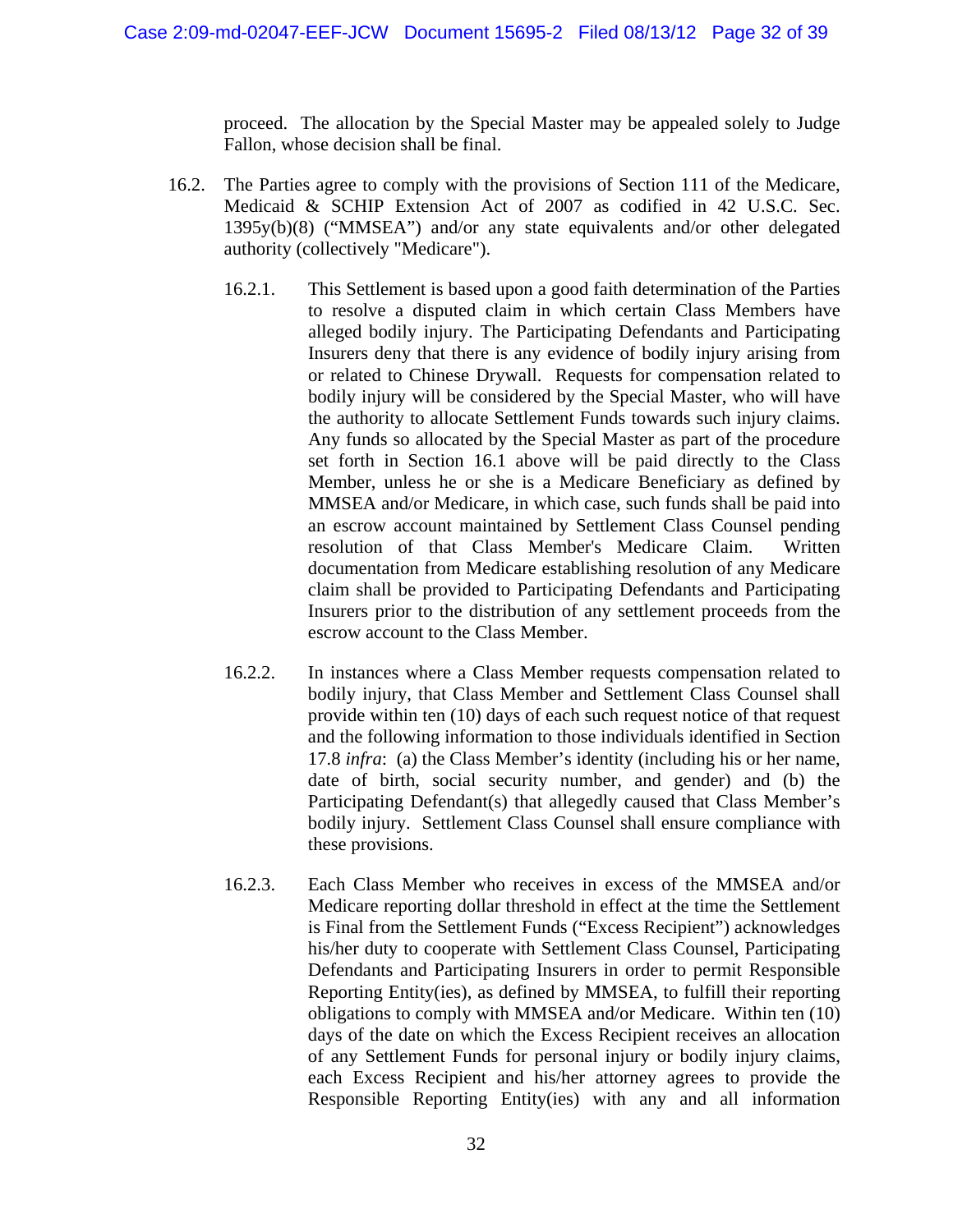necessary for the Responsible Reporting Entity(ies) to comply with MMSEA and/or Medicare, including his or her legal name, date of birth, social security number, and gender, so as to allow the Responsible Reporting Entity(ies), or their agents, to determine whether the Excess Recipient is a Medicare Beneficiary, as defined by MMSEA and/or Medicare (a "Triggering Claimant").

- 16.2.4. Each Triggering Claimant and his/her attorney shall provide any additional information requested by the Responsible Reporting Entity(ies) to comply with MMSEA and/or Medicare, including without limitation the identity of his/her attorney, his/her address, his/her ICD9 code (if applicable), and information related to the injuries allegedly arising from Chinese Drywall. Such information may be reported to the Centers for Medicare & Medicaid Services (CMS), as well as certain agent(s) necessary to facilitate reporting to CMS, pursuant to the Responsible Reporting Entity's duty to comply with MMSEA and/or Medicare.
- 16.2.5. Each Triggering Claimant represents and warrants that all bills, costs or liens resulting from or arising out of alleged injuries, claims or lawsuits related to Chinese Drywall are his/her responsibility to pay, including, without limitation, all Medicare conditional payments, subrogation claims, liens, or other rights to payment, relating to medical treatment or lost wages that have been or may be asserted by any health care provider, insurer, governmental entity, employer or other person or entity ("Medical Claims"). Further, each Triggering Claimant will indemnify, defend and hold each Participating Defendant and Participating Insurer harmless from any and all damages, claims and rights to payment, including any attorneys' fees or fines, brought by any person, entity or governmental agency arising out of or relating to Medical Claims.
- 16.2.6. The procedures set forth in this Section 16.2 are intended to ensure compliance with 42 U.S.C. § 1395y (and/or any state equivalents and/or other delegated authority). The Parties resolved this matter in compliance with both state and federal law.
- 16.2.7. Any Class Member alleging a bodily injury claim has been apprised of his/her right to seek assistance from legal counsel of his/her choosing or directly from the Social Security Administration or other governmental agencies regarding the impact this Settlement Agreement may have on that Class Member's current or future entitlement to Social Security or other governmental benefits.
- 16.2.8. Any Class Member alleging a bodily injury claim understands that the receipt of settlement funds may affect that Class Member's rights to other governmental benefits, insurance benefits, disability benefits, or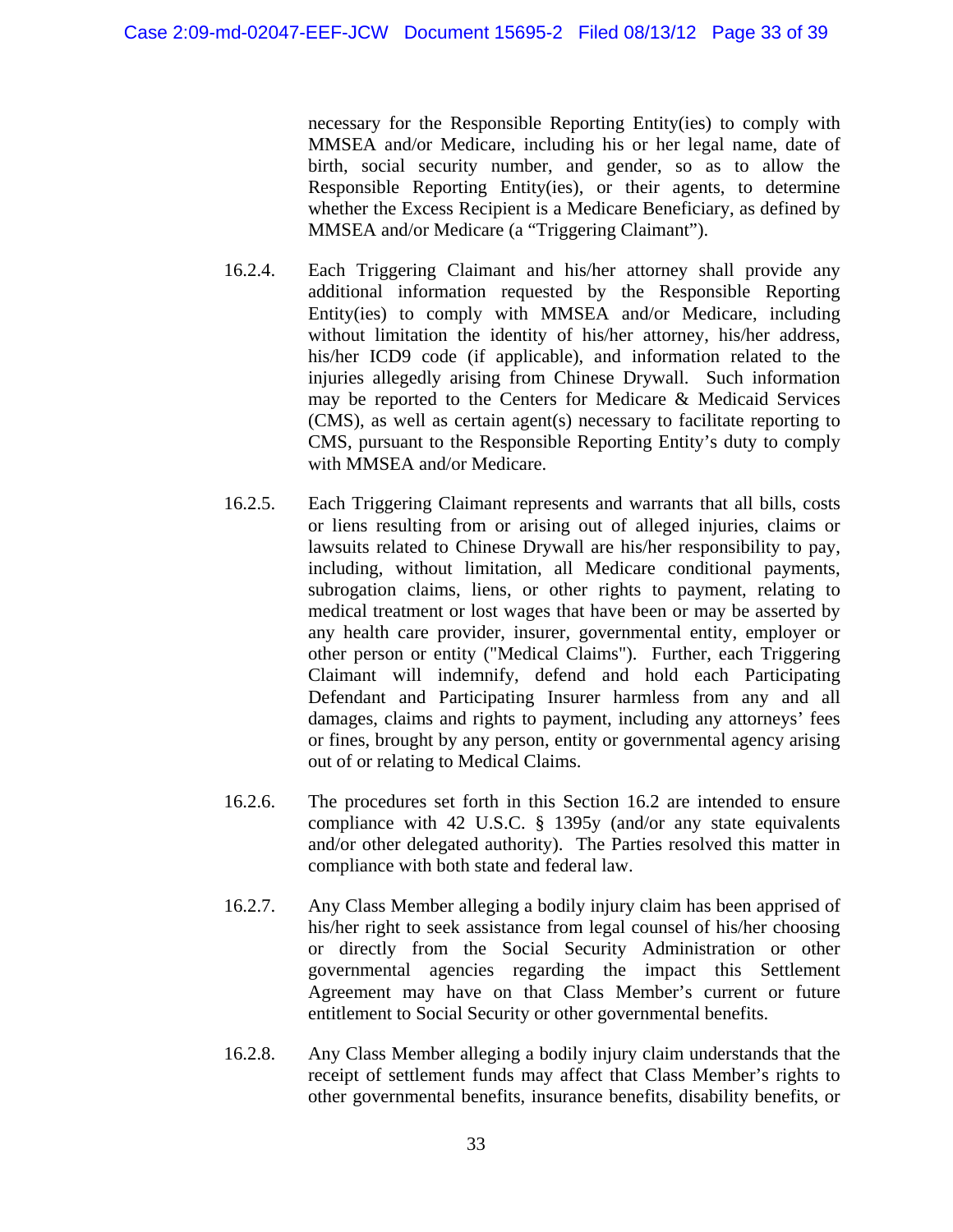pension benefits. Despite this possibility, any such Class Member desires to enter into this Settlement to settle his/her injury claim as set forth in this Settlement.

- 16.2.9. Any Class Member alleging a bodily injury claim understands that should CMS (Medicare) find that a Medicare Set-Aside Allocation should have been established and that Medicare's interests were not adequately protected, CMS (Medicare) may require the Class Member to expend up to the entire settlement amount allocated to that Class Member on Medicare covered expenses related to the injury before Medicare will provide coverage for the injury. Any Class Member alleging a bodily injury claim voluntarily accepts this risk and waives any and all claims of any nature and/or damages against the Participating Defendants and Participating Insurers should Medicare take such action, including, but not limited to a Private Cause of Action against the Participating Defendants and Participating Insurers under the Medicare Secondary Payer Act (MSP) pursuant to 42 USC  $§1395y(b)(3)(A).$
- 16.3. Any disputes as to the allocation of payments among Class Members (including Participating Defendants in their capacity as Class Members) pursuant to the allocation procedure referenced in Section 16.1 will not defeat this Settlement and shall not involve the Participating Defendants (in their capacity as Participating Defendants) or Participating Insurers except as provided for in Section 16.2.
- 16.4. All costs of administering the allocation of Settlement Funds and the cost of notice to Class Members will be paid out of the Settlement Funds.
- 16.5. Notwithstanding any other provision of this Settlement or of any other document, the Participating Defendants and Participating Insurers shall not be liable for, and shall have no responsibility whatsoever for any payment of, any fees, costs, and expenses incurred by the PSC, Settlement Class Counsel, plaintiffs' counsel or privately retained counsel for Class Members, or common benefit counsel, whether at the trial, appellate or administrative levels, Mediator's fees and costs, court costs, Notice Costs, the fees and costs of any person or entity retained by the Mediator, and/or all other costs and fees associated with this Litigation, CDW-Related Actions, Released Claims and/or Related claims, the approval and/or implementation of this Settlement, the administration of claims, and/or the disposition of the Settlement Funds, except to the extent of any Reserved Claims or Assigned Claims. Notwithstanding the provisions of this Settlement or of any other document, the Participating Defendants and Participating Insurers shall have no obligation to pay any amount beyond the obligations set forth in Section 4.1 of this Settlement, except to the extent of any Reserved Claims or Assigned Claims.
- 16.6. After the Effective Date, the PSC, Class Counsel, common benefit attorneys, and privately retained attorneys for all Class Members (the "Petitioning Attorneys") shall be entitled to petition the Court for attorneys' fees totaling in the aggregate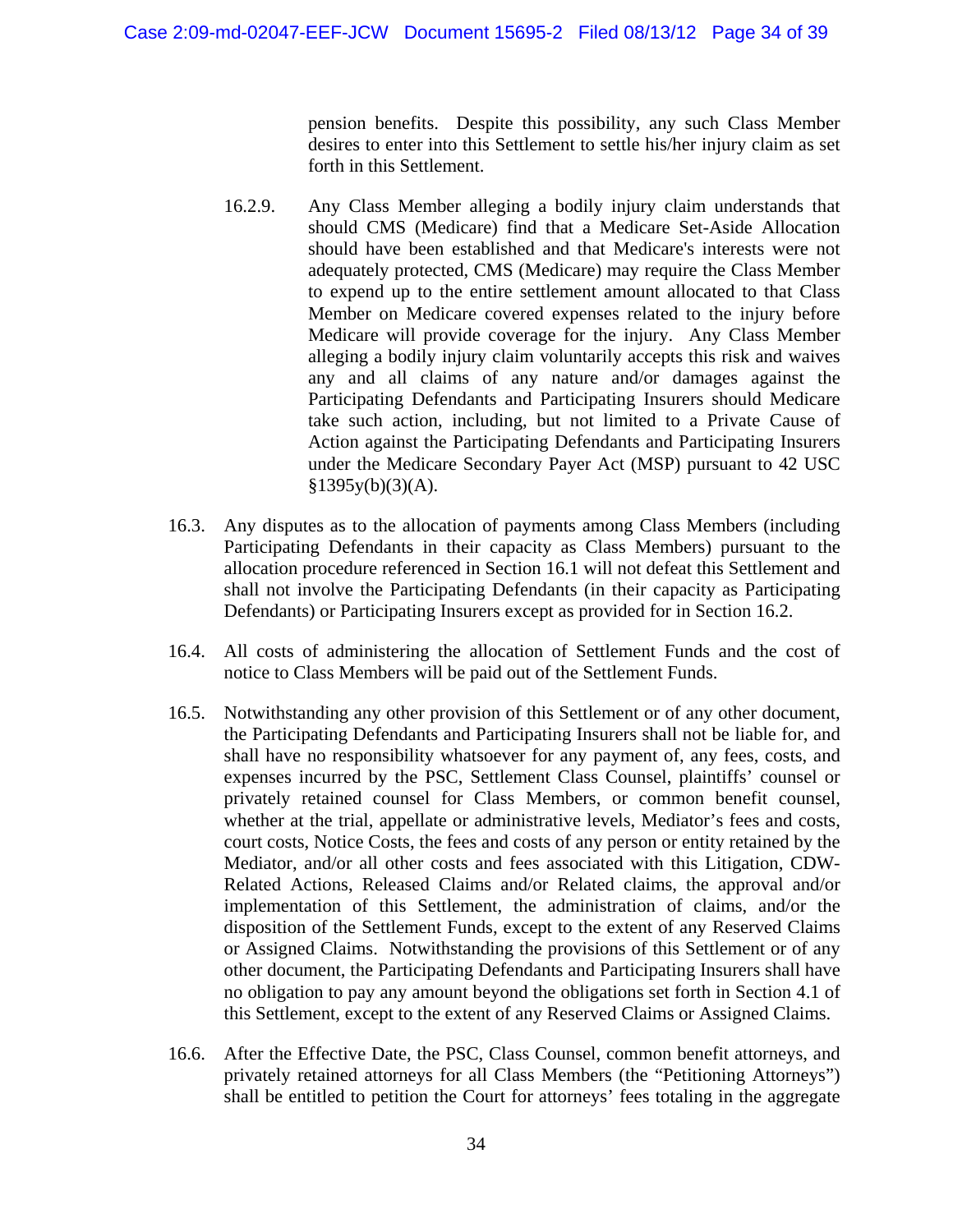up to 32% of the Settlement Funds, with no more than 15% of the Settlement Funds to be allocated to common benefit fees, and reimbursement of reasonable expenses, excluding the cost of notice. Participating Defendants and Participating Insurers reserve their right to object to or oppose any such petition, in whole or in part, including, without limitation, on grounds that Petitioning Attorneys' fees on certain Affected Properties already remediated or agreed to be remediated by certain Participating Defendants shall be limited to the common benefit percentage set by the Court, if any at all. The determination of any attorneys' fee or court cost issue, including the allocation between and amongst the Petitioning Attorneys, shall be determined by the Court and all Parties agree such determination is not appealable and hereby waive all appeals of any such determination.

16.7. If a Class Member opts out of this Settlement pursuant to Section 8.2.1, then the PSC has the right to petition the Court for attorneys fees and reimbursement of reasonable costs in the event that Class Member subsequently obtains a separate recovery to the extent of the predetermined individual settlement amounts of Section 4.1 attributable to that Class Member, and the Class Member has the right to oppose such a petition.

#### **17. Miscellaneous**

- 17.1. The Parties and their attorneys and agents shall not attempt to use the payments made pursuant to this Settlement or the terms hereof to argue in any other proceeding or context that there is insurance coverage for Chinese Drywall claims.
- 17.2. The Participating Defendants, Participating Insurers and Knauf do not admit or concede any liability or damages whatsoever relating to Chinese Drywall.
- 17.3. The Participating Insurers do not admit or concede any liability or insurance coverage obligation for any claims relating to Chinese Drywall.
- 17.4. As part of the Order and Judgment, the Court will be requested to enter findings of fact and conclusions of law stating that:
	- 17.4.1. Other than as it relates to Reserved Claims or Assigned Claims, or to enforce any term of the Settlement, or as to insurance matters concerning depletion or exhaustion of one or more policies of insurance, or prior compensation for a claimed loss or set-off, no person or entity may use or refer to any aspect of this Settlement in any litigation in which any Participating Defendant or Participating Insurer is a party.
	- 17.4.2. The Settlement shall not constitute a waiver of any coverage defense or position taken by any Participating Defendant and/or its insurers, whether a Participating Insurer or not, related to Chinese Drywall and no insurer, whether a Participating Insurer or not, shall be estopped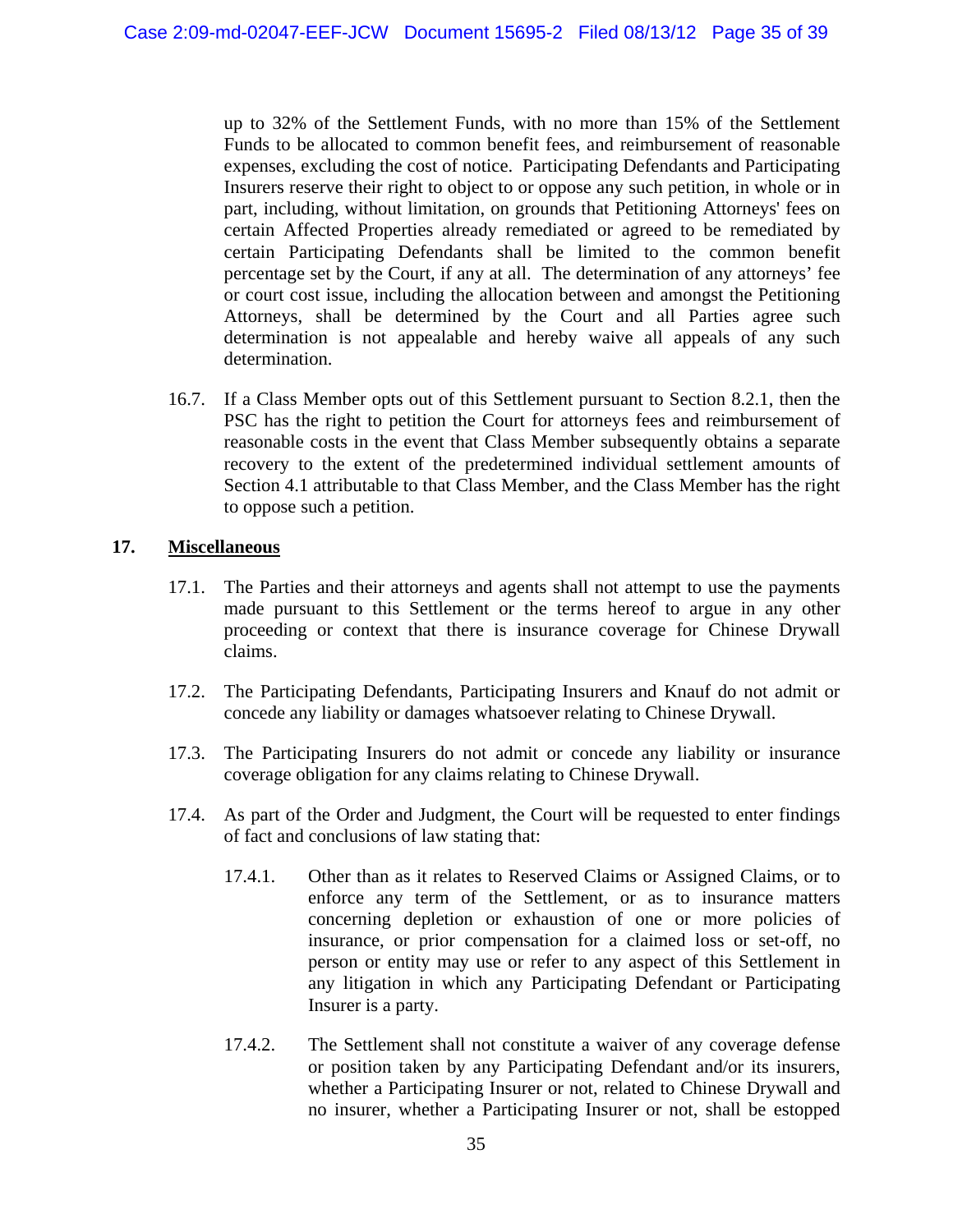from raising any coverage issue or defense by reason of the Settlement. In addition, any payment by a Participating Insurer as set forth in Section 4, shall not be considered a confession of judgment or trigger any obligation to pay attorney's fees under Florida Stat. 627.428 or any other fee shifting statute in any state.

- 17.4.3. Except for any Reserved Claims, the Parties agree that by entering this Settlement, each Participating Insurer has acted in good faith and fairly, reasonably, and honestly towards its insured Participating Defendant, and any actual and/or potential Class Members and with due regard for the Participating Insurer's Participating Defendant, and any potential Class Members' interests regarding Chinese Drywall.
- 17.4.4. Except for any Reserved Claims, the Parties agree that the actions and positions of the Participating Insurers, being in good faith, upon the Settlement becoming Final, precludes any Participating Defendant and any actual and/or potential Class Member from asserting, maintaining or assigning any statutory and/or common law bad faith claim against any Participating Insurer.
- 17.4.5. The Settlement shall not constitute a waiver or release by any Participating Defendant or Participating Insurer of any claims or defenses related to any actual or alleged obligations under a policy of insurance that such Participating Defendant or Participating Insurer may have against any person or entity, including another Participating Insurer, in any manner related to or connected in any way with the Chinese Drywall claims of Class Members who opt-out of this Settlement.
- 17.5. If the last day of any period mentioned in this Settlement falls on a weekend or legal holiday, the period shall include the next business day.
- 17.6. All persons shall be on notice of their continuing duty to monitor the Court's docket for the most current filings and information. The Court, in its discretion, may alter, postpone or amend any of these deadlines scheduled by the Court in connection with the certification of the class and approval of this Settlement without additional formal notice. Orders of any such changes are expected to be presented on the Court's website: **http://www.laed.uscourts.gov/Drywall/Drywall.htm**.
- 17.7. Any Class Member (or his or her attorney) who submits false or intentionally misleading information, through any form of deception, dishonesty or fraud, shall be subject to appropriate sanctions (including monetary sanctions and costs).
- 17.8. Unless otherwise specified, any written notices and other communications under this Settlement shall be in writing and shall be sent to: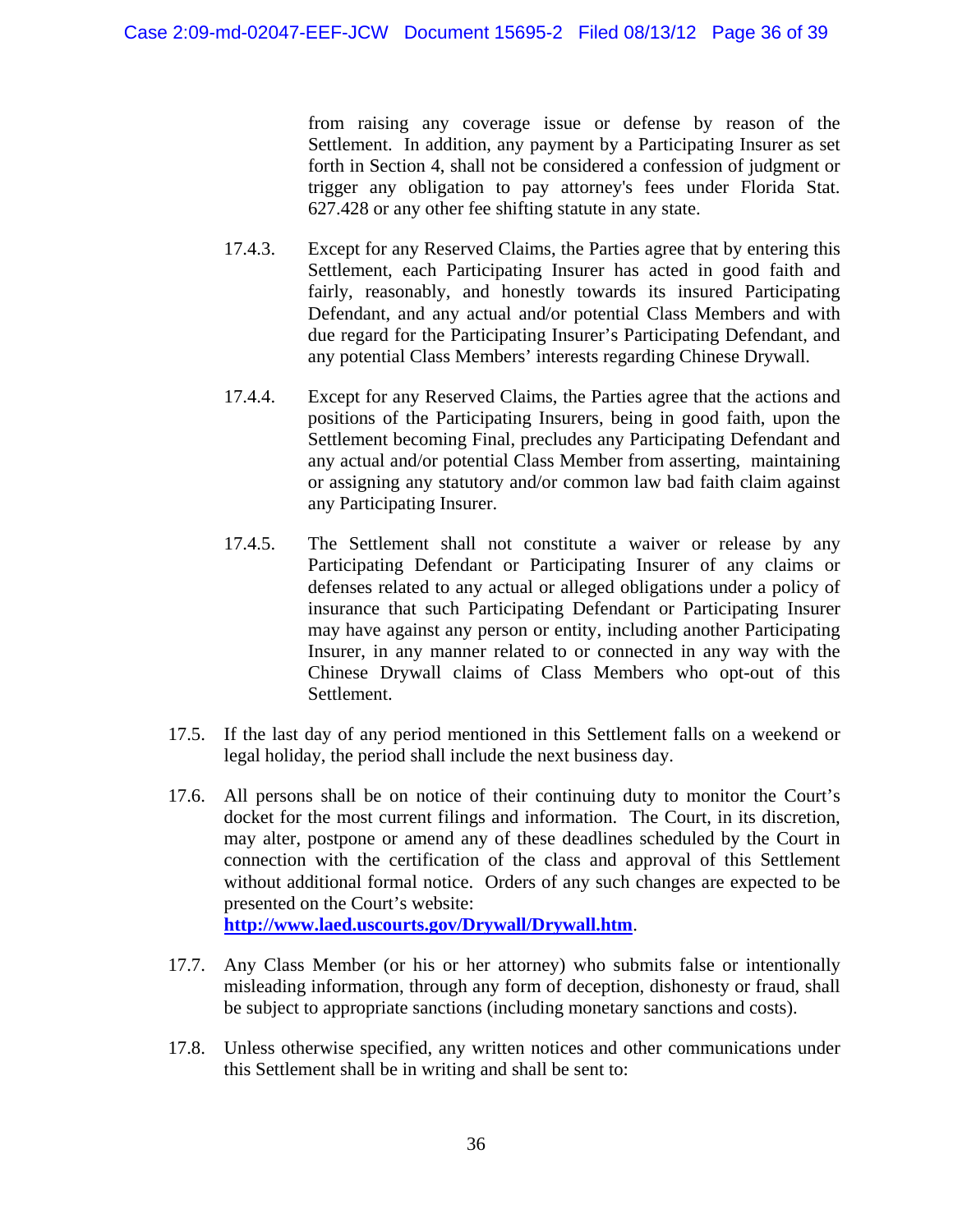For Settlement Class Counsel: Arnold Levin Fred S. Longer Levin, Fishbein, Sedran & Berman 510 Walnut Street, Suite 500 Philadelphia, PA 19106 alevin@lfsblaw.com flonger@lfsblaw.com

 Russ Herman Leonard A. Davis Herman Herman & Katz LLP 820 O'Keefe Avenue, Suite 100 New Orleans, LA 70113 rherman@hhkc.com ldavis@hhkc.com

 For Builders' Liaison Counsel: Dorothy Wimberly Stone Pigman Walther Wittmann LLC 546 Carondelet Street New Orleans, LA 70130 mailto:dwimberly@stonepigman.com

 For Installers' Liaison Counsel Robert V. Fitzsimmons Rumberger, Kirk & Caldwell Brickell Bayview Centre, Suite 3000 80 Southwest  $8<sup>th</sup>$  Street Miami, FL 33130 rfitzsimmons@rumberger.com

For Insurers' Liaison Counsel H. Minor Pipes, III Barrasso Usdin Kupperman Freeman & Sarver, LLC 909 Poydras Street, 24<sup>th</sup> Floor New Orleans, LA 70112 mpipes@barrassousdin.com

Routine communications may be by email. Communications asserting a breach of this Settlement shall be by hand delivery or overnight courier (*e.g.* Express Mail, Overnight UPS or Federal Express).

17.9. All prior settlements entered into by any of the Parties shall be recognized and nothing in this Settlement shall in any way affect prior settlements.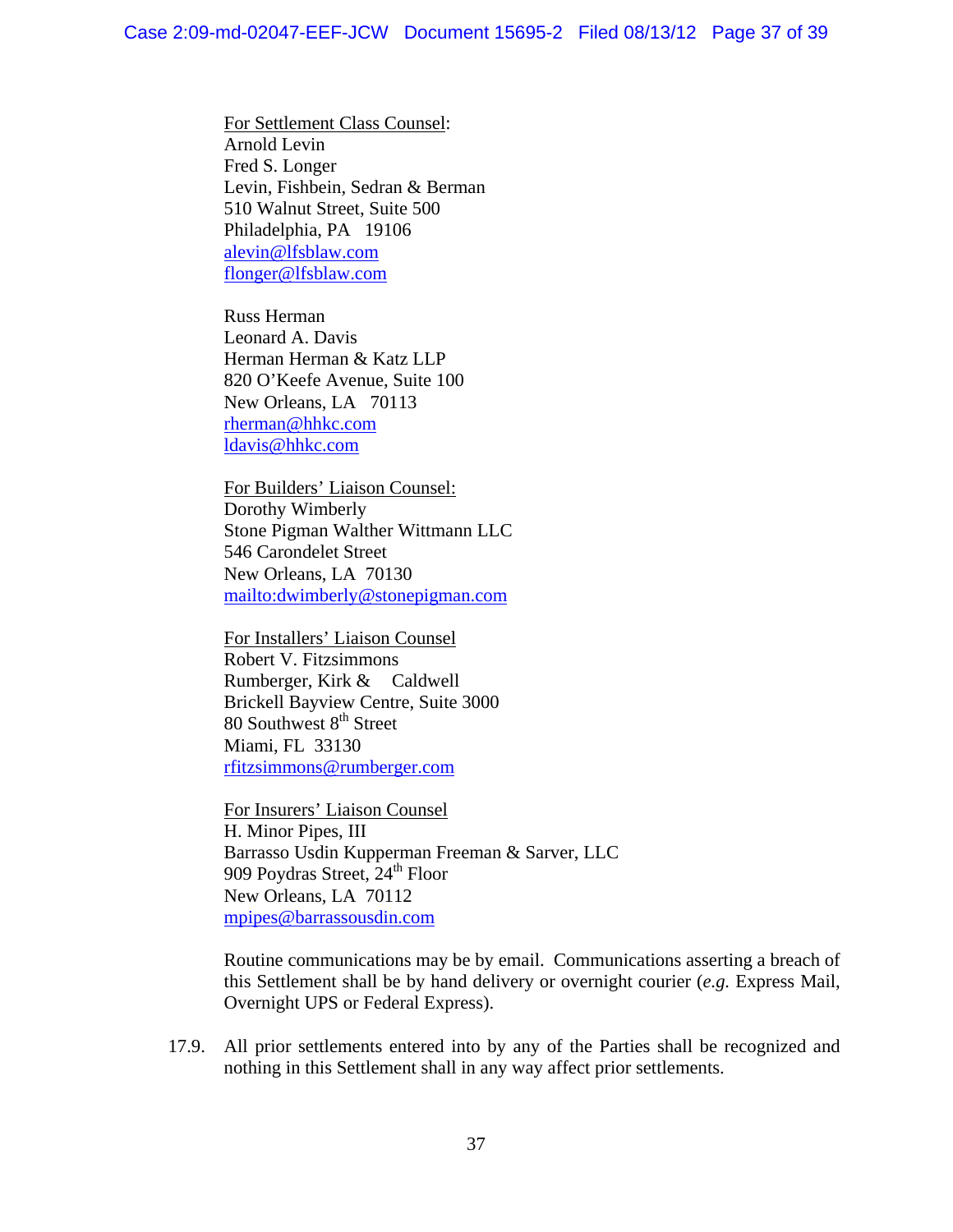- 17.10. This Settlement is the product of arms' length negotiations between the PSC, the Participating Defendants and Participating Insurers. Neither the PSC, Participating Defendants nor Participating Insurers shall be deemed to be the drafter of this Settlement or any provision thereof. No presumption shall be deemed to exist in favor of or against either the PSC, Participating Defendants or Participating Insurers as a result of the preparation or negotiation of this Settlement.
- 17.11. This Settlement, including its exhibits, constitutes the entire agreement between the Parties. The Parties have not received or relied upon any agreements or promises other than as contained in writing in this Settlement, including its exhibits.
- 17.12. Except with respect to Reserved Claims identified on Exhibit 3, this Settlement may not be modified or amended unless such modification or amendment is in writing executed by all Parties. Reserved Claims may be modified or amended in a writing executed by all parties identified in the reservation.
- 17.13. This Settlement may be executed in multiple counterparts, all of which taken together shall constitute one and the same Settlement.

## **18. Federal Rule of Evidence 408**

- 18.1. The Parties specifically acknowledge, agree and admit that this Settlement and its exhibits, along with all related drafts, motions, pleadings, conversations, negotiations and correspondence, shall be considered a compromise within the meaning of Federal Rules of Evidence Rule 408, and any equivalent rule of evidence or procedure of any state, and shall not (i) constitute, be construed, be offered, or received into evidence as an admission of the validity of any claim or defense, or the truth of any fact alleged or other allegation in the Litigation, the CDW-Related Actions, or in any other pending or subsequently filed action, or of any wrongdoing, fault, violation of law, or liability of any kind on the part of any Party, except as permitted in Section 18.3(vi) of this Settlement or (ii) be used to establish a waiver of any defense or right, or to establish or contest jurisdiction or venue.
- 18.2. The Parties also agree that this Settlement, any orders, pleadings or other documents entered in furtherance of this Settlement, and any acts in the performance of this Settlement are not intended to be, nor shall they in fact be, admissible, discoverable, or relevant in any case or other proceeding against the Participating Defendants or Participating Insurers to establish grounds for certification of any class involving any Class Member, against the Participating Defendants or Participating Insurers to prove either the acceptance by any Party hereto of any particular theory of coverage, or as evidence of any obligation that any Party hereto has or may have to anyone.